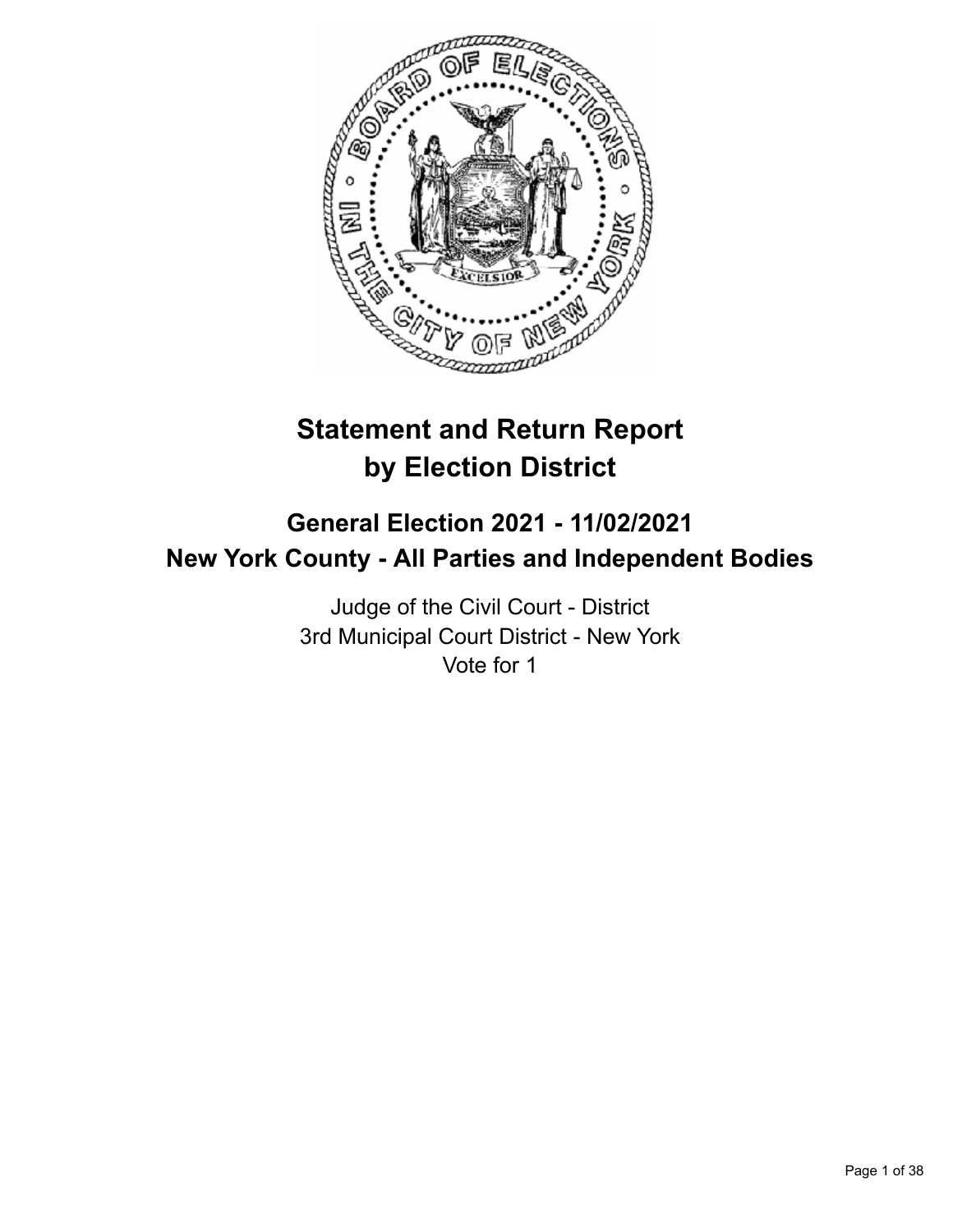

| <b>PUBLIC COUNTER</b>                                    | 130 |
|----------------------------------------------------------|-----|
| <b>MANUALLY COUNTED EMERGENCY</b>                        | 0   |
| ABSENTEE / MILITARY                                      | 9   |
| <b>AFFIDAVIT</b>                                         |     |
| <b>Total Ballots</b>                                     | 140 |
| Less - Inapplicable Federal/Special Presidential Ballots | 0   |
| <b>Total Applicable Ballots</b>                          | 140 |
| PAUL A. GOETZ (DEMOCRATIC)                               | 119 |
| ADAM VELAZQUEZ (WRITE-IN)                                |     |
| MARA BRONES (WRITE-IN)                                   |     |
| UNATTRIBUTABLE WRITE-IN (WRITE-IN)                       | 2   |
| <b>Total Votes</b>                                       | 123 |
| Unrecorded                                               | 17  |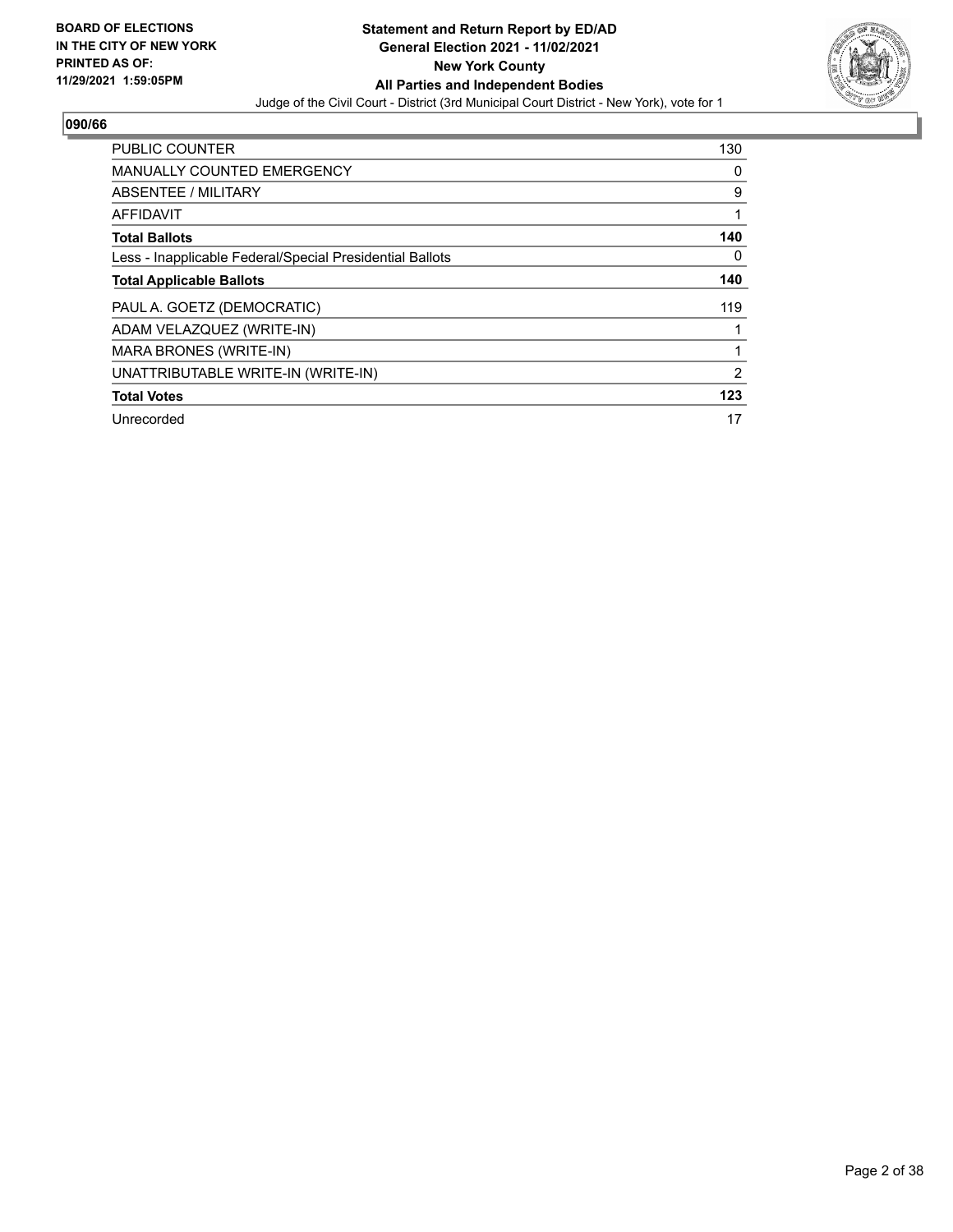

| <b>PUBLIC COUNTER</b>                                    | 176 |
|----------------------------------------------------------|-----|
| <b>MANUALLY COUNTED EMERGENCY</b>                        | 0   |
| ABSENTEE / MILITARY                                      | 13  |
| AFFIDAVIT                                                | 4   |
| <b>Total Ballots</b>                                     | 193 |
| Less - Inapplicable Federal/Special Presidential Ballots | 0   |
| <b>Total Applicable Ballots</b>                          | 193 |
| PAUL A. GOETZ (DEMOCRATIC)                               | 163 |
| <b>JOSEPH BRUNO (WRITE-IN)</b>                           |     |
| UNATTRIBUTABLE WRITE-IN (WRITE-IN)                       |     |
| <b>Total Votes</b>                                       | 165 |
| Unrecorded                                               | 28  |

#### **002/67**

| <b>PUBLIC COUNTER</b>                                    | 395            |
|----------------------------------------------------------|----------------|
| <b>MANUALLY COUNTED EMERGENCY</b>                        | $\Omega$       |
| ABSENTEE / MILITARY                                      | 27             |
| AFFIDAVIT                                                | 4              |
| <b>Total Ballots</b>                                     | 426            |
| Less - Inapplicable Federal/Special Presidential Ballots | $\Omega$       |
| <b>Total Applicable Ballots</b>                          | 426            |
| PAUL A. GOETZ (DEMOCRATIC)                               | 346            |
| <b>GLORIA BANASCO (WRITE-IN)</b>                         |                |
| UNATTRIBUTABLE WRITE-IN (WRITE-IN)                       | $\overline{2}$ |
| <b>Total Votes</b>                                       | 349            |
| Unrecorded                                               | 77             |

| <b>PUBLIC COUNTER</b>                                    | 206      |
|----------------------------------------------------------|----------|
| <b>MANUALLY COUNTED EMERGENCY</b>                        | $\Omega$ |
| ABSENTEE / MILITARY                                      | 8        |
| AFFIDAVIT                                                | 5        |
| <b>Total Ballots</b>                                     | 219      |
| Less - Inapplicable Federal/Special Presidential Ballots | 0        |
| <b>Total Applicable Ballots</b>                          | 219      |
| PAUL A. GOETZ (DEMOCRATIC)                               | 169      |
| OZER TEITELBAWN (WRITE-IN)                               |          |
| <b>Total Votes</b>                                       | 170      |
| Unrecorded                                               | 49       |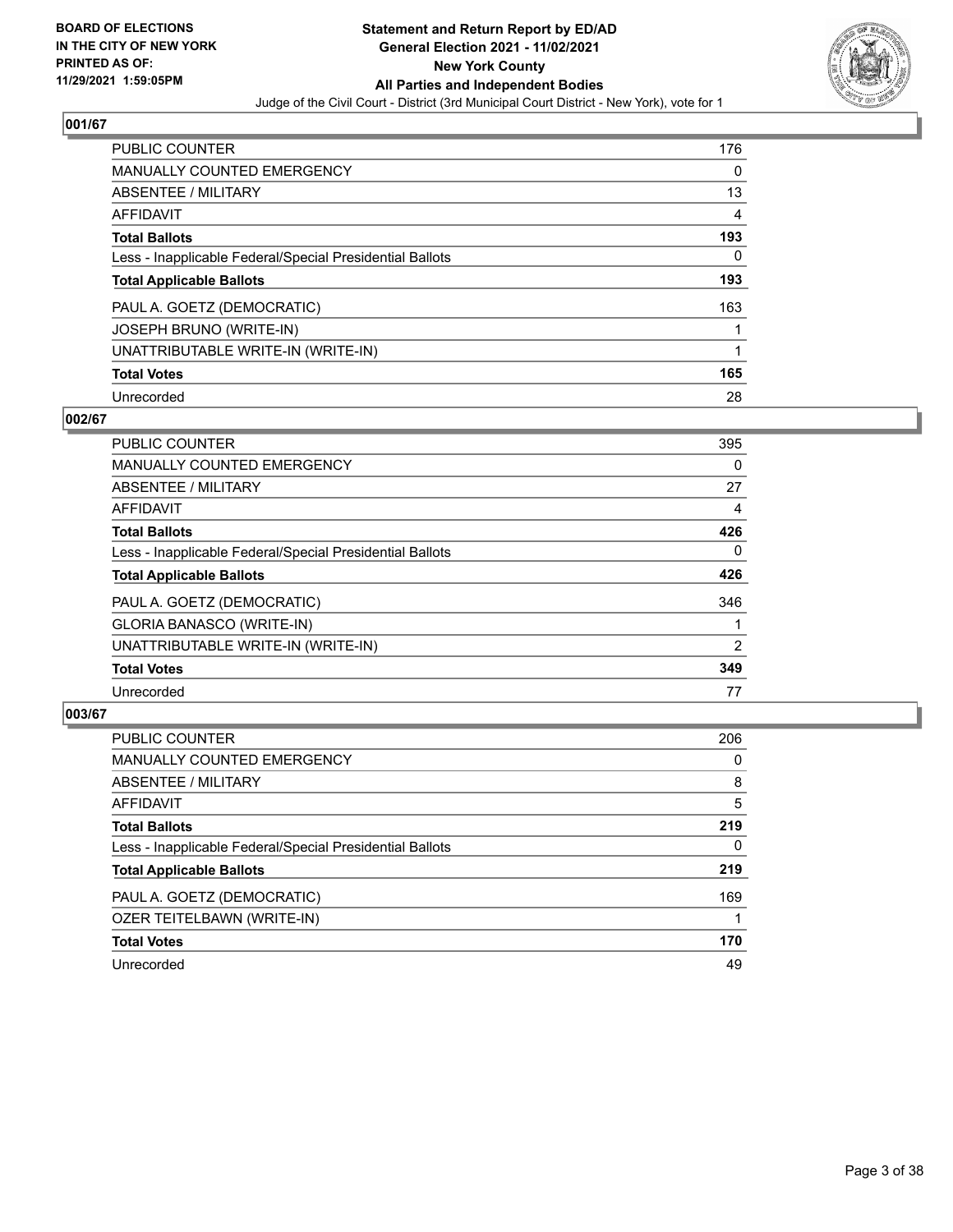

| <b>PUBLIC COUNTER</b>                                    | 157 |
|----------------------------------------------------------|-----|
| <b>MANUALLY COUNTED EMERGENCY</b>                        | 0   |
| ABSENTEE / MILITARY                                      | 8   |
| AFFIDAVIT                                                |     |
| <b>Total Ballots</b>                                     | 166 |
| Less - Inapplicable Federal/Special Presidential Ballots | 0   |
| <b>Total Applicable Ballots</b>                          | 166 |
| PAUL A. GOETZ (DEMOCRATIC)                               | 137 |
| BILL MURAWSKI (WRITE-IN)                                 |     |
| THOMAS DEVLIN DICKEY (WRITE-IN)                          |     |
| <b>Total Votes</b>                                       | 139 |
| Unrecorded                                               | 27  |

#### **005/67**

| <b>PUBLIC COUNTER</b>                                    | 248      |
|----------------------------------------------------------|----------|
| <b>MANUALLY COUNTED EMERGENCY</b>                        | $\Omega$ |
| ABSENTEE / MILITARY                                      | 14       |
| <b>AFFIDAVIT</b>                                         |          |
| <b>Total Ballots</b>                                     | 263      |
| Less - Inapplicable Federal/Special Presidential Ballots | 0        |
| <b>Total Applicable Ballots</b>                          | 263      |
| PAUL A. GOETZ (DEMOCRATIC)                               | 205      |
| BERNIE GOETZ (WRITE-IN)                                  |          |
| UNATTRIBUTABLE WRITE-IN (WRITE-IN)                       | 2        |
| <b>Total Votes</b>                                       | 208      |
| Unrecorded                                               | 55       |

| PUBLIC COUNTER                                           | 186      |
|----------------------------------------------------------|----------|
| MANUALLY COUNTED EMERGENCY                               | $\Omega$ |
| <b>ABSENTEE / MILITARY</b>                               | 19       |
| AFFIDAVIT                                                | 2        |
| <b>Total Ballots</b>                                     | 207      |
| Less - Inapplicable Federal/Special Presidential Ballots | 0        |
| <b>Total Applicable Ballots</b>                          | 207      |
| PAUL A. GOETZ (DEMOCRATIC)                               | 177      |
| <b>Total Votes</b>                                       | 177      |
| Unrecorded                                               | 30       |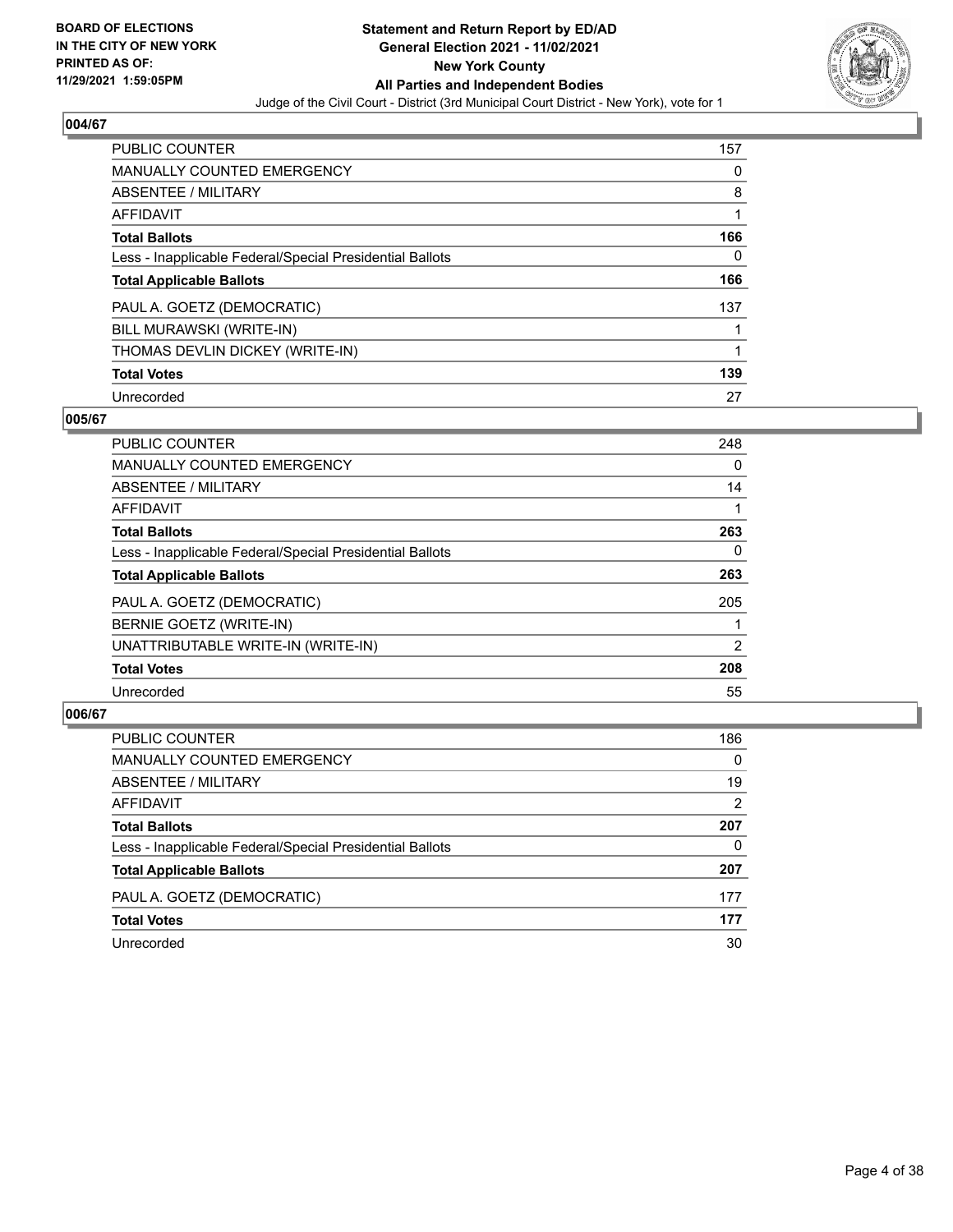

| <b>PUBLIC COUNTER</b>                                    | 167      |
|----------------------------------------------------------|----------|
| <b>MANUALLY COUNTED EMERGENCY</b>                        | 0        |
| ABSENTEE / MILITARY                                      | 18       |
| AFFIDAVIT                                                | $\Omega$ |
| <b>Total Ballots</b>                                     | 185      |
| Less - Inapplicable Federal/Special Presidential Ballots | 0        |
| <b>Total Applicable Ballots</b>                          | 185      |
| PAUL A. GOETZ (DEMOCRATIC)                               | 121      |
| <b>Total Votes</b>                                       | 121      |
| Unrecorded                                               | 64       |

#### **008/67**

| <b>PUBLIC COUNTER</b>                                    | 298            |
|----------------------------------------------------------|----------------|
| <b>MANUALLY COUNTED EMERGENCY</b>                        | 0              |
| ABSENTEE / MILITARY                                      | 28             |
| AFFIDAVIT                                                | 4              |
| <b>Total Ballots</b>                                     | 330            |
| Less - Inapplicable Federal/Special Presidential Ballots | 0              |
| <b>Total Applicable Ballots</b>                          | 330            |
| PAUL A. GOETZ (DEMOCRATIC)                               | 278            |
| JOHN WAGNER (WRITE-IN)                                   |                |
| UNATTRIBUTABLE WRITE-IN (WRITE-IN)                       | $\overline{2}$ |
| <b>Total Votes</b>                                       | 281            |
| Unrecorded                                               | 49             |
|                                                          |                |

| <b>PUBLIC COUNTER</b>                                    | 178 |
|----------------------------------------------------------|-----|
| <b>MANUALLY COUNTED EMERGENCY</b>                        | 0   |
| ABSENTEE / MILITARY                                      | 50  |
| AFFIDAVIT                                                | 4   |
| <b>Total Ballots</b>                                     | 232 |
| Less - Inapplicable Federal/Special Presidential Ballots | 0   |
| <b>Total Applicable Ballots</b>                          | 232 |
| PAUL A. GOETZ (DEMOCRATIC)                               | 178 |
| MICHELLE TONG (WRITE-IN)                                 |     |
| UNATTRIBUTABLE WRITE-IN (WRITE-IN)                       | 2   |
| <b>Total Votes</b>                                       | 181 |
| Unrecorded                                               | 51  |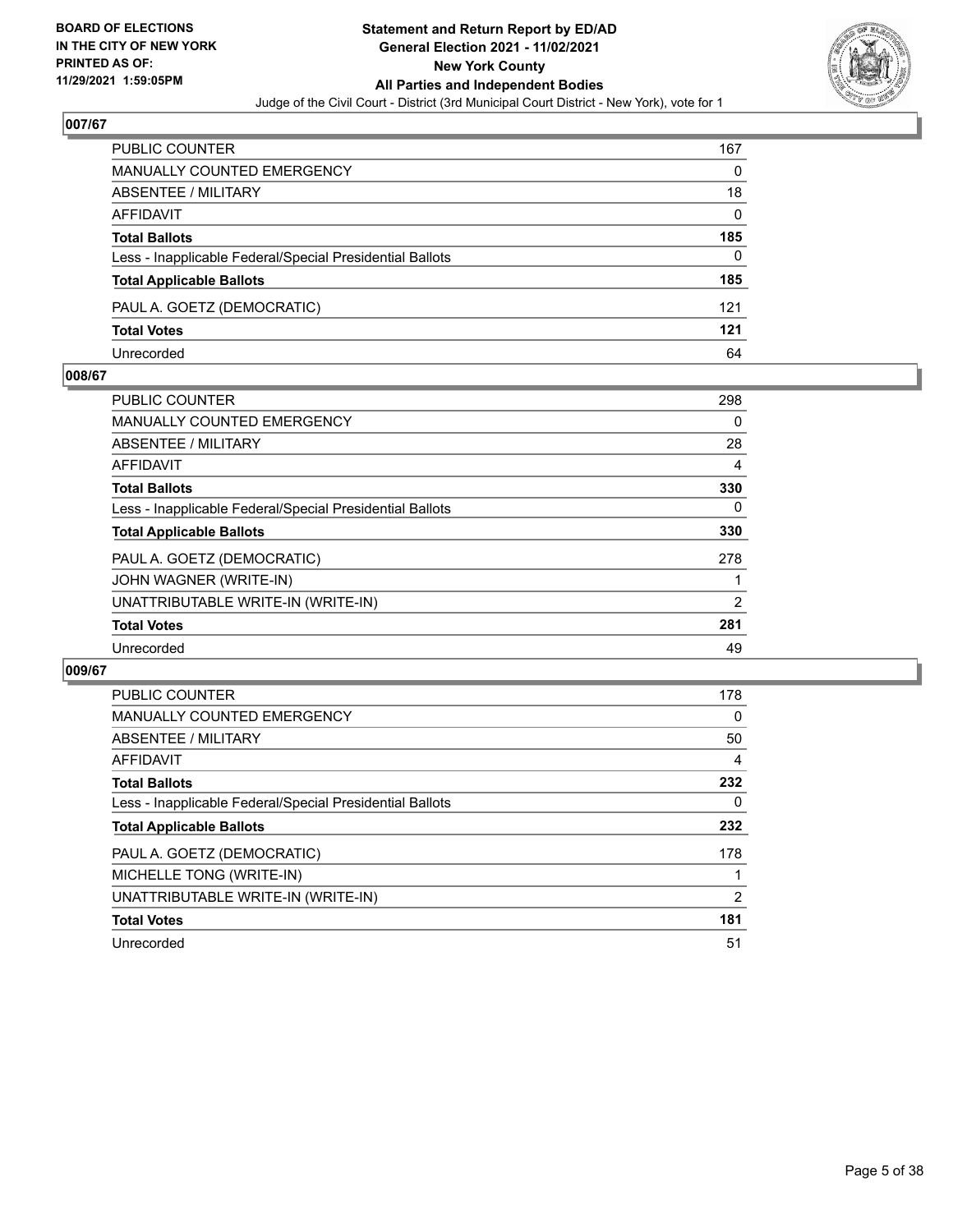

| <b>PUBLIC COUNTER</b>                                    | 261 |
|----------------------------------------------------------|-----|
| <b>MANUALLY COUNTED EMERGENCY</b>                        | 0   |
| ABSENTEE / MILITARY                                      | 37  |
| <b>AFFIDAVIT</b>                                         |     |
| <b>Total Ballots</b>                                     | 299 |
| Less - Inapplicable Federal/Special Presidential Ballots | 0   |
| <b>Total Applicable Ballots</b>                          | 299 |
| PAUL A. GOETZ (DEMOCRATIC)                               | 240 |
| DONALD TRUMP (WRITE-IN)                                  | 2   |
| MITT ROMNEY (WRITE-IN)                                   |     |
| UNATTRIBUTABLE WRITE-IN (WRITE-IN)                       | 2   |
| <b>Total Votes</b>                                       | 245 |
| Unrecorded                                               | 54  |

## **011/67**

| <b>PUBLIC COUNTER</b>                                    | 135            |
|----------------------------------------------------------|----------------|
| MANUALLY COUNTED EMERGENCY                               | 0              |
| ABSENTEE / MILITARY                                      | 19             |
| <b>AFFIDAVIT</b>                                         | $\overline{2}$ |
| <b>Total Ballots</b>                                     | 156            |
| Less - Inapplicable Federal/Special Presidential Ballots | 0              |
| <b>Total Applicable Ballots</b>                          | 156            |
| PAUL A. GOETZ (DEMOCRATIC)                               | 123            |
| DANIEL CLARK (WRITE-IN)                                  |                |
| RICHARD L. STORATZ (WRITE-IN)                            |                |
| UNATTRIBUTABLE WRITE-IN (WRITE-IN)                       |                |
| <b>Total Votes</b>                                       | 126            |
| Unrecorded                                               | 30             |

| <b>PUBLIC COUNTER</b>                                    | 75 |
|----------------------------------------------------------|----|
| <b>MANUALLY COUNTED EMERGENCY</b>                        | 0  |
| ABSENTEE / MILITARY                                      | 16 |
| AFFIDAVIT                                                | 3  |
| <b>Total Ballots</b>                                     | 94 |
| Less - Inapplicable Federal/Special Presidential Ballots | 0  |
| <b>Total Applicable Ballots</b>                          | 94 |
| PAUL A. GOETZ (DEMOCRATIC)                               | 68 |
| NELSON MANDELA (WRITE-IN)                                |    |
| UNATTRIBUTABLE WRITE-IN (WRITE-IN)                       | 2  |
| <b>Total Votes</b>                                       | 71 |
| Unrecorded                                               | 23 |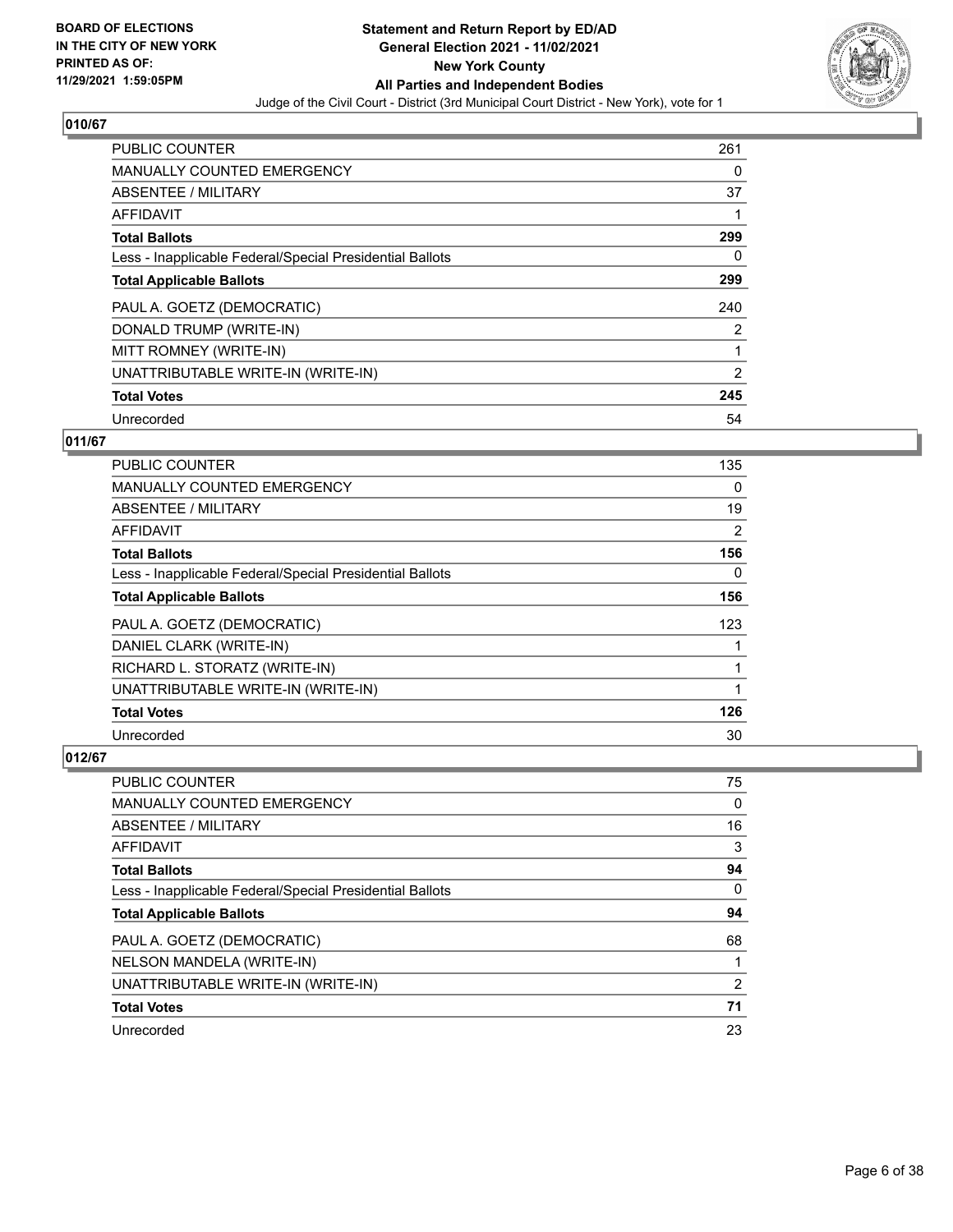

| <b>PUBLIC COUNTER</b>                                    | 241 |
|----------------------------------------------------------|-----|
| <b>MANUALLY COUNTED EMERGENCY</b>                        | 0   |
| ABSENTEE / MILITARY                                      | 26  |
| AFFIDAVIT                                                | 4   |
| <b>Total Ballots</b>                                     | 271 |
| Less - Inapplicable Federal/Special Presidential Ballots | 0   |
| <b>Total Applicable Ballots</b>                          | 271 |
| PAUL A. GOETZ (DEMOCRATIC)                               | 222 |
| CHIU SHIH (WRITE-IN)                                     |     |
| ERIC ANAGNOSTASMUS (WRITE-IN)                            |     |
| <b>JEANINE PIRRO (WRITE-IN)</b>                          | 1   |
| <b>Total Votes</b>                                       | 225 |
| Unrecorded                                               | 46  |

## **014/67**

| <b>PUBLIC COUNTER</b>                                    | 216 |
|----------------------------------------------------------|-----|
| MANUALLY COUNTED EMERGENCY                               | 0   |
| ABSENTEE / MILITARY                                      | 37  |
| AFFIDAVIT                                                |     |
| <b>Total Ballots</b>                                     | 254 |
| Less - Inapplicable Federal/Special Presidential Ballots | 0   |
| <b>Total Applicable Ballots</b>                          | 254 |
| PAUL A. GOETZ (DEMOCRATIC)                               | 201 |
| MOHAMMED KHADER (WRITE-IN)                               |     |
| TARA GLOVEN (WRITE-IN)                                   |     |
| UNATTRIBUTABLE WRITE-IN (WRITE-IN)                       | 2   |
| <b>Total Votes</b>                                       | 205 |
| Unrecorded                                               | 49  |

| <b>PUBLIC COUNTER</b>                                    | 276 |
|----------------------------------------------------------|-----|
| <b>MANUALLY COUNTED EMERGENCY</b>                        | 0   |
| ABSENTEE / MILITARY                                      | 46  |
| AFFIDAVIT                                                | 4   |
| <b>Total Ballots</b>                                     | 326 |
| Less - Inapplicable Federal/Special Presidential Ballots | 0   |
| <b>Total Applicable Ballots</b>                          | 326 |
| PAUL A. GOETZ (DEMOCRATIC)                               | 256 |
| <b>BRANDON HAYES (WRITE-IN)</b>                          |     |
| DAME EDNA EVERAGE (WRITE-IN)                             |     |
| DONALD TRUMP (WRITE-IN)                                  |     |
| UNATTRIBUTABLE WRITE-IN (WRITE-IN)                       |     |
| <b>Total Votes</b>                                       | 260 |
| Unrecorded                                               | 66  |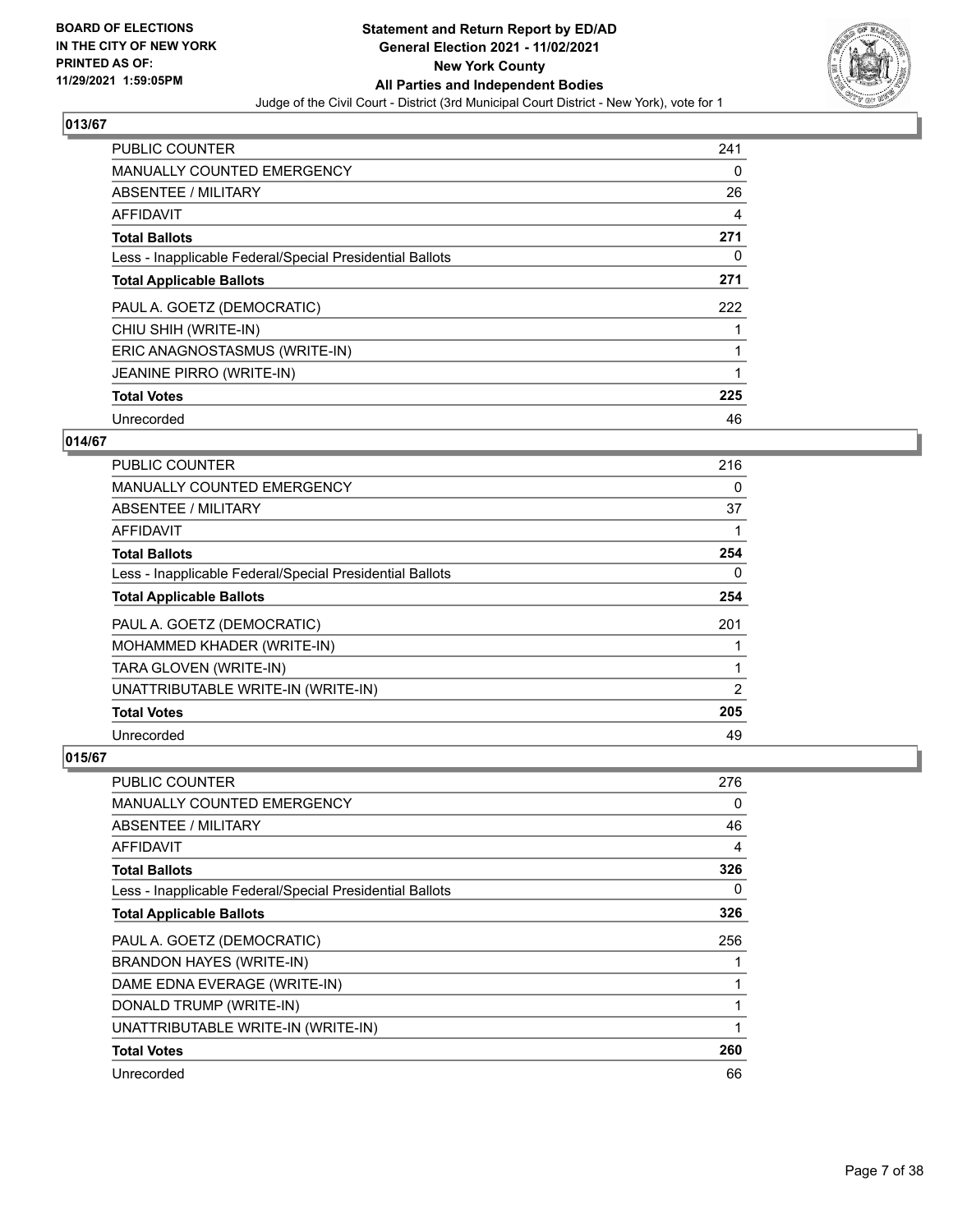

| <b>PUBLIC COUNTER</b>                                    | 192      |
|----------------------------------------------------------|----------|
| <b>MANUALLY COUNTED EMERGENCY</b>                        | $\Omega$ |
| ABSENTEE / MILITARY                                      | 46       |
| <b>AFFIDAVIT</b>                                         |          |
| <b>Total Ballots</b>                                     | 239      |
| Less - Inapplicable Federal/Special Presidential Ballots | 0        |
| <b>Total Applicable Ballots</b>                          | 239      |
| PAUL A. GOETZ (DEMOCRATIC)                               | 181      |
| TOM CORI (WRITE-IN)                                      |          |
| <b>Total Votes</b>                                       | 182      |
| Unrecorded                                               | 57       |

## **017/67**

| <b>PUBLIC COUNTER</b>                                    | 216 |
|----------------------------------------------------------|-----|
| <b>MANUALLY COUNTED EMERGENCY</b>                        | 0   |
| ABSENTEE / MILITARY                                      | 34  |
| AFFIDAVIT                                                | 1   |
| <b>Total Ballots</b>                                     | 251 |
| Less - Inapplicable Federal/Special Presidential Ballots | 0   |
| <b>Total Applicable Ballots</b>                          | 251 |
| PAUL A. GOETZ (DEMOCRATIC)                               | 173 |
| ANDREAS SPIKER (WRITE-IN)                                | 1   |
| KATHERINE MCKAY (WRITE-IN)                               | 1   |
| MICHAEL DOPPELT (WRITE-IN)                               | 1   |
| UNATTRIBUTABLE WRITE-IN (WRITE-IN)                       | 2   |
| ZEEV KIRSH (WRITE-IN)                                    | 1   |
| <b>Total Votes</b>                                       | 179 |
| Unrecorded                                               | 72  |

| PUBLIC COUNTER                                           | 297 |
|----------------------------------------------------------|-----|
| <b>MANUALLY COUNTED EMERGENCY</b>                        | 0   |
| ABSENTEE / MILITARY                                      | 38  |
| AFFIDAVIT                                                | 7   |
| <b>Total Ballots</b>                                     | 342 |
| Less - Inapplicable Federal/Special Presidential Ballots | 0   |
| <b>Total Applicable Ballots</b>                          | 342 |
| PAUL A. GOETZ (DEMOCRATIC)                               | 279 |
| ERIC ADAMS (WRITE-IN)                                    |     |
| <b>JUDITH SHEINDLIN (WRITE-IN)</b>                       | 1   |
| ROGER REECE (WRITE-IN)                                   | 1   |
| UNATTRIBUTABLE WRITE-IN (WRITE-IN)                       | 4   |
| <b>Total Votes</b>                                       | 286 |
| Unrecorded                                               | 56  |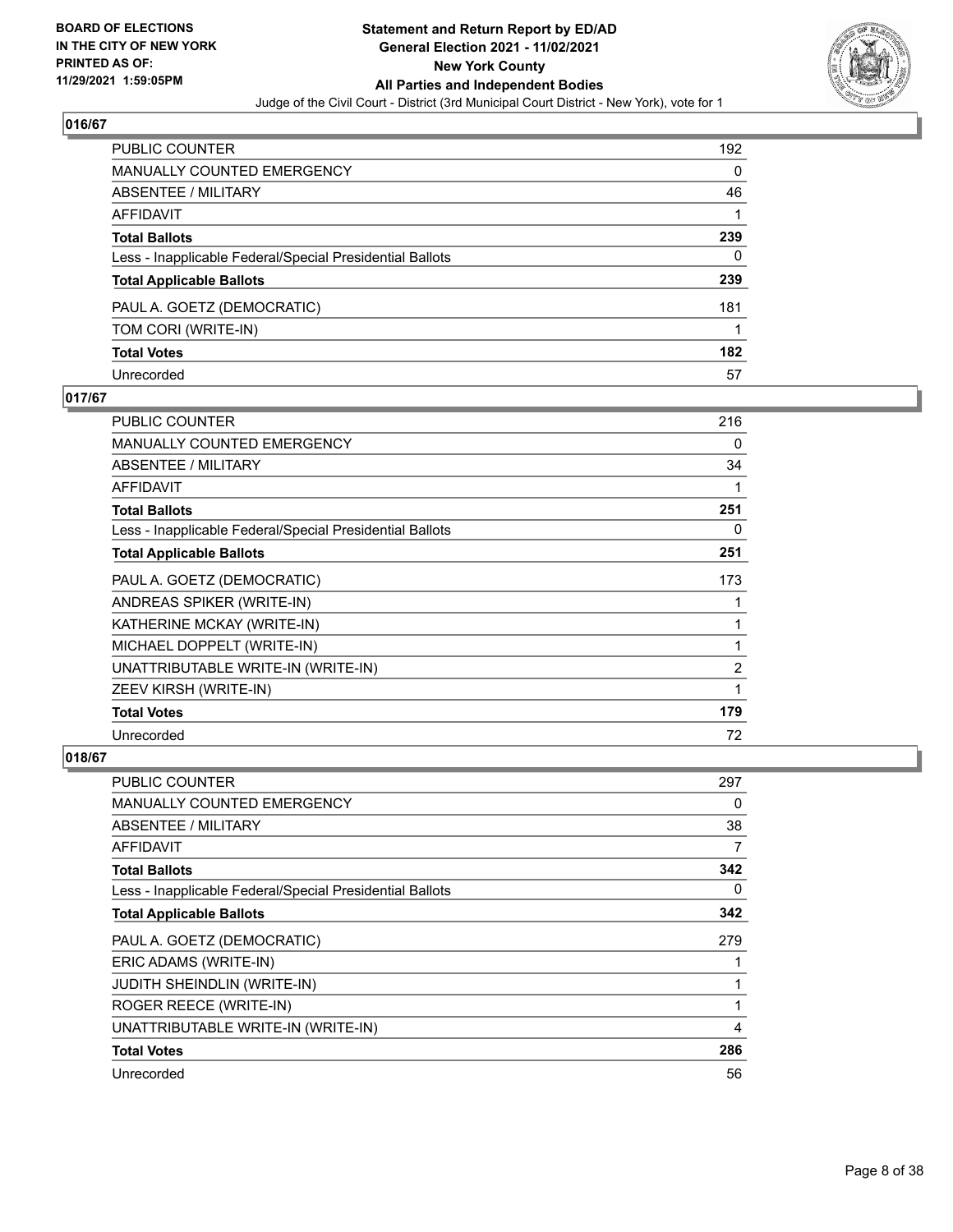

| PUBLIC COUNTER                                           | 249 |
|----------------------------------------------------------|-----|
| <b>MANUALLY COUNTED EMERGENCY</b>                        | 0   |
| ABSENTEE / MILITARY                                      | 19  |
| <b>AFFIDAVIT</b>                                         | 8   |
| <b>Total Ballots</b>                                     | 276 |
| Less - Inapplicable Federal/Special Presidential Ballots | 0   |
| <b>Total Applicable Ballots</b>                          | 276 |
| PAUL A. GOETZ (DEMOCRATIC)                               | 187 |
| JOHN JAY (WRITE-IN)                                      |     |
| PETE ROSE (WRITE-IN)                                     |     |
| UNATTRIBUTABLE WRITE-IN (WRITE-IN)                       | 4   |
| <b>Total Votes</b>                                       | 193 |
| Unrecorded                                               | 83  |

## **020/67**

| <b>PUBLIC COUNTER</b>                                    | 244      |
|----------------------------------------------------------|----------|
| <b>MANUALLY COUNTED EMERGENCY</b>                        | $\Omega$ |
| ABSENTEE / MILITARY                                      | 27       |
| AFFIDAVIT                                                | 6        |
| <b>Total Ballots</b>                                     | 277      |
| Less - Inapplicable Federal/Special Presidential Ballots | 0        |
| <b>Total Applicable Ballots</b>                          | 277      |
| PAUL A. GOETZ (DEMOCRATIC)                               | 212      |
| KASHA ROHAN (WRITE-IN)                                   |          |
| RALPH GONKLIN (WRITE-IN)                                 |          |
| UNATTRIBUTABLE WRITE-IN (WRITE-IN)                       | 2        |
| <b>Total Votes</b>                                       | 216      |
| Unrecorded                                               | 61       |

| <b>PUBLIC COUNTER</b>                                    | 84       |
|----------------------------------------------------------|----------|
| <b>MANUALLY COUNTED EMERGENCY</b>                        | 0        |
| ABSENTEE / MILITARY                                      |          |
| AFFIDAVIT                                                | 2        |
| <b>Total Ballots</b>                                     | 93       |
| Less - Inapplicable Federal/Special Presidential Ballots | $\Omega$ |
| <b>Total Applicable Ballots</b>                          | 93       |
| PAUL A. GOETZ (DEMOCRATIC)                               | 76       |
| <b>Total Votes</b>                                       | 76       |
| Unrecorded                                               | 17       |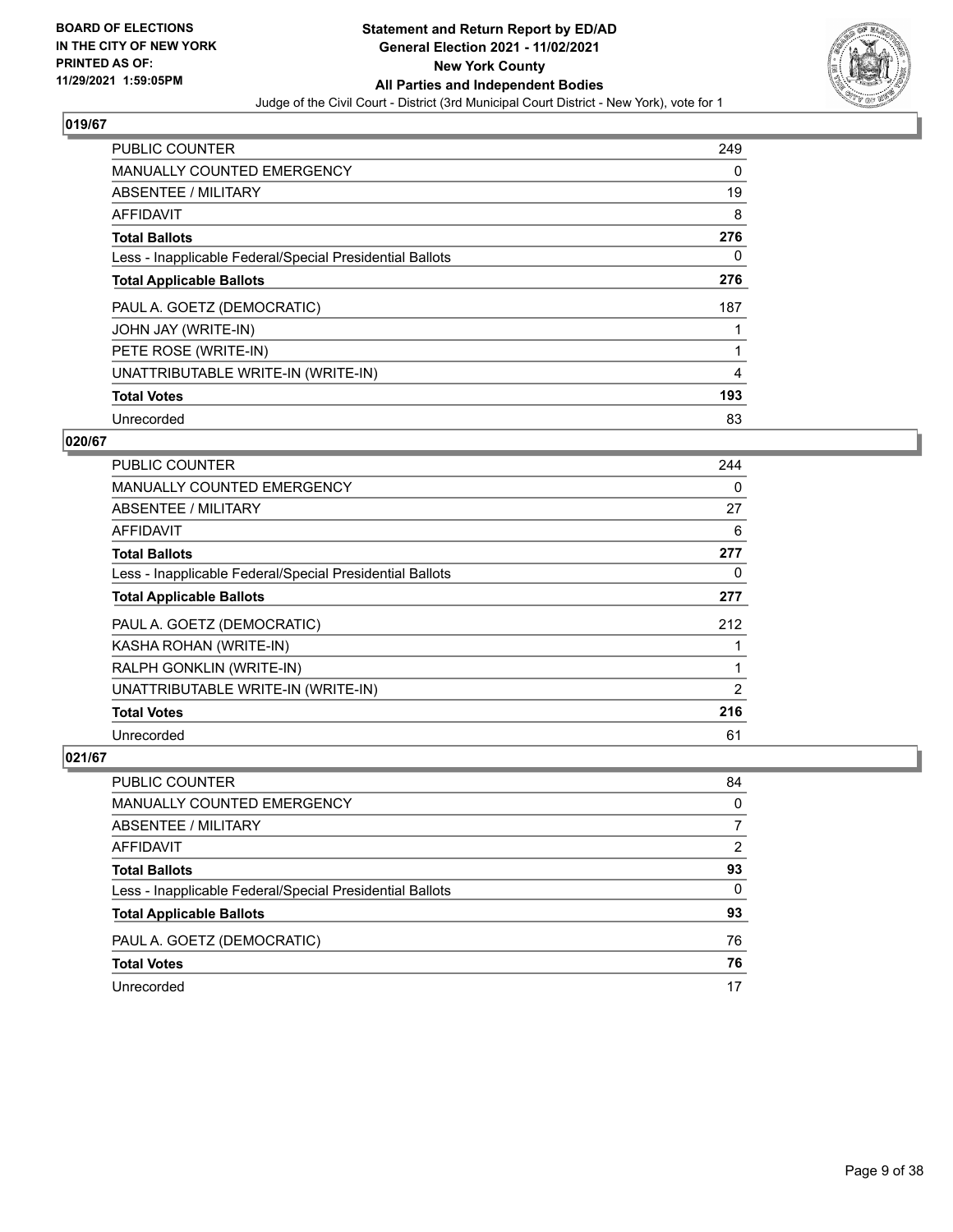

| <b>PUBLIC COUNTER</b>                                    | 126 |
|----------------------------------------------------------|-----|
| <b>MANUALLY COUNTED EMERGENCY</b>                        | 0   |
| <b>ABSENTEE / MILITARY</b>                               | 12  |
| <b>AFFIDAVIT</b>                                         |     |
| <b>Total Ballots</b>                                     | 139 |
| Less - Inapplicable Federal/Special Presidential Ballots | 0   |
| <b>Total Applicable Ballots</b>                          | 139 |
| PAUL A. GOETZ (DEMOCRATIC)                               | 110 |
| <b>COLIN HENDRIY (WRITE-IN)</b>                          |     |
| DONALD TRUMP (WRITE-IN)                                  |     |
| TOOHAS KENNIFF (WRITE-IN)                                |     |
| UNATTRIBUTABLE WRITE-IN (WRITE-IN)                       |     |
| <b>Total Votes</b>                                       | 114 |
| Unrecorded                                               | 25  |

## **023/67**

| <b>PUBLIC COUNTER</b>                                    | 304 |
|----------------------------------------------------------|-----|
| <b>MANUALLY COUNTED EMERGENCY</b>                        | 0   |
| ABSENTEE / MILITARY                                      | 61  |
| AFFIDAVIT                                                | 5   |
| <b>Total Ballots</b>                                     | 370 |
| Less - Inapplicable Federal/Special Presidential Ballots | 0   |
| <b>Total Applicable Ballots</b>                          | 370 |
| PAUL A. GOETZ (DEMOCRATIC)                               | 294 |
| CAROLYN P. WILSON (WRITE-IN)                             |     |
| DONALD TRUMP (WRITE-IN)                                  | 1   |
| FALSAL ALAM (WRITE-IN)                                   |     |
| KATE PAEK (WRITE-IN)                                     |     |
| LULU FRIESDAT (WRITE-IN)                                 | 1   |
| UNATTRIBUTABLE WRITE-IN (WRITE-IN)                       | 1   |
| <b>Total Votes</b>                                       | 300 |
| Unrecorded                                               | 70  |

| <b>PUBLIC COUNTER</b>                                    | 256 |
|----------------------------------------------------------|-----|
| <b>MANUALLY COUNTED EMERGENCY</b>                        | 0   |
| ABSENTEE / MILITARY                                      | 50  |
| AFFIDAVIT                                                | 0   |
| <b>Total Ballots</b>                                     | 306 |
| Less - Inapplicable Federal/Special Presidential Ballots | 0   |
| <b>Total Applicable Ballots</b>                          | 306 |
| PAUL A. GOETZ (DEMOCRATIC)                               | 240 |
| FRANCES RIVERS (WRITE-IN)                                |     |
| STUART FRAAS (WRITE-IN)                                  |     |
| UNATTRIBUTABLE WRITE-IN (WRITE-IN)                       |     |
| <b>Total Votes</b>                                       | 243 |
| Unrecorded                                               | 63  |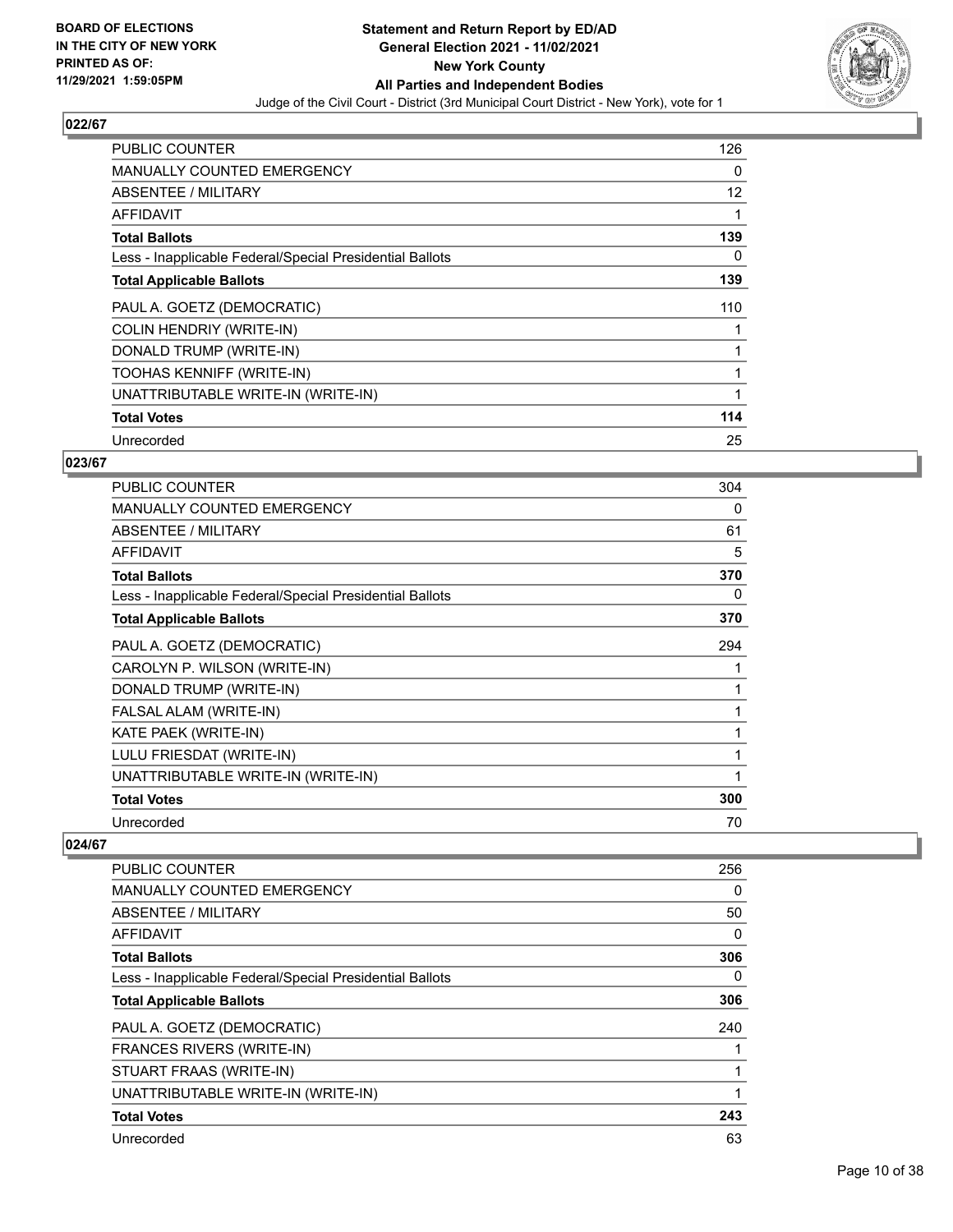

| <b>PUBLIC COUNTER</b>                                    | 115      |
|----------------------------------------------------------|----------|
| <b>MANUALLY COUNTED EMERGENCY</b>                        | 0        |
| ABSENTEE / MILITARY                                      | 14       |
| <b>AFFIDAVIT</b>                                         | $\Omega$ |
| <b>Total Ballots</b>                                     | 129      |
| Less - Inapplicable Federal/Special Presidential Ballots | 0        |
| <b>Total Applicable Ballots</b>                          | 129      |
| PAUL A. GOETZ (DEMOCRATIC)                               | 83       |
|                                                          |          |
| JOE PEPITONE (WRITE-IN)                                  |          |
| PAMELA TYSON (WRITE-IN)                                  |          |
| <b>Total Votes</b>                                       | 85       |

#### **026/67**

| PUBLIC COUNTER                                           | 164      |
|----------------------------------------------------------|----------|
| <b>MANUALLY COUNTED EMERGENCY</b>                        | 0        |
| ABSENTEE / MILITARY                                      |          |
| AFFIDAVIT                                                | $\Omega$ |
| <b>Total Ballots</b>                                     | 171      |
| Less - Inapplicable Federal/Special Presidential Ballots | 0        |
| <b>Total Applicable Ballots</b>                          | 171      |
| PAUL A. GOETZ (DEMOCRATIC)                               | 120      |
| <b>Total Votes</b>                                       | 120      |
| Unrecorded                                               | 51       |

| PUBLIC COUNTER                                           | 237 |
|----------------------------------------------------------|-----|
| <b>MANUALLY COUNTED EMERGENCY</b>                        | 0   |
| ABSENTEE / MILITARY                                      | 22  |
| AFFIDAVIT                                                |     |
| <b>Total Ballots</b>                                     | 260 |
| Less - Inapplicable Federal/Special Presidential Ballots | 0   |
| <b>Total Applicable Ballots</b>                          | 260 |
| PAUL A. GOETZ (DEMOCRATIC)                               | 192 |
| AL E. SMITH (WRITE-IN)                                   |     |
| <b>JACKIE PRIESTI (WRITE-IN)</b>                         |     |
| <b>Total Votes</b>                                       | 194 |
| Unrecorded                                               | 66  |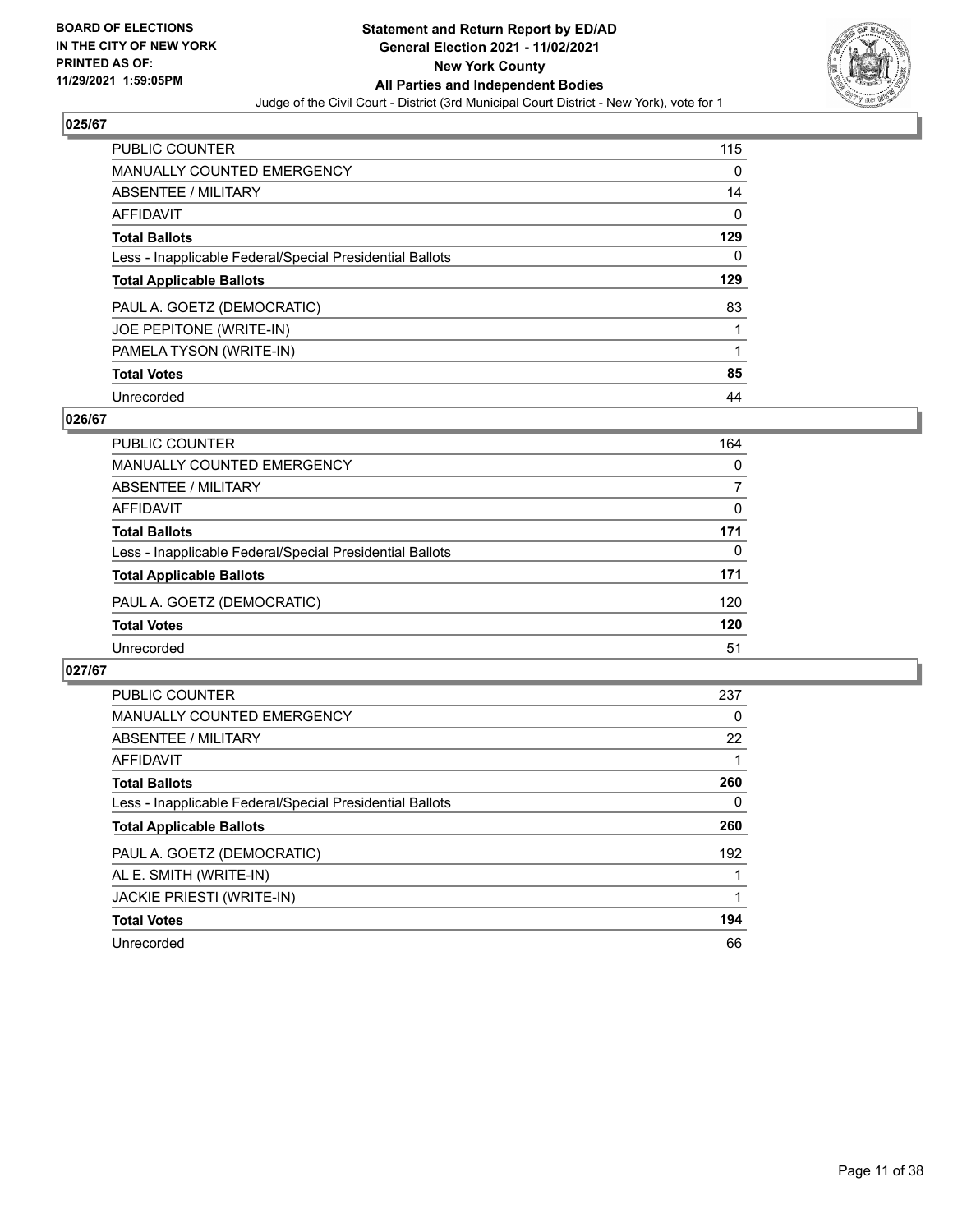

| <b>PUBLIC COUNTER</b>                                    | 277 |
|----------------------------------------------------------|-----|
| <b>MANUALLY COUNTED EMERGENCY</b>                        | 0   |
| ABSENTEE / MILITARY                                      | 33  |
| AFFIDAVIT                                                | 2   |
| <b>Total Ballots</b>                                     | 312 |
| Less - Inapplicable Federal/Special Presidential Ballots | 0   |
| <b>Total Applicable Ballots</b>                          | 312 |
| PAUL A. GOETZ (DEMOCRATIC)                               | 246 |
| DONALD TRUMP (WRITE-IN)                                  |     |
| LISA MARIE PADLA (WRITE-IN)                              | 1   |
| MATT BOBMAN (WRITE-IN)                                   | 1   |
| UNATTRIBUTABLE WRITE-IN (WRITE-IN)                       | 2   |
| <b>Total Votes</b>                                       | 251 |
| Unrecorded                                               | 61  |

## **029/67**

| <b>PUBLIC COUNTER</b>                                    | 187 |
|----------------------------------------------------------|-----|
| <b>MANUALLY COUNTED EMERGENCY</b>                        | 0   |
| <b>ABSENTEE / MILITARY</b>                               | 20  |
| AFFIDAVIT                                                |     |
| <b>Total Ballots</b>                                     | 208 |
| Less - Inapplicable Federal/Special Presidential Ballots | 0   |
| <b>Total Applicable Ballots</b>                          | 208 |
| PAUL A. GOETZ (DEMOCRATIC)                               | 155 |
| ARAM ERENBURG (WRITE-IN)                                 |     |
| DONALD TRUMP (WRITE-IN)                                  |     |
| SARAH FEHM STEWARD (WRITE-IN)                            |     |
| UNATTRIBUTABLE WRITE-IN (WRITE-IN)                       | 4   |
| <b>Total Votes</b>                                       | 162 |
| Unrecorded                                               | 46  |

| <b>PUBLIC COUNTER</b>                                    | 124      |
|----------------------------------------------------------|----------|
| <b>MANUALLY COUNTED EMERGENCY</b>                        | 0        |
| ABSENTEE / MILITARY                                      | 15       |
| AFFIDAVIT                                                | $\Omega$ |
| <b>Total Ballots</b>                                     | 139      |
| Less - Inapplicable Federal/Special Presidential Ballots | 0        |
| <b>Total Applicable Ballots</b>                          | 139      |
| PAUL A. GOETZ (DEMOCRATIC)                               | 110      |
| UNATTRIBUTABLE WRITE-IN (WRITE-IN)                       |          |
| <b>Total Votes</b>                                       | 111      |
| Unrecorded                                               | 28       |
|                                                          |          |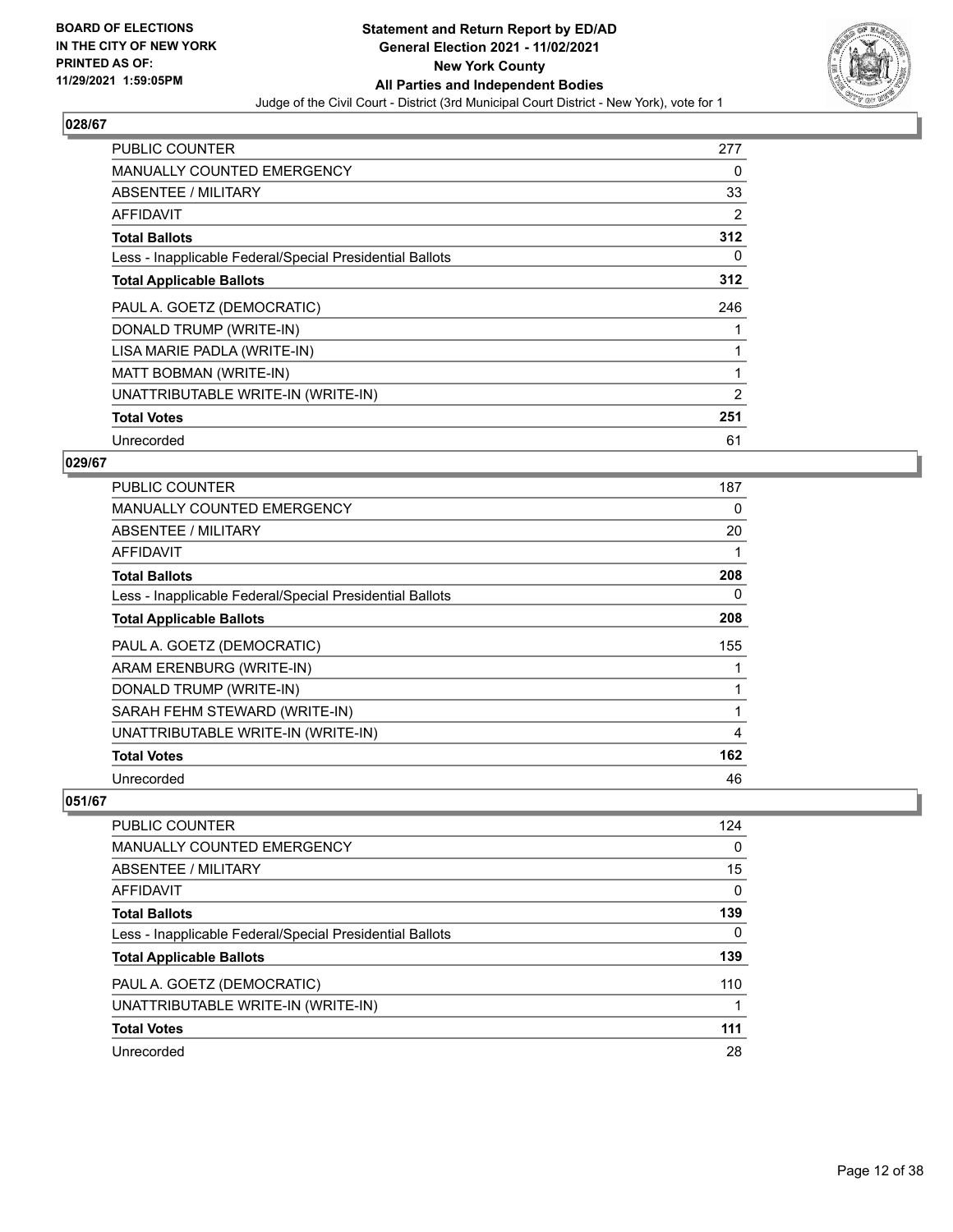

| PUBLIC COUNTER                                           | $\mathcal{P}$  |
|----------------------------------------------------------|----------------|
| <b>MANUALLY COUNTED EMERGENCY</b>                        | 0              |
| <b>ABSENTEE / MILITARY</b>                               | 0              |
| AFFIDAVIT                                                | $\Omega$       |
| <b>Total Ballots</b>                                     | $\overline{2}$ |
| Less - Inapplicable Federal/Special Presidential Ballots | $\Omega$       |
| <b>Total Applicable Ballots</b>                          | $\overline{2}$ |
| PAUL A. GOETZ (DEMOCRATIC)                               | $\mathcal{P}$  |
| <b>Total Votes</b>                                       | 2              |

## **101/67**

| <b>PUBLIC COUNTER</b>                                    | 307 |
|----------------------------------------------------------|-----|
| <b>MANUALLY COUNTED EMERGENCY</b>                        | 0   |
| ABSENTEE / MILITARY                                      | 56  |
| <b>AFFIDAVIT</b>                                         | 9   |
| <b>Total Ballots</b>                                     | 372 |
| Less - Inapplicable Federal/Special Presidential Ballots | 0   |
| <b>Total Applicable Ballots</b>                          | 372 |
| PAUL A. GOETZ (DEMOCRATIC)                               | 290 |
| MARK DILLER (WRITE-IN)                                   |     |
| NICOLE JORDAN (WRITE-IN)                                 |     |
| UNATTRIBUTABLE WRITE-IN (WRITE-IN)                       | 2   |
| <b>Total Votes</b>                                       | 294 |
| Unrecorded                                               | 78  |
|                                                          |     |

| <b>PUBLIC COUNTER</b>                                    | 156      |
|----------------------------------------------------------|----------|
| MANUALLY COUNTED EMERGENCY                               | $\Omega$ |
| ABSENTEE / MILITARY                                      | 22       |
| AFFIDAVIT                                                | $\Omega$ |
| <b>Total Ballots</b>                                     | 178      |
| Less - Inapplicable Federal/Special Presidential Ballots | $\Omega$ |
| <b>Total Applicable Ballots</b>                          | 178      |
| PAUL A. GOETZ (DEMOCRATIC)                               | 127      |
| UNATTRIBUTABLE WRITE-IN (WRITE-IN)                       | 2        |
| <b>Total Votes</b>                                       | 129      |
| Unrecorded                                               | 49       |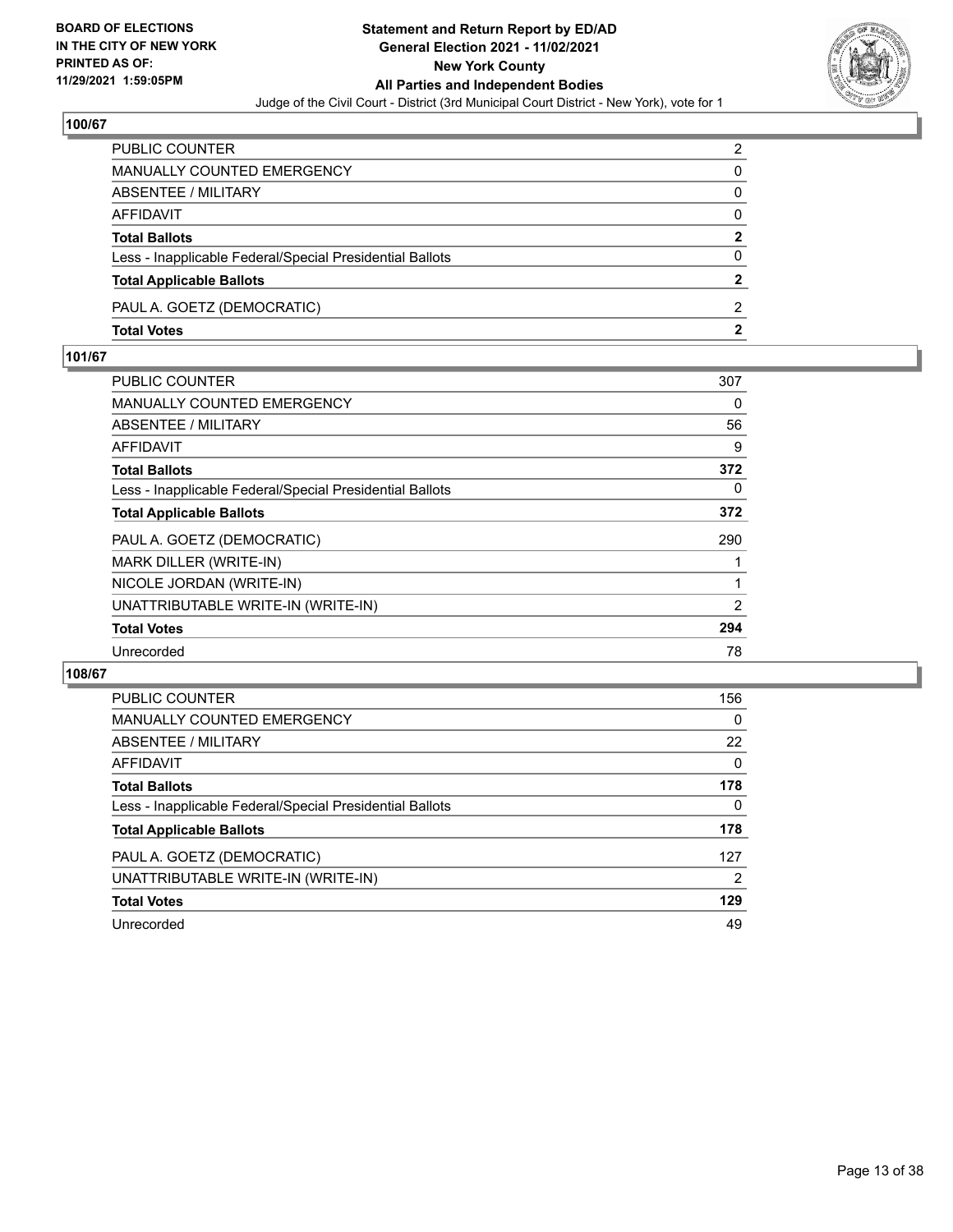

| <b>PUBLIC COUNTER</b>                                    | 321 |
|----------------------------------------------------------|-----|
| <b>MANUALLY COUNTED EMERGENCY</b>                        | 0   |
| ABSENTEE / MILITARY                                      | 41  |
| <b>AFFIDAVIT</b>                                         | 7   |
| <b>Total Ballots</b>                                     | 369 |
| Less - Inapplicable Federal/Special Presidential Ballots | 0   |
| <b>Total Applicable Ballots</b>                          | 369 |
| PAUL A. GOETZ (DEMOCRATIC)                               | 293 |
| <b>GEORGE PATAKI (WRITE-IN)</b>                          |     |
| STEPHEN FITCH (WRITE-IN)                                 |     |
| UNATTRIBUTABLE WRITE-IN (WRITE-IN)                       |     |
| <b>Total Votes</b>                                       | 296 |
| Unrecorded                                               | 73  |

## **110/67**

| <b>PUBLIC COUNTER</b>                                    | 157      |
|----------------------------------------------------------|----------|
| MANUALLY COUNTED EMERGENCY                               | 0        |
| ABSENTEE / MILITARY                                      | 22       |
| AFFIDAVIT                                                | 2        |
| <b>Total Ballots</b>                                     | 181      |
| Less - Inapplicable Federal/Special Presidential Ballots | $\Omega$ |
| <b>Total Applicable Ballots</b>                          | 181      |
| PAUL A. GOETZ (DEMOCRATIC)                               | 143      |
| <b>Total Votes</b>                                       | 143      |
| Unrecorded                                               | 38       |

| <b>PUBLIC COUNTER</b>                                    | 123   |
|----------------------------------------------------------|-------|
| <b>MANUALLY COUNTED EMERGENCY</b>                        | 0     |
| ABSENTEE / MILITARY                                      | 16    |
| AFFIDAVIT                                                | 3     |
| <b>Total Ballots</b>                                     | 142   |
| Less - Inapplicable Federal/Special Presidential Ballots | 0     |
| <b>Total Applicable Ballots</b>                          | 142   |
| PAUL A. GOETZ (DEMOCRATIC)                               | 109   |
| DONALD TRUMP (WRITE-IN)                                  |       |
| MELISSA RUSSO (WRITE-IN)                                 |       |
| UNATTRIBUTABLE WRITE-IN (WRITE-IN)                       |       |
| <b>Total Votes</b>                                       | $112$ |
| Unrecorded                                               | 30    |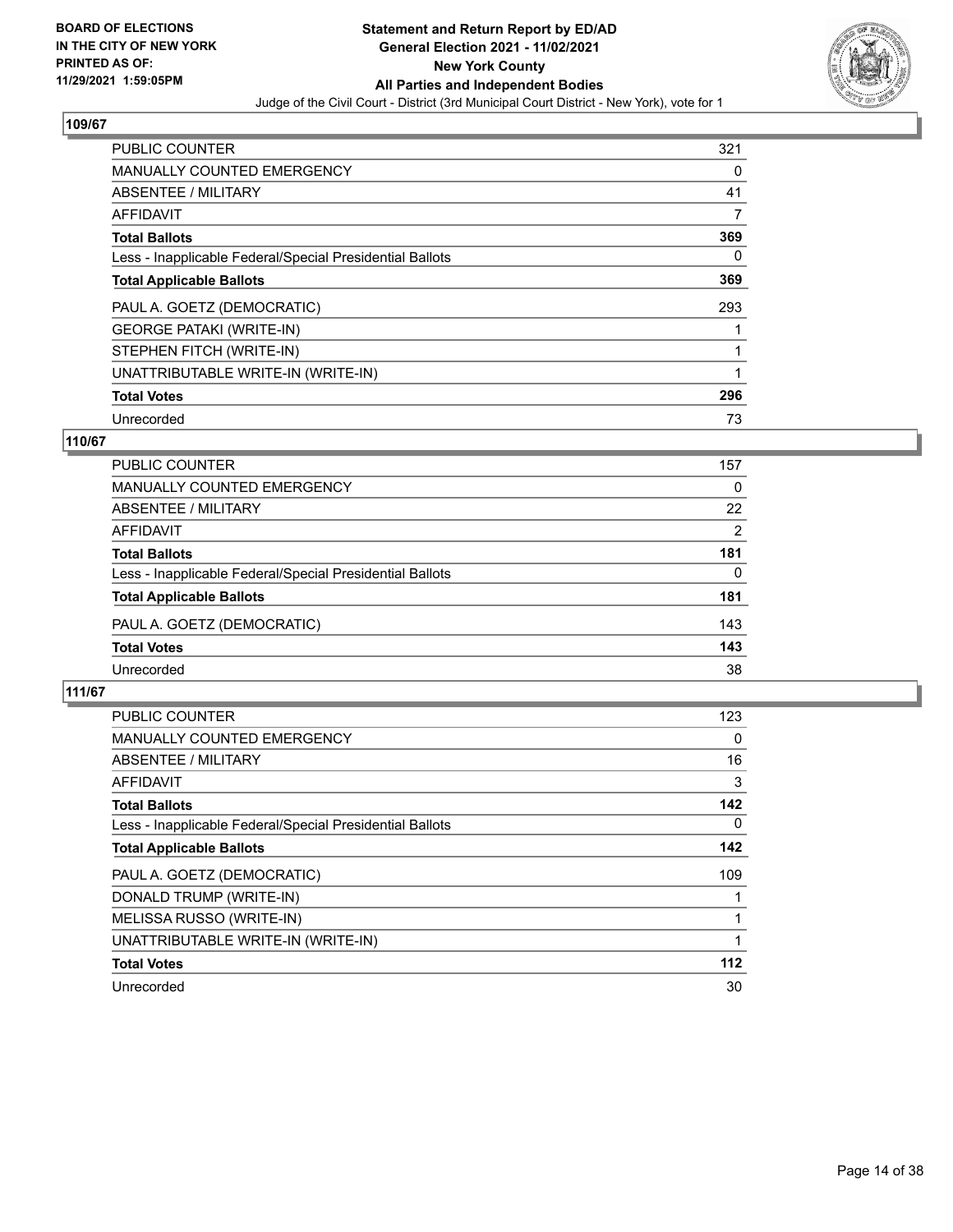

| <b>PUBLIC COUNTER</b>                                    | 124 |
|----------------------------------------------------------|-----|
| <b>MANUALLY COUNTED EMERGENCY</b>                        | 0   |
| ABSENTEE / MILITARY                                      | 17  |
| <b>AFFIDAVIT</b>                                         | 3   |
| <b>Total Ballots</b>                                     | 144 |
| Less - Inapplicable Federal/Special Presidential Ballots | 0   |
| <b>Total Applicable Ballots</b>                          | 144 |
| PAUL A. GOETZ (DEMOCRATIC)                               | 111 |
| ALAN FRIED (WRITE-IN)                                    |     |
| JOEL MAXMAN (WRITE-IN)                                   |     |
| UNATTRIBUTABLE WRITE-IN (WRITE-IN)                       | 2   |
| <b>Total Votes</b>                                       | 115 |
| Unrecorded                                               | 29  |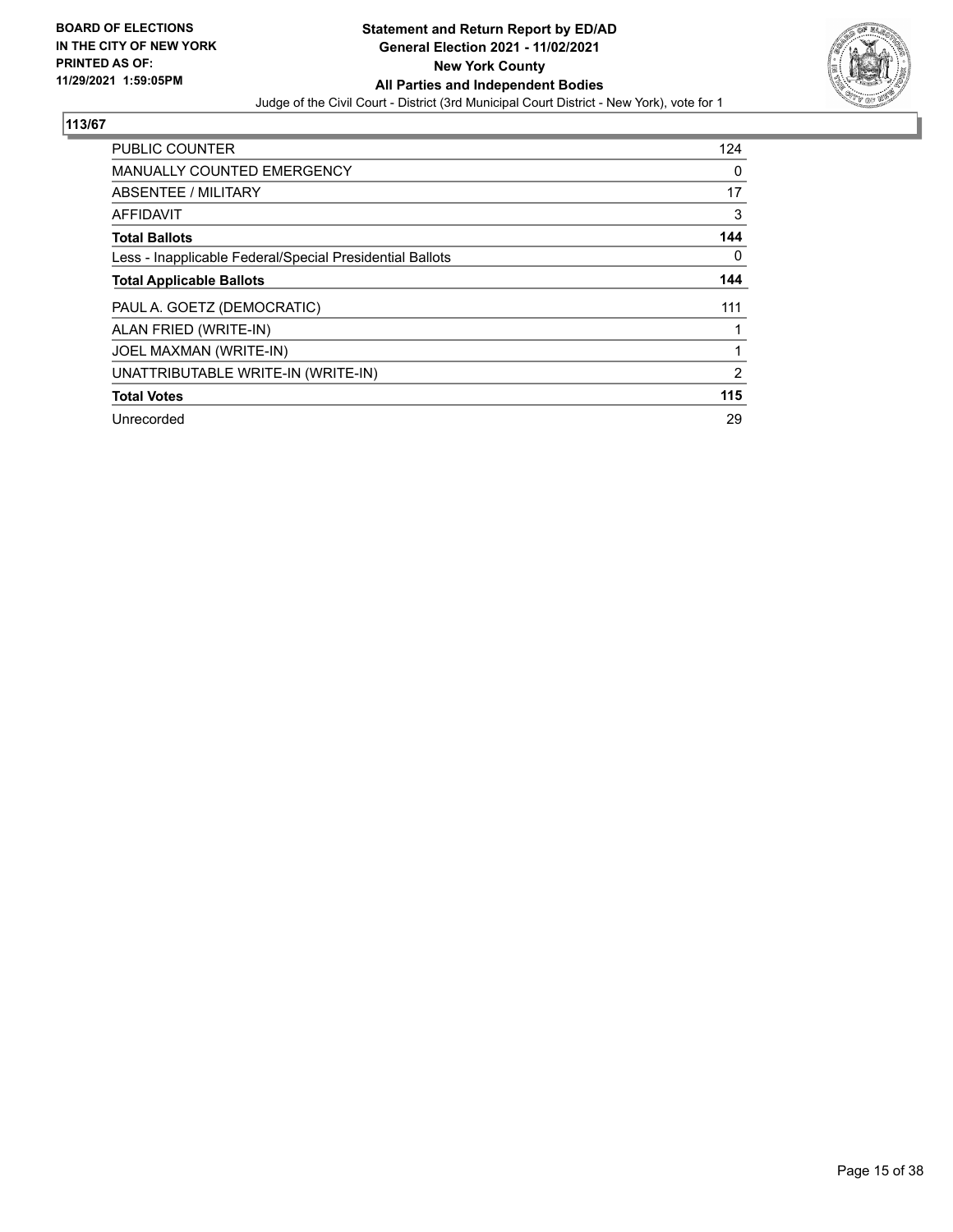

| <b>PUBLIC COUNTER</b>                                    | 148 |
|----------------------------------------------------------|-----|
| <b>MANUALLY COUNTED EMERGENCY</b>                        | 0   |
| ABSENTEE / MILITARY                                      | 18  |
| <b>AFFIDAVIT</b>                                         | 2   |
| <b>Total Ballots</b>                                     | 168 |
| Less - Inapplicable Federal/Special Presidential Ballots | 0   |
| <b>Total Applicable Ballots</b>                          | 168 |
| PAUL A. GOETZ (DEMOCRATIC)                               | 148 |
| UNATTRIBUTABLE WRITE-IN (WRITE-IN)                       |     |
| <b>Total Votes</b>                                       | 149 |
| Unrecorded                                               | 19  |

#### **004/75**

| PUBLIC COUNTER                                           | 244 |
|----------------------------------------------------------|-----|
| <b>MANUALLY COUNTED EMERGENCY</b>                        | 0   |
| ABSENTEE / MILITARY                                      | 31  |
| <b>AFFIDAVIT</b>                                         |     |
| <b>Total Ballots</b>                                     | 276 |
| Less - Inapplicable Federal/Special Presidential Ballots | 0   |
| <b>Total Applicable Ballots</b>                          | 276 |
| PAUL A. GOETZ (DEMOCRATIC)                               | 208 |
| JANET SZEIMAN (WRITE-IN)                                 |     |
| JOEL CRETAN (WRITE-IN)                                   |     |
| UNATTRIBUTABLE WRITE-IN (WRITE-IN)                       | 4   |
| <b>Total Votes</b>                                       | 214 |
| Unrecorded                                               | 62  |

| PUBLIC COUNTER                                           | 188      |
|----------------------------------------------------------|----------|
| MANUALLY COUNTED EMERGENCY                               | $\Omega$ |
| <b>ABSENTEE / MILITARY</b>                               | 30       |
| AFFIDAVIT                                                |          |
| <b>Total Ballots</b>                                     | 219      |
| Less - Inapplicable Federal/Special Presidential Ballots | 0        |
| <b>Total Applicable Ballots</b>                          | 219      |
| PAUL A. GOETZ (DEMOCRATIC)                               | 182      |
| <b>Total Votes</b>                                       | 182      |
| Unrecorded                                               | 37       |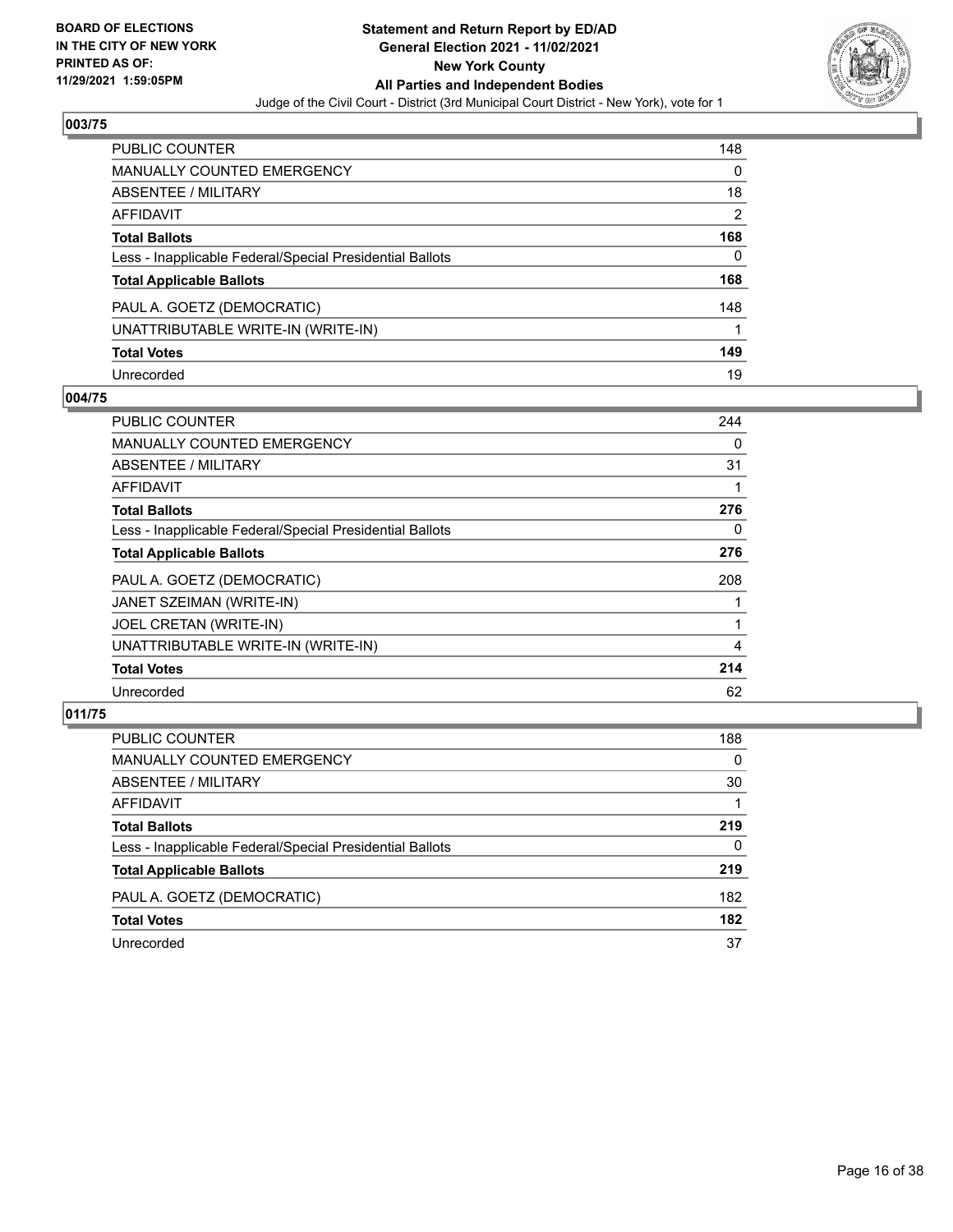

| <b>PUBLIC COUNTER</b>                                    | 161 |
|----------------------------------------------------------|-----|
| <b>MANUALLY COUNTED EMERGENCY</b>                        | 0   |
| ABSENTEE / MILITARY                                      | 10  |
| <b>AFFIDAVIT</b>                                         |     |
| <b>Total Ballots</b>                                     | 172 |
| Less - Inapplicable Federal/Special Presidential Ballots | 0   |
| <b>Total Applicable Ballots</b>                          | 172 |
| PAUL A. GOETZ (DEMOCRATIC)                               | 117 |
| ERIC JOYNER (WRITE-IN)                                   |     |
| <b>Total Votes</b>                                       | 118 |
| Unrecorded                                               | 54  |

#### **013/75**

| <b>PUBLIC COUNTER</b>                                    | 205      |
|----------------------------------------------------------|----------|
| MANUALLY COUNTED EMERGENCY                               | $\Omega$ |
| ABSENTEE / MILITARY                                      | 22       |
| AFFIDAVIT                                                | 2        |
| <b>Total Ballots</b>                                     | 229      |
| Less - Inapplicable Federal/Special Presidential Ballots | 0        |
| <b>Total Applicable Ballots</b>                          | 229      |
| PAUL A. GOETZ (DEMOCRATIC)                               | 155      |
| <b>Total Votes</b>                                       | 155      |
| Unrecorded                                               | 74       |

| PUBLIC COUNTER                                           | 169      |
|----------------------------------------------------------|----------|
| <b>MANUALLY COUNTED EMERGENCY</b>                        | 0        |
| ABSENTEE / MILITARY                                      | 10       |
| AFFIDAVIT                                                |          |
| <b>Total Ballots</b>                                     | 180      |
| Less - Inapplicable Federal/Special Presidential Ballots | $\Omega$ |
| <b>Total Applicable Ballots</b>                          | 180      |
| PAUL A. GOETZ (DEMOCRATIC)                               | 138      |
| <b>Total Votes</b>                                       | 138      |
| Unrecorded                                               | 42       |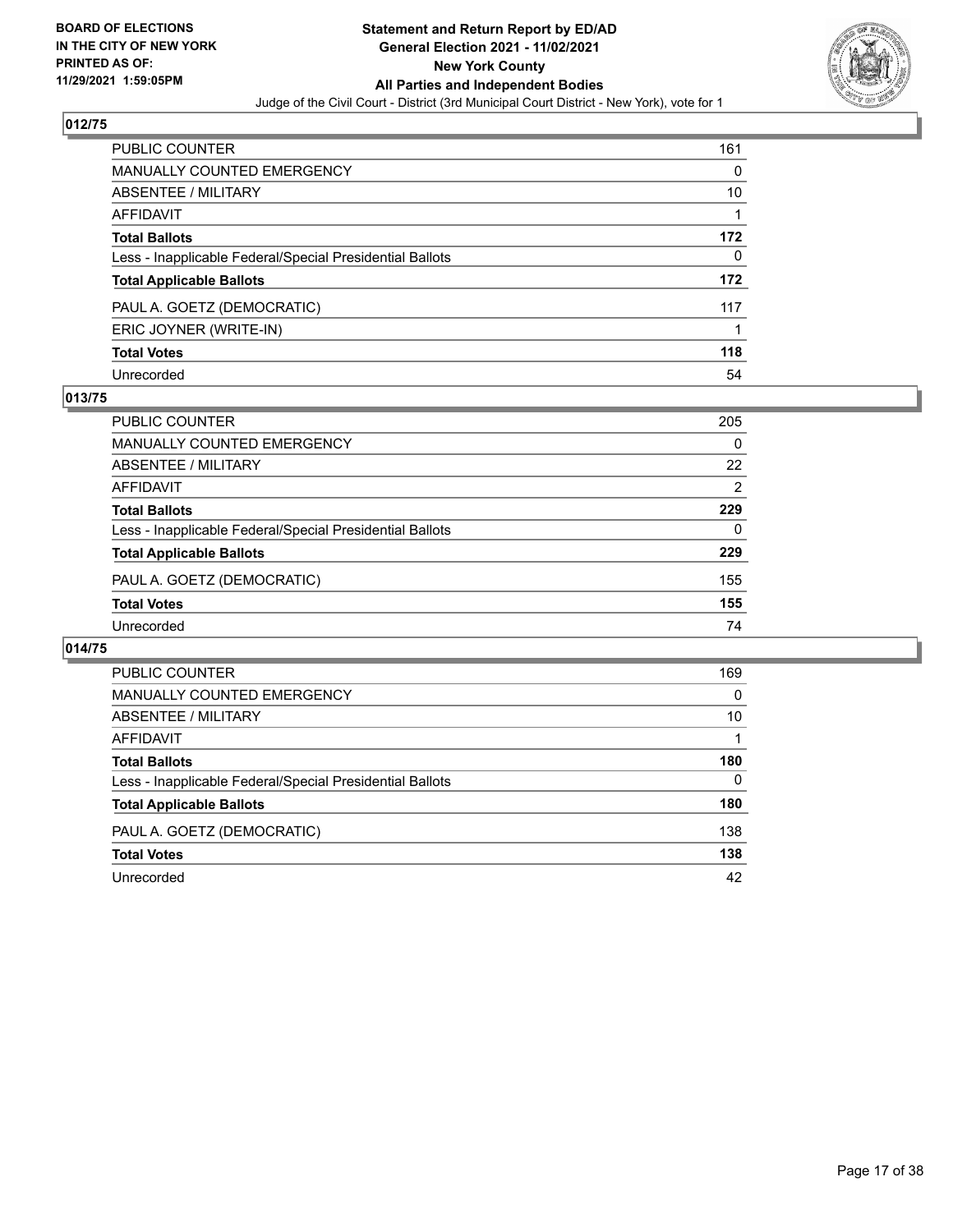

| <b>PUBLIC COUNTER</b>                                    | 221 |
|----------------------------------------------------------|-----|
| <b>MANUALLY COUNTED EMERGENCY</b>                        | 0   |
| ABSENTEE / MILITARY                                      | 25  |
| AFFIDAVIT                                                |     |
| <b>Total Ballots</b>                                     | 247 |
| Less - Inapplicable Federal/Special Presidential Ballots | 0   |
| <b>Total Applicable Ballots</b>                          | 247 |
| PAUL A. GOETZ (DEMOCRATIC)                               | 213 |
| <b>JOE SORRENTINO (WRITE-IN)</b>                         |     |
| UNATTRIBUTABLE WRITE-IN (WRITE-IN)                       |     |
| <b>Total Votes</b>                                       | 215 |
| Unrecorded                                               | 32  |

#### **016/75**

| PUBLIC COUNTER                                           | 132 |
|----------------------------------------------------------|-----|
| <b>MANUALLY COUNTED EMERGENCY</b>                        | 0   |
| ABSENTEE / MILITARY                                      | 19  |
| AFFIDAVIT                                                | 0   |
| <b>Total Ballots</b>                                     | 151 |
| Less - Inapplicable Federal/Special Presidential Ballots | 0   |
| <b>Total Applicable Ballots</b>                          | 151 |
| PAUL A. GOETZ (DEMOCRATIC)                               | 128 |
| DIANA BAKER (WRITE-IN)                                   |     |
| <b>Total Votes</b>                                       | 129 |
| Unrecorded                                               | 22  |

| <b>PUBLIC COUNTER</b>                                    | 142      |
|----------------------------------------------------------|----------|
| MANUALLY COUNTED EMERGENCY                               | 0        |
| ABSENTEE / MILITARY                                      | 10       |
| AFFIDAVIT                                                | $\Omega$ |
| <b>Total Ballots</b>                                     | 152      |
| Less - Inapplicable Federal/Special Presidential Ballots | $\Omega$ |
| <b>Total Applicable Ballots</b>                          | 152      |
| PAUL A. GOETZ (DEMOCRATIC)                               | 131      |
| BERNARD GOETZ (WRITE-IN)                                 |          |
| UNATTRIBUTABLE WRITE-IN (WRITE-IN)                       |          |
| <b>Total Votes</b>                                       | 133      |
| Unrecorded                                               | 19       |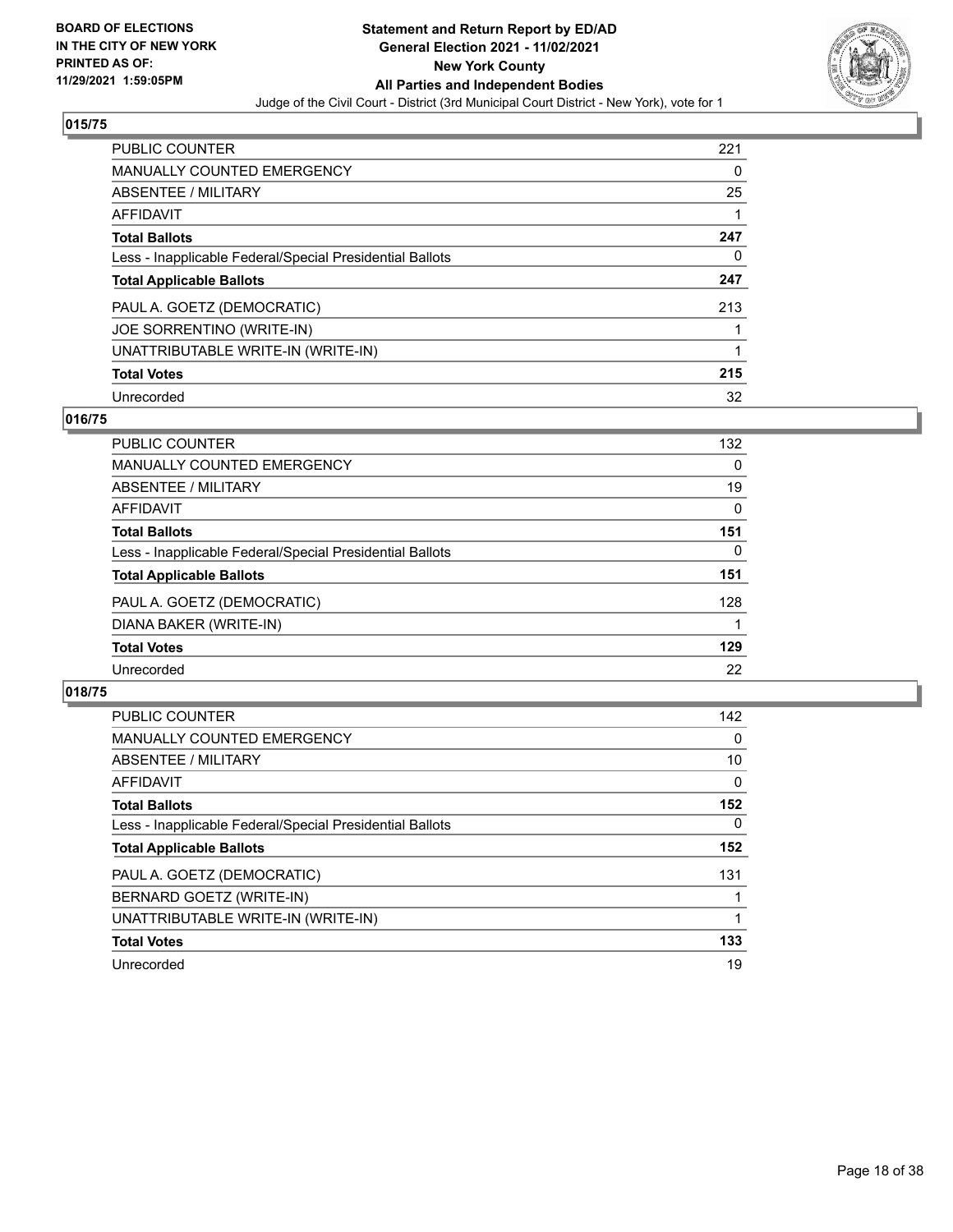

| PUBLIC COUNTER                                           | 186 |
|----------------------------------------------------------|-----|
| MANUALLY COUNTED EMERGENCY                               | 0   |
| ABSENTEE / MILITARY                                      | 15  |
| AFFIDAVIT                                                | 2   |
| <b>Total Ballots</b>                                     | 203 |
| Less - Inapplicable Federal/Special Presidential Ballots | 0   |
| <b>Total Applicable Ballots</b>                          | 203 |
| PAUL A. GOETZ (DEMOCRATIC)                               | 170 |
| <b>Total Votes</b>                                       | 170 |
| Unrecorded                                               | 33  |

#### **020/75**

| PUBLIC COUNTER                                           | 256 |
|----------------------------------------------------------|-----|
| MANUALLY COUNTED EMERGENCY                               | 0   |
| ABSENTEE / MILITARY                                      | 32  |
| AFFIDAVIT                                                |     |
| <b>Total Ballots</b>                                     | 289 |
| Less - Inapplicable Federal/Special Presidential Ballots | 0   |
| <b>Total Applicable Ballots</b>                          | 289 |
| PAUL A. GOETZ (DEMOCRATIC)                               | 250 |
| UNATTRIBUTABLE WRITE-IN (WRITE-IN)                       |     |
| <b>Total Votes</b>                                       | 251 |
| Unrecorded                                               | 38  |
|                                                          |     |

| PUBLIC COUNTER                                           | 201      |
|----------------------------------------------------------|----------|
| <b>MANUALLY COUNTED EMERGENCY</b>                        | $\Omega$ |
| ABSENTEE / MILITARY                                      | 26       |
| AFFIDAVIT                                                |          |
| <b>Total Ballots</b>                                     | 228      |
| Less - Inapplicable Federal/Special Presidential Ballots | 0        |
| <b>Total Applicable Ballots</b>                          | 228      |
| PAUL A. GOETZ (DEMOCRATIC)                               | 202      |
| <b>Total Votes</b>                                       | 202      |
| Unrecorded                                               | 26       |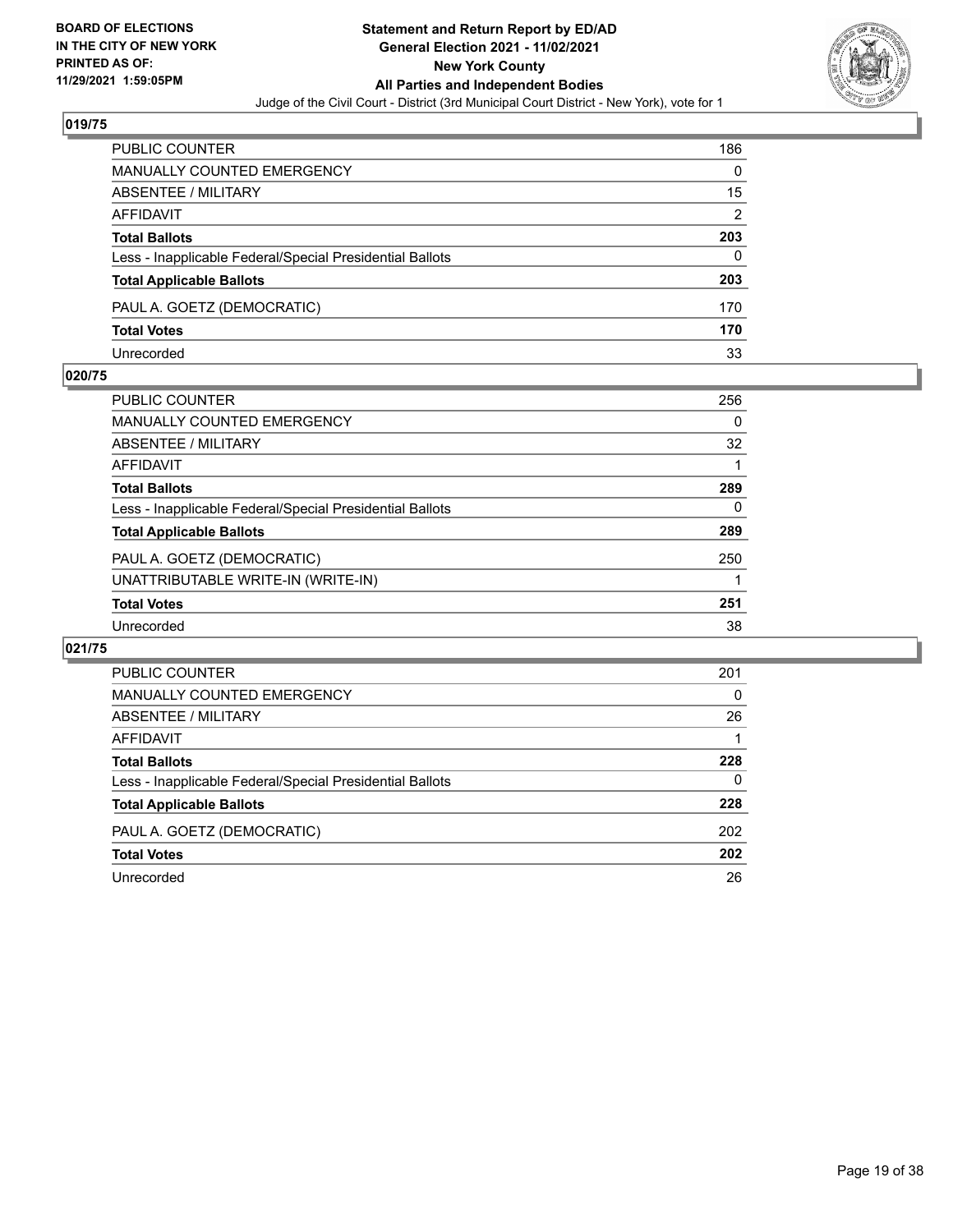

| <b>PUBLIC COUNTER</b>                                    | 227 |
|----------------------------------------------------------|-----|
| <b>MANUALLY COUNTED EMERGENCY</b>                        | 0   |
| ABSENTEE / MILITARY                                      | 27  |
| AFFIDAVIT                                                | 4   |
| <b>Total Ballots</b>                                     | 258 |
| Less - Inapplicable Federal/Special Presidential Ballots | 0   |
| <b>Total Applicable Ballots</b>                          | 258 |
| PAUL A. GOETZ (DEMOCRATIC)                               | 223 |
| ALAN MASON (WRITE-IN)                                    |     |
| UNATTRIBUTABLE WRITE-IN (WRITE-IN)                       | 2   |
| <b>Total Votes</b>                                       | 226 |
| Unrecorded                                               | 32  |

#### **023/75**

| <b>PUBLIC COUNTER</b>                                    | 305      |
|----------------------------------------------------------|----------|
| <b>MANUALLY COUNTED EMERGENCY</b>                        | 0        |
| ABSENTEE / MILITARY                                      | 50       |
| <b>AFFIDAVIT</b>                                         | $\Omega$ |
| <b>Total Ballots</b>                                     | 355      |
| Less - Inapplicable Federal/Special Presidential Ballots | $\Omega$ |
| <b>Total Applicable Ballots</b>                          | 355      |
| PAUL A. GOETZ (DEMOCRATIC)                               | 299      |
| JERRY GREEN (WRITE-IN)                                   |          |
| UNATTRIBUTABLE WRITE-IN (WRITE-IN)                       |          |
| <b>Total Votes</b>                                       | 301      |
| Unrecorded                                               | 54       |

| PUBLIC COUNTER                                           | 169 |
|----------------------------------------------------------|-----|
| <b>MANUALLY COUNTED EMERGENCY</b>                        | 0   |
| ABSENTEE / MILITARY                                      | 23  |
| AFFIDAVIT                                                |     |
| <b>Total Ballots</b>                                     | 193 |
| Less - Inapplicable Federal/Special Presidential Ballots | 0   |
| <b>Total Applicable Ballots</b>                          | 193 |
| PAUL A. GOETZ (DEMOCRATIC)                               | 170 |
| PETER SHERIDAN (WRITE-IN)                                |     |
| RICHARD E. STONE (WRITE-IN)                              |     |
| UNATTRIBUTABLE WRITE-IN (WRITE-IN)                       |     |
| <b>Total Votes</b>                                       | 173 |
| Unrecorded                                               | 20  |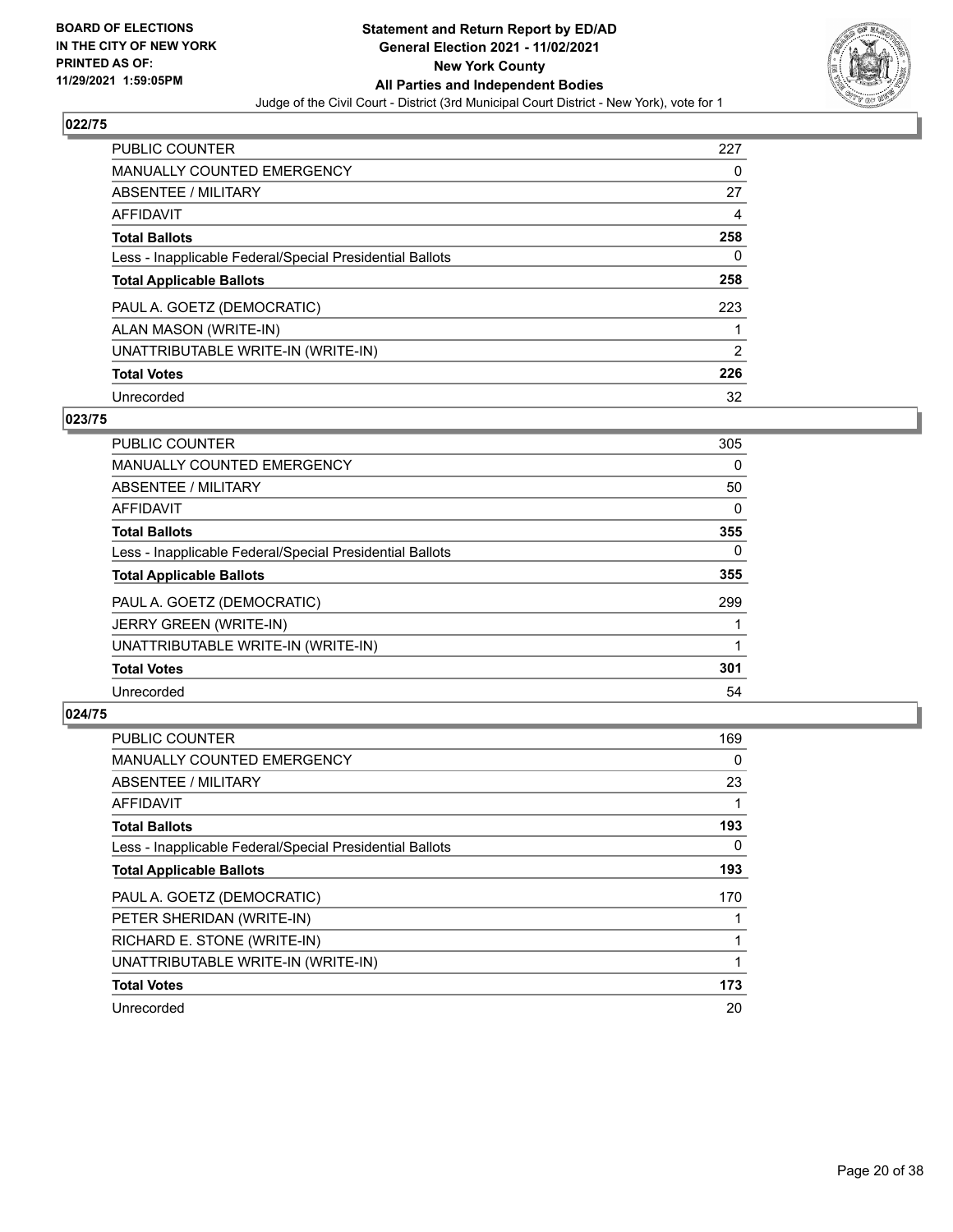

| <b>PUBLIC COUNTER</b>                                    | 279 |
|----------------------------------------------------------|-----|
| <b>MANUALLY COUNTED EMERGENCY</b>                        | 0   |
| ABSENTEE / MILITARY                                      | 48  |
| <b>AFFIDAVIT</b>                                         |     |
| <b>Total Ballots</b>                                     | 328 |
| Less - Inapplicable Federal/Special Presidential Ballots | 0   |
| <b>Total Applicable Ballots</b>                          | 328 |
| PAUL A. GOETZ (DEMOCRATIC)                               | 290 |
| UNATTRIBUTABLE WRITE-IN (WRITE-IN)                       |     |
| <b>Total Votes</b>                                       | 291 |
| Unrecorded                                               | 37  |

#### **026/75**

| <b>PUBLIC COUNTER</b>                                    | 183 |
|----------------------------------------------------------|-----|
| <b>MANUALLY COUNTED EMERGENCY</b>                        | 0   |
| ABSENTEE / MILITARY                                      | 23  |
| <b>AFFIDAVIT</b>                                         | 3   |
| <b>Total Ballots</b>                                     | 209 |
| Less - Inapplicable Federal/Special Presidential Ballots | 0   |
| <b>Total Applicable Ballots</b>                          | 209 |
| PAUL A. GOETZ (DEMOCRATIC)                               | 174 |
| UNATTRIBUTABLE WRITE-IN (WRITE-IN)                       | 2   |
| WYATT EARP (WRITE-IN)                                    |     |
| <b>Total Votes</b>                                       | 177 |
| Unrecorded                                               | 32  |

| <b>PUBLIC COUNTER</b>                                    | 256            |
|----------------------------------------------------------|----------------|
| <b>MANUALLY COUNTED EMERGENCY</b>                        | $\Omega$       |
| ABSENTEE / MILITARY                                      | 34             |
| AFFIDAVIT                                                | $\overline{2}$ |
| <b>Total Ballots</b>                                     | 292            |
| Less - Inapplicable Federal/Special Presidential Ballots | $\Omega$       |
| <b>Total Applicable Ballots</b>                          | 292            |
| PAUL A. GOETZ (DEMOCRATIC)                               | 228            |
| <b>BEN SHAPIRO (WRITE-IN)</b>                            |                |
| <b>JASON GOODMAN (WRITE-IN)</b>                          |                |
| <b>Total Votes</b>                                       | 230            |
| Unrecorded                                               | 62             |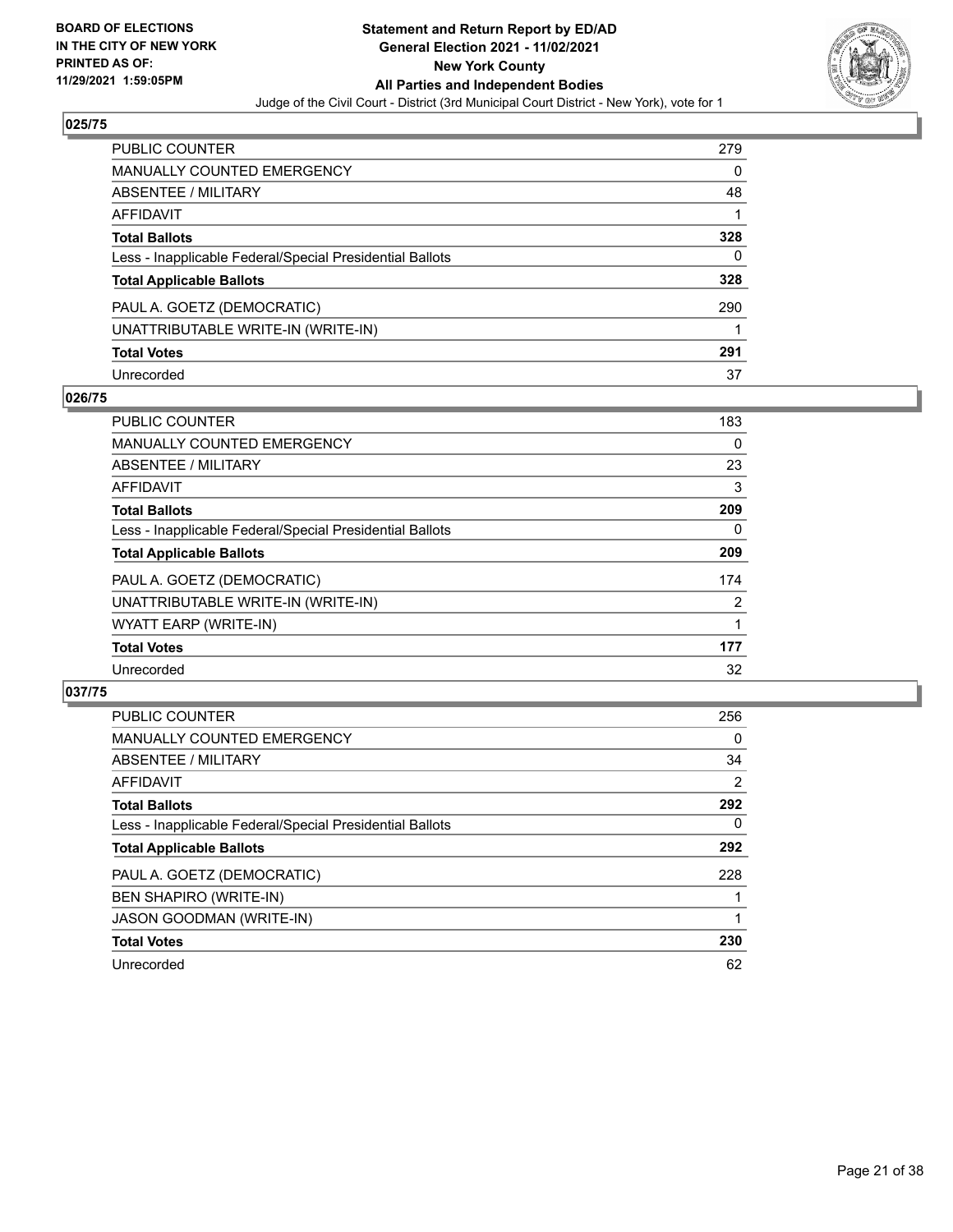

| <b>PUBLIC COUNTER</b>                                    | 233 |
|----------------------------------------------------------|-----|
| <b>MANUALLY COUNTED EMERGENCY</b>                        | 0   |
| ABSENTEE / MILITARY                                      | 26  |
| AFFIDAVIT                                                | 0   |
| <b>Total Ballots</b>                                     | 259 |
| Less - Inapplicable Federal/Special Presidential Ballots | 0   |
| <b>Total Applicable Ballots</b>                          | 259 |
| PAUL A. GOETZ (DEMOCRATIC)                               | 192 |
| SANDRA DAY O'CONNOR (WRITE-IN)                           |     |
| UNATTRIBUTABLE WRITE-IN (WRITE-IN)                       |     |
| <b>Total Votes</b>                                       | 194 |
| Unrecorded                                               | 65  |

#### **039/75**

| PUBLIC COUNTER                                           | 193      |
|----------------------------------------------------------|----------|
| <b>MANUALLY COUNTED EMERGENCY</b>                        | 0        |
| ABSENTEE / MILITARY                                      | 20       |
| <b>AFFIDAVIT</b>                                         |          |
| <b>Total Ballots</b>                                     | 214      |
| Less - Inapplicable Federal/Special Presidential Ballots | $\Omega$ |
| <b>Total Applicable Ballots</b>                          | 214      |
| PAUL A. GOETZ (DEMOCRATIC)                               | 188      |
| DAPHNE SNYDER (WRITE-IN)                                 |          |
| PAUL SHEA (WRITE-IN)                                     |          |
| <b>Total Votes</b>                                       | 190      |
| Unrecorded                                               | 24       |

| PUBLIC COUNTER                                           | 139      |
|----------------------------------------------------------|----------|
| <b>MANUALLY COUNTED EMERGENCY</b>                        | $\Omega$ |
| ABSENTEE / MILITARY                                      | 16       |
| AFFIDAVIT                                                | $\Omega$ |
| <b>Total Ballots</b>                                     | 155      |
| Less - Inapplicable Federal/Special Presidential Ballots | 0        |
| <b>Total Applicable Ballots</b>                          | 155      |
| PAUL A. GOETZ (DEMOCRATIC)                               | 109      |
| JOSE ANTONIO GONZALEZ JR. (WRITE-IN)                     |          |
| UNATTRIBUTABLE WRITE-IN (WRITE-IN)                       |          |
| <b>Total Votes</b>                                       | 111      |
| Unrecorded                                               | 44       |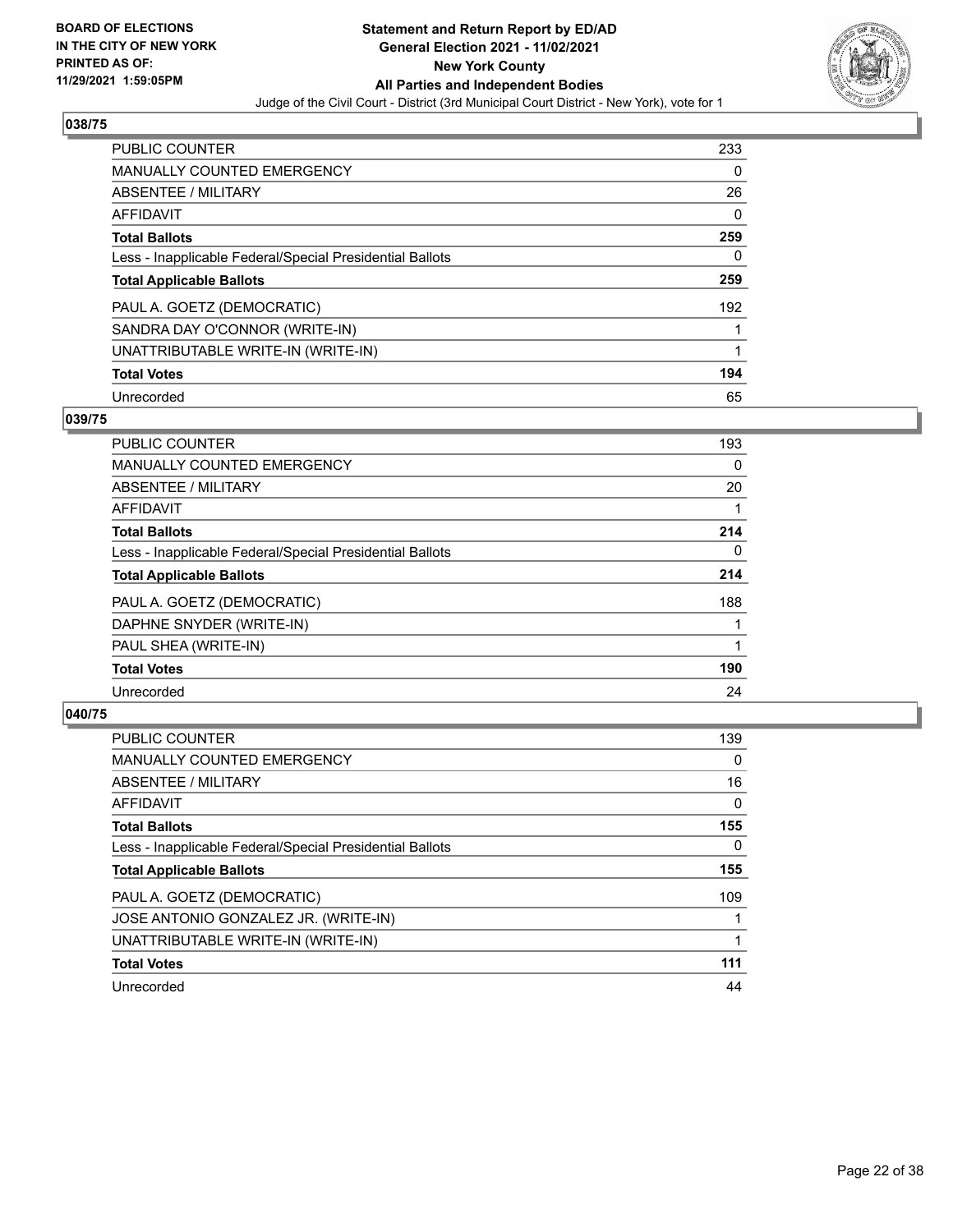

| <b>PUBLIC COUNTER</b>                                    | 160      |
|----------------------------------------------------------|----------|
| <b>MANUALLY COUNTED EMERGENCY</b>                        | 0        |
| ABSENTEE / MILITARY                                      | 15       |
| <b>AFFIDAVIT</b>                                         | $\Omega$ |
| <b>Total Ballots</b>                                     | 175      |
| Less - Inapplicable Federal/Special Presidential Ballots | 0        |
| <b>Total Applicable Ballots</b>                          | 175      |
| PAUL A. GOETZ (DEMOCRATIC)                               | 125      |
| UNATTRIBUTABLE WRITE-IN (WRITE-IN)                       | 2        |
| <b>Total Votes</b>                                       | 127      |
| Unrecorded                                               | 48       |

#### **042/75**

| <b>PUBLIC COUNTER</b>                                    | 180 |
|----------------------------------------------------------|-----|
| <b>MANUALLY COUNTED EMERGENCY</b>                        | 0   |
| ABSENTEE / MILITARY                                      | 21  |
| <b>AFFIDAVIT</b>                                         | 0   |
| <b>Total Ballots</b>                                     | 201 |
| Less - Inapplicable Federal/Special Presidential Ballots | 0   |
| <b>Total Applicable Ballots</b>                          | 201 |
| PAUL A. GOETZ (DEMOCRATIC)                               | 160 |
| BERNARD GOETZ (WRITE-IN)                                 |     |
| UNATTRIBUTABLE WRITE-IN (WRITE-IN)                       |     |
| <b>Total Votes</b>                                       | 162 |
| Unrecorded                                               | 39  |

| <b>PUBLIC COUNTER</b>                                    | 462 |
|----------------------------------------------------------|-----|
| <b>MANUALLY COUNTED EMERGENCY</b>                        | 0   |
| <b>ABSENTEE / MILITARY</b>                               | 67  |
| AFFIDAVIT                                                |     |
| <b>Total Ballots</b>                                     | 530 |
| Less - Inapplicable Federal/Special Presidential Ballots | 0   |
| <b>Total Applicable Ballots</b>                          | 530 |
| PAUL A. GOETZ (DEMOCRATIC)                               | 375 |
| DAVID MOHR (WRITE-IN)                                    |     |
| ERIC ADAMS (WRITE-IN)                                    |     |
| HENRY GAUDELL (WRITE-IN)                                 |     |
| UNATTRIBUTABLE WRITE-IN (WRITE-IN)                       | 4   |
| <b>Total Votes</b>                                       | 382 |
| Unrecorded                                               | 148 |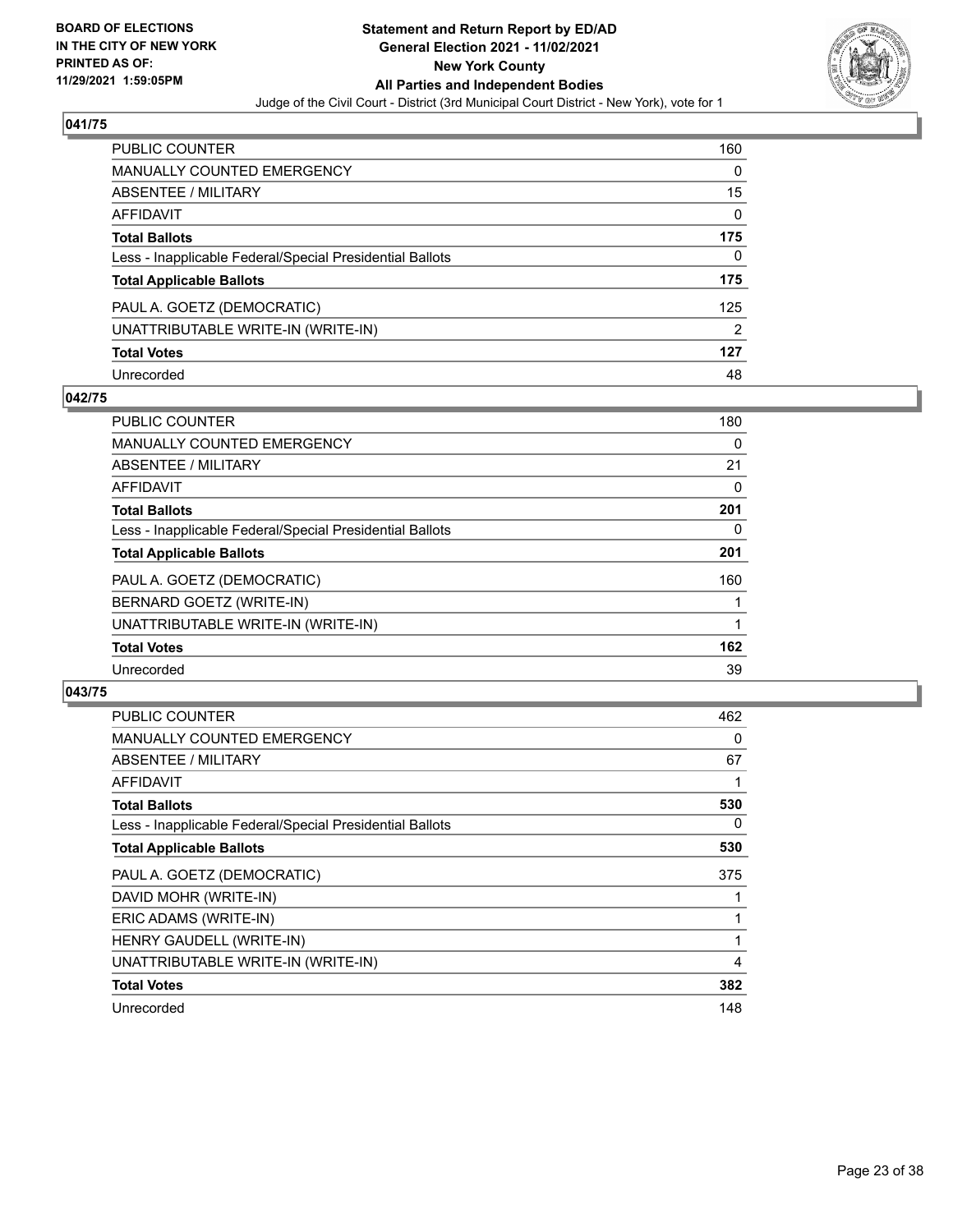

| PUBLIC COUNTER                                           | 276 |
|----------------------------------------------------------|-----|
| <b>MANUALLY COUNTED EMERGENCY</b>                        | 0   |
| ABSENTEE / MILITARY                                      | 36  |
| AFFIDAVIT                                                |     |
| <b>Total Ballots</b>                                     | 313 |
| Less - Inapplicable Federal/Special Presidential Ballots | 0   |
| <b>Total Applicable Ballots</b>                          | 313 |
| PAUL A. GOETZ (DEMOCRATIC)                               | 228 |
| BRAD HOYLMAN (WRITE-IN)                                  |     |
| <b>Total Votes</b>                                       | 229 |
| Unrecorded                                               | 84  |

#### **045/75**

| <b>PUBLIC COUNTER</b>                                    | 168      |
|----------------------------------------------------------|----------|
| MANUALLY COUNTED EMERGENCY                               | $\Omega$ |
| ABSENTEE / MILITARY                                      | 16       |
| <b>AFFIDAVIT</b>                                         |          |
| <b>Total Ballots</b>                                     | 185      |
| Less - Inapplicable Federal/Special Presidential Ballots | $\Omega$ |
| <b>Total Applicable Ballots</b>                          | 185      |
| PAUL A. GOETZ (DEMOCRATIC)                               | 127      |
| JOHN M. FINAN (WRITE-IN)                                 |          |
| UNATTRIBUTABLE WRITE-IN (WRITE-IN)                       | 2        |
| <b>Total Votes</b>                                       | 130      |
| Unrecorded                                               | 55       |

| PUBLIC COUNTER                                           | 59       |
|----------------------------------------------------------|----------|
| MANUALLY COUNTED EMERGENCY                               | $\Omega$ |
| <b>ABSENTEE / MILITARY</b>                               | 3        |
| AFFIDAVIT                                                | $\Omega$ |
| <b>Total Ballots</b>                                     | 62       |
| Less - Inapplicable Federal/Special Presidential Ballots | $\Omega$ |
| <b>Total Applicable Ballots</b>                          | 62       |
| PAUL A. GOETZ (DEMOCRATIC)                               | 48       |
| <b>Total Votes</b>                                       | 48       |
| Unrecorded                                               | 14       |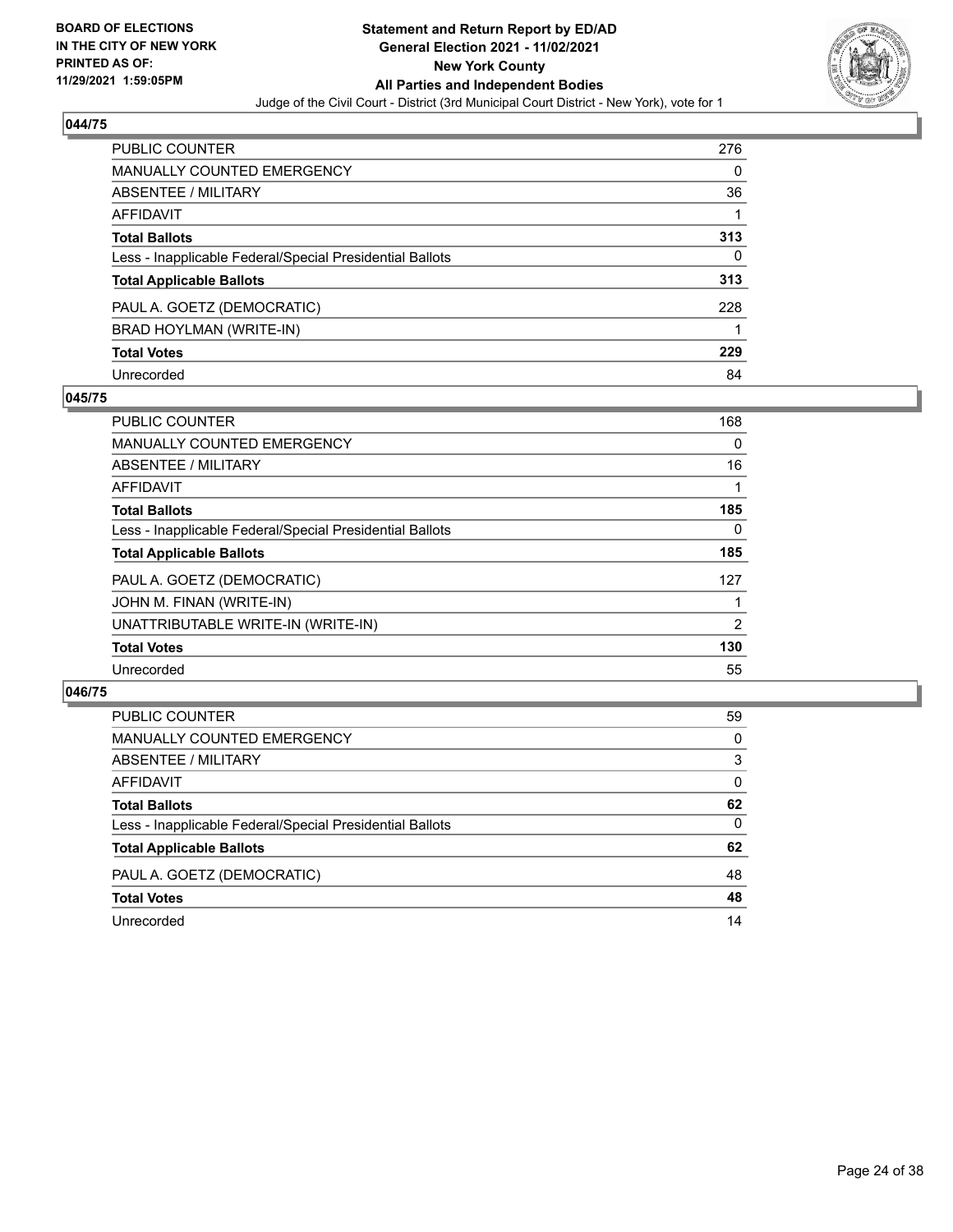

| <b>PUBLIC COUNTER</b>                                    | 149 |
|----------------------------------------------------------|-----|
| <b>MANUALLY COUNTED EMERGENCY</b>                        | 0   |
| ABSENTEE / MILITARY                                      | 14  |
| <b>AFFIDAVIT</b>                                         |     |
| <b>Total Ballots</b>                                     | 164 |
| Less - Inapplicable Federal/Special Presidential Ballots | 0   |
| <b>Total Applicable Ballots</b>                          | 164 |
| PAUL A. GOETZ (DEMOCRATIC)                               | 137 |
| UNATTRIBUTABLE WRITE-IN (WRITE-IN)                       |     |
| <b>Total Votes</b>                                       | 138 |
| Unrecorded                                               | 26  |

#### **048/75**

| <b>PUBLIC COUNTER</b>                                    | 167 |
|----------------------------------------------------------|-----|
| <b>MANUALLY COUNTED EMERGENCY</b>                        | 0   |
| ABSENTEE / MILITARY                                      | 13  |
| AFFIDAVIT                                                | 2   |
| <b>Total Ballots</b>                                     | 182 |
| Less - Inapplicable Federal/Special Presidential Ballots | 0   |
| <b>Total Applicable Ballots</b>                          | 182 |
| PAUL A. GOETZ (DEMOCRATIC)                               | 154 |
| MADELINE SINGERS (WRITE-IN)                              |     |
| <b>Total Votes</b>                                       | 155 |
| Unrecorded                                               | 27  |

| <b>PUBLIC COUNTER</b>                                    | 277 |
|----------------------------------------------------------|-----|
| <b>MANUALLY COUNTED EMERGENCY</b>                        | 0   |
| ABSENTEE / MILITARY                                      | 35  |
| AFFIDAVIT                                                | 2   |
| <b>Total Ballots</b>                                     | 314 |
| Less - Inapplicable Federal/Special Presidential Ballots | 0   |
| <b>Total Applicable Ballots</b>                          | 314 |
| PAUL A. GOETZ (DEMOCRATIC)                               | 241 |
| SHAWN DONAVAN (WRITE-IN)                                 |     |
| STEVE SMITH (WRITE-IN)                                   |     |
| UNATTRIBUTABLE WRITE-IN (WRITE-IN)                       | 7   |
| <b>Total Votes</b>                                       | 250 |
| Unrecorded                                               | 64  |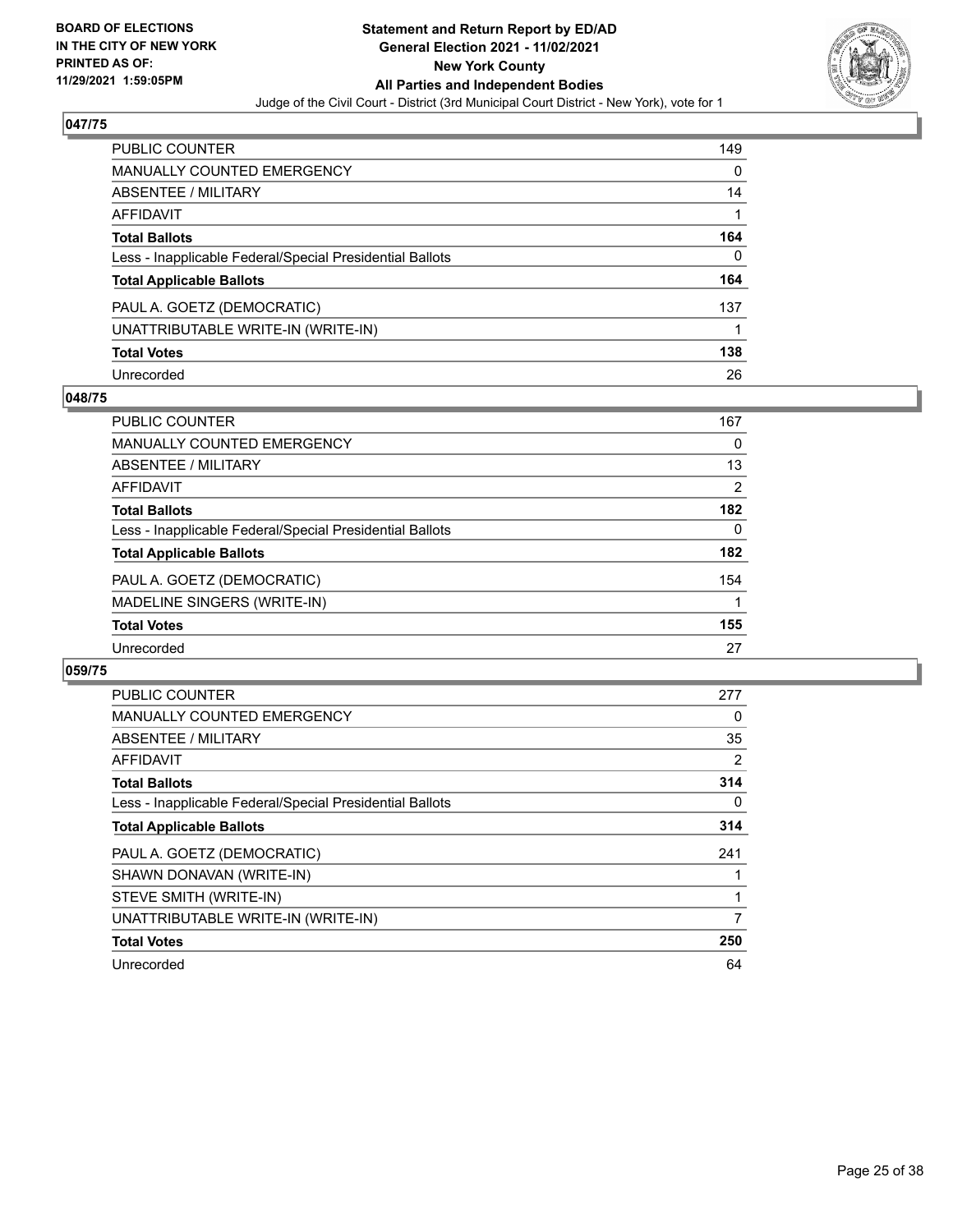

| <b>PUBLIC COUNTER</b>                                    | 15       |
|----------------------------------------------------------|----------|
| MANUALLY COUNTED EMERGENCY                               | 0        |
| ABSENTEE / MILITARY                                      | $\Omega$ |
| AFFIDAVIT                                                |          |
| <b>Total Ballots</b>                                     | 16       |
| Less - Inapplicable Federal/Special Presidential Ballots | $\Omega$ |
| <b>Total Applicable Ballots</b>                          | 16       |
| PAUL A. GOETZ (DEMOCRATIC)                               | 12       |
| <b>Total Votes</b>                                       | 12       |
| Unrecorded                                               | 4        |

#### **061/75 COMBINED into: 060/75**

#### **062/75**

| PUBLIC COUNTER                                           | 179 |
|----------------------------------------------------------|-----|
| <b>MANUALLY COUNTED EMERGENCY</b>                        | 0   |
| ABSENTEE / MILITARY                                      | 33  |
| AFFIDAVIT                                                | 3   |
| <b>Total Ballots</b>                                     | 215 |
| Less - Inapplicable Federal/Special Presidential Ballots | 0   |
| <b>Total Applicable Ballots</b>                          | 215 |
| PAUL A. GOETZ (DEMOCRATIC)                               | 179 |
| CANDICE ACKERMAN (WRITE-IN)                              | 1   |
| CONNOR BUSH (WRITE-IN)                                   | 1   |
| JEFFREY WOOD (WRITE-IN)                                  | 1   |
| NICOLE MALLIOTAKIS (WRITE-IN)                            | 1   |
| ROGER LANDRY (WRITE-IN)                                  | 1   |
| UNATTRIBUTABLE WRITE-IN (WRITE-IN)                       | 1   |
| VERA NASERVA (WRITE-IN)                                  | 1   |
| <b>Total Votes</b>                                       | 186 |
| Unrecorded                                               | 29  |

| <b>PUBLIC COUNTER</b>                                    | 184 |
|----------------------------------------------------------|-----|
| <b>MANUALLY COUNTED EMERGENCY</b>                        | 0   |
| ABSENTEE / MILITARY                                      | 35  |
| AFFIDAVIT                                                | 2   |
| <b>Total Ballots</b>                                     | 221 |
| Less - Inapplicable Federal/Special Presidential Ballots | 0   |
| <b>Total Applicable Ballots</b>                          | 221 |
| PAUL A. GOETZ (DEMOCRATIC)                               | 169 |
| UNATTRIBUTABLE WRITE-IN (WRITE-IN)                       | 1   |
| <b>Total Votes</b>                                       | 170 |
| Unrecorded                                               | 51  |
|                                                          |     |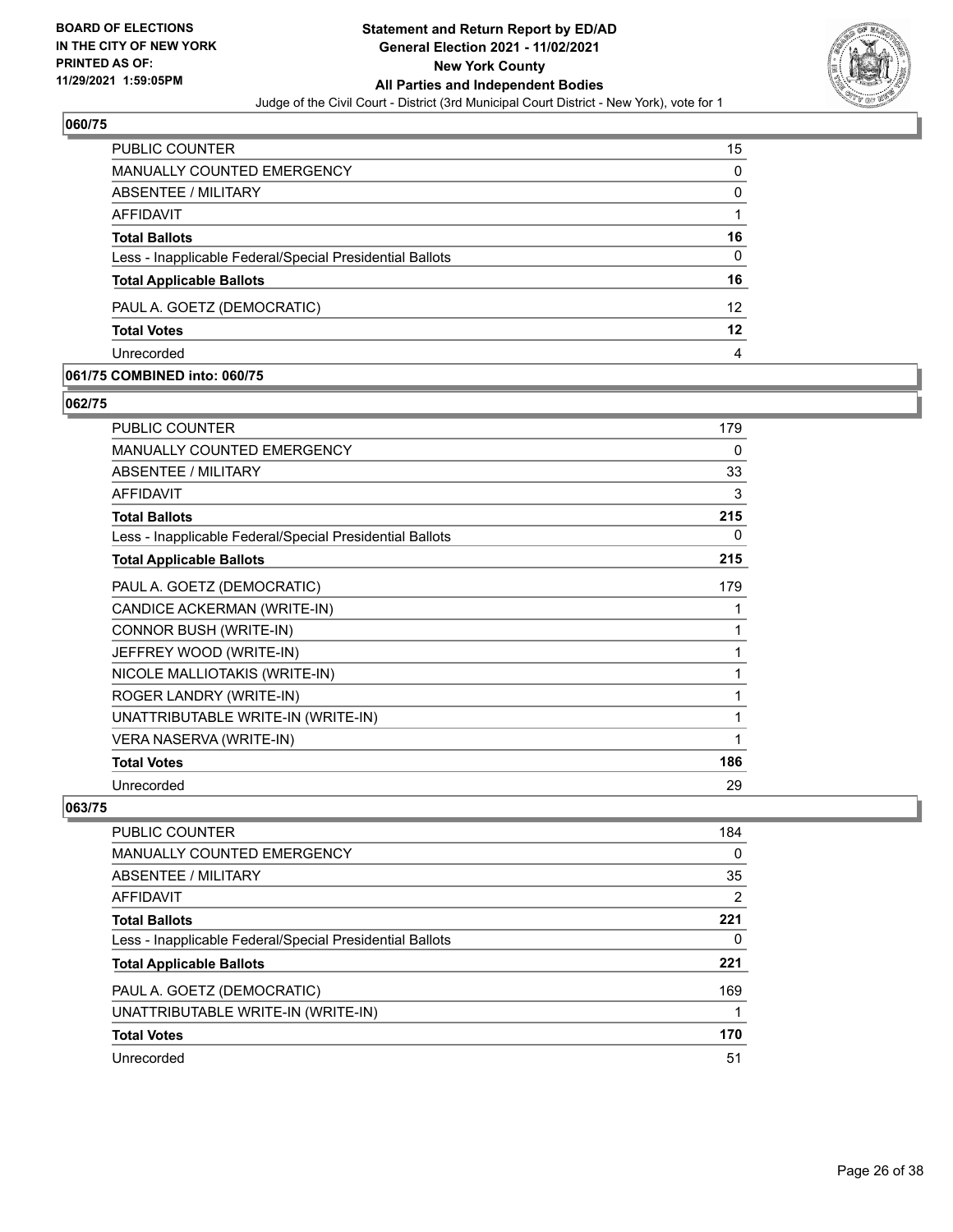

| PUBLIC COUNTER                                           | 162 |
|----------------------------------------------------------|-----|
| MANUALLY COUNTED EMERGENCY                               | 0   |
| <b>ABSENTEE / MILITARY</b>                               | 27  |
| AFFIDAVIT                                                | 2   |
| <b>Total Ballots</b>                                     | 191 |
| Less - Inapplicable Federal/Special Presidential Ballots | 0   |
| <b>Total Applicable Ballots</b>                          | 191 |
| PAUL A. GOETZ (DEMOCRATIC)                               | 147 |
| <b>Total Votes</b>                                       | 147 |
| Unrecorded                                               | 44  |

#### **065/75**

| PUBLIC COUNTER                                           | 10       |
|----------------------------------------------------------|----------|
| <b>MANUALLY COUNTED EMERGENCY</b>                        | $\Omega$ |
| ABSENTEE / MILITARY                                      |          |
| AFFIDAVIT                                                | 0        |
| <b>Total Ballots</b>                                     | 11       |
| Less - Inapplicable Federal/Special Presidential Ballots | $\Omega$ |
| <b>Total Applicable Ballots</b>                          | 11       |
| PAUL A. GOETZ (DEMOCRATIC)                               | 9        |
| <b>Total Votes</b>                                       | 9        |
| Unrecorded                                               | 2        |
|                                                          |          |

#### **066/75**

| PUBLIC COUNTER                                           | 76       |
|----------------------------------------------------------|----------|
| MANUALLY COUNTED EMERGENCY                               | 0        |
| ABSENTEE / MILITARY                                      | 8        |
| AFFIDAVIT                                                | $\Omega$ |
| <b>Total Ballots</b>                                     | 84       |
| Less - Inapplicable Federal/Special Presidential Ballots | 0        |
| <b>Total Applicable Ballots</b>                          | 84       |
| PAUL A. GOETZ (DEMOCRATIC)                               | 68       |
| <b>Total Votes</b>                                       | 68       |
| Unrecorded                                               | 16       |

| PUBLIC COUNTER                                           | 93  |
|----------------------------------------------------------|-----|
| <b>MANUALLY COUNTED EMERGENCY</b>                        | 0   |
| ABSENTEE / MILITARY                                      | 14  |
| AFFIDAVIT                                                | 2   |
| <b>Total Ballots</b>                                     | 109 |
| Less - Inapplicable Federal/Special Presidential Ballots | 0   |
| <b>Total Applicable Ballots</b>                          | 109 |
| PAUL A. GOETZ (DEMOCRATIC)                               | 81  |
| UNATTRIBUTABLE WRITE-IN (WRITE-IN)                       |     |
| <b>Total Votes</b>                                       | 82  |
| Unrecorded                                               | 27  |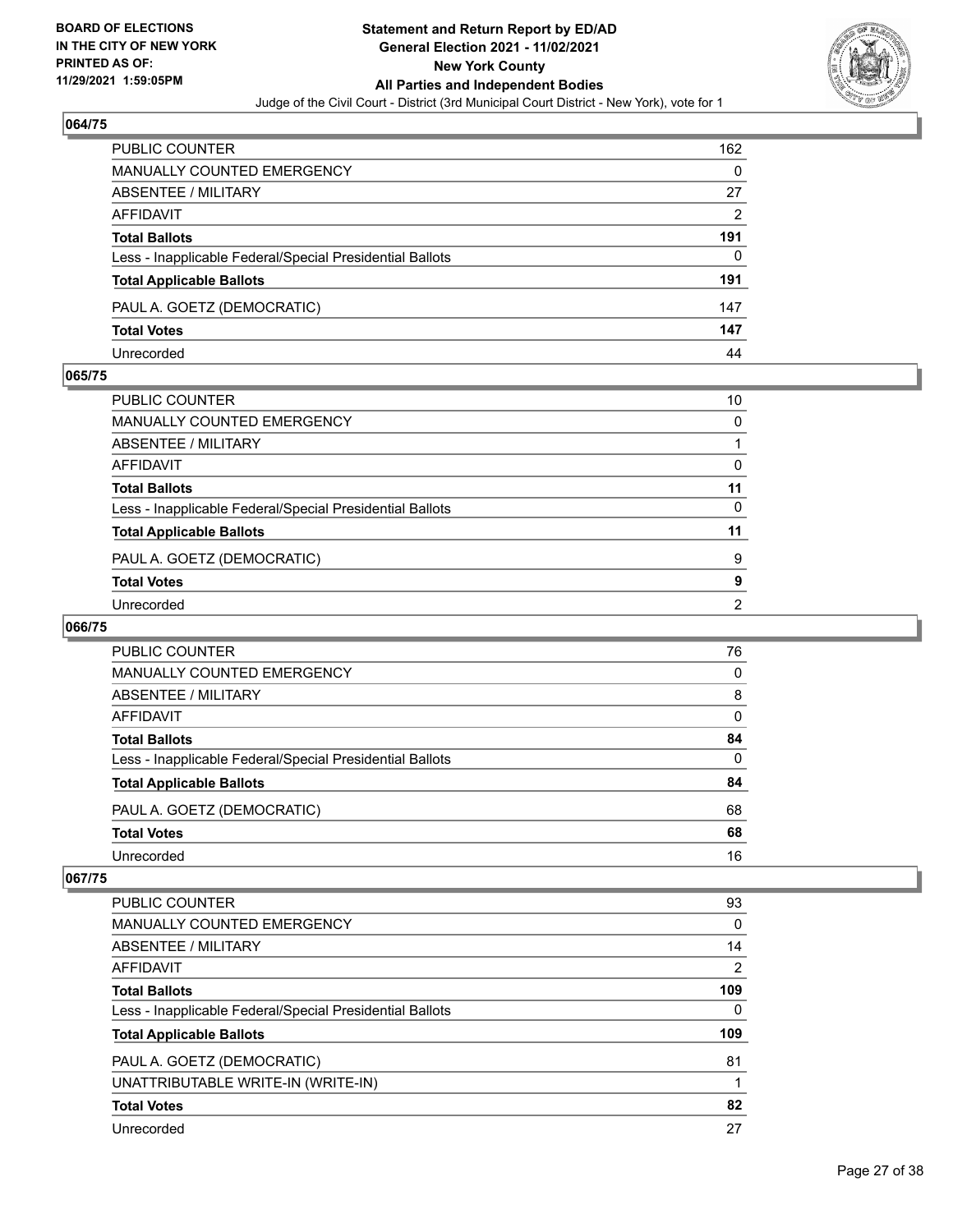

| PUBLIC COUNTER                                           | 53 |
|----------------------------------------------------------|----|
| <b>MANUALLY COUNTED EMERGENCY</b>                        | 0  |
| <b>ABSENTEE / MILITARY</b>                               | 4  |
| <b>AFFIDAVIT</b>                                         |    |
| <b>Total Ballots</b>                                     | 58 |
| Less - Inapplicable Federal/Special Presidential Ballots | 0  |
| <b>Total Applicable Ballots</b>                          | 58 |
| PAUL A. GOETZ (DEMOCRATIC)                               | 37 |
| JEFFREY LANE (WRITE-IN)                                  |    |
| <b>Total Votes</b>                                       | 38 |
| Unrecorded                                               | 20 |

#### **070/75**

| PUBLIC COUNTER                                           | 255      |
|----------------------------------------------------------|----------|
| <b>MANUALLY COUNTED EMERGENCY</b>                        | $\Omega$ |
| ABSENTEE / MILITARY                                      | 13       |
| AFFIDAVIT                                                | 5        |
| <b>Total Ballots</b>                                     | 273      |
| Less - Inapplicable Federal/Special Presidential Ballots | 0        |
| <b>Total Applicable Ballots</b>                          | 273      |
| PAUL A. GOETZ (DEMOCRATIC)                               | 215      |
| CURTIS A. SLIWA (WRITE-IN)                               |          |
| MARSHALL JAFFE (WRITE-IN)                                |          |
| VICTORIA SIESTA (WRITE-IN)                               |          |
| <b>Total Votes</b>                                       | 218      |
| Unrecorded                                               | 55       |

| <b>PUBLIC COUNTER</b>                                    | 503          |
|----------------------------------------------------------|--------------|
| <b>MANUALLY COUNTED EMERGENCY</b>                        | 0            |
| ABSENTEE / MILITARY                                      | 94           |
| AFFIDAVIT                                                | 1            |
| <b>Total Ballots</b>                                     | 598          |
| Less - Inapplicable Federal/Special Presidential Ballots | 0            |
| <b>Total Applicable Ballots</b>                          | 598          |
| PAUL A. GOETZ (DEMOCRATIC)                               | 491          |
| <b>BRIAN BIGGINS (WRITE-IN)</b>                          |              |
| JAY SEKULOW (WRITE-IN)                                   | 1            |
| MALLORY DANAHER (WRITE-IN)                               | 1            |
| RUDOLPH GIULIANI (WRITE-IN)                              | 1            |
| UNATTRIBUTABLE WRITE-IN (WRITE-IN)                       | $\mathbf{1}$ |
| <b>Total Votes</b>                                       | 496          |
| Unrecorded                                               | 102          |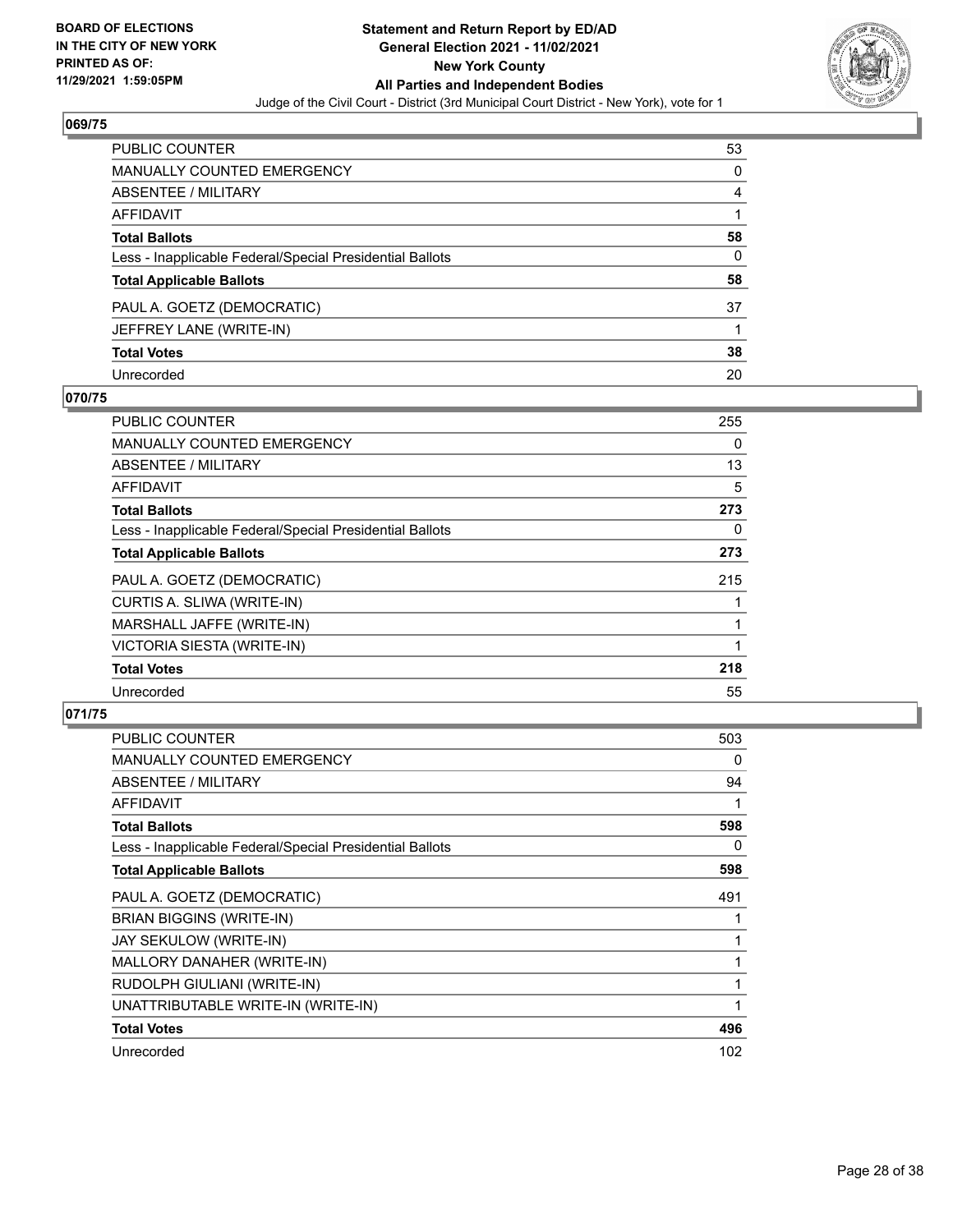

| <b>PUBLIC COUNTER</b>                                    | 566 |
|----------------------------------------------------------|-----|
| <b>MANUALLY COUNTED EMERGENCY</b>                        | 0   |
| <b>ABSENTEE / MILITARY</b>                               | 68  |
| <b>AFFIDAVIT</b>                                         | 5   |
| <b>Total Ballots</b>                                     | 639 |
| Less - Inapplicable Federal/Special Presidential Ballots | 0   |
| <b>Total Applicable Ballots</b>                          | 639 |
| PAUL A. GOETZ (DEMOCRATIC)                               | 512 |
| CURTIS A. SLIWA (WRITE-IN)                               |     |
| LUCY MARTINEZ (WRITE-IN)                                 |     |
| UNATTRIBUTABLE WRITE-IN (WRITE-IN)                       | 1   |
| <b>Total Votes</b>                                       | 515 |
| Unrecorded                                               | 124 |

## **073/75**

| <b>PUBLIC COUNTER</b>                                    | 216      |
|----------------------------------------------------------|----------|
| <b>MANUALLY COUNTED EMERGENCY</b>                        | 0        |
| ABSENTEE / MILITARY                                      | 31       |
| <b>AFFIDAVIT</b>                                         | 5        |
| <b>Total Ballots</b>                                     | 252      |
| Less - Inapplicable Federal/Special Presidential Ballots | $\Omega$ |
| <b>Total Applicable Ballots</b>                          | 252      |
| PAUL A. GOETZ (DEMOCRATIC)                               | 190      |
| CATHERINE WILSON (WRITE-IN)                              |          |
| UNATTRIBUTABLE WRITE-IN (WRITE-IN)                       | 3        |
| <b>Total Votes</b>                                       | 194      |
| Unrecorded                                               | 58       |

| <b>PUBLIC COUNTER</b>                                    | 134 |
|----------------------------------------------------------|-----|
| <b>MANUALLY COUNTED EMERGENCY</b>                        | 0   |
| ABSENTEE / MILITARY                                      | 17  |
| AFFIDAVIT                                                |     |
| <b>Total Ballots</b>                                     | 152 |
| Less - Inapplicable Federal/Special Presidential Ballots | 0   |
| <b>Total Applicable Ballots</b>                          | 152 |
| PAUL A. GOETZ (DEMOCRATIC)                               | 116 |
| CURTIS A. SLIWA (WRITE-IN)                               |     |
| UNATTRIBUTABLE WRITE-IN (WRITE-IN)                       |     |
| <b>Total Votes</b>                                       | 118 |
|                                                          |     |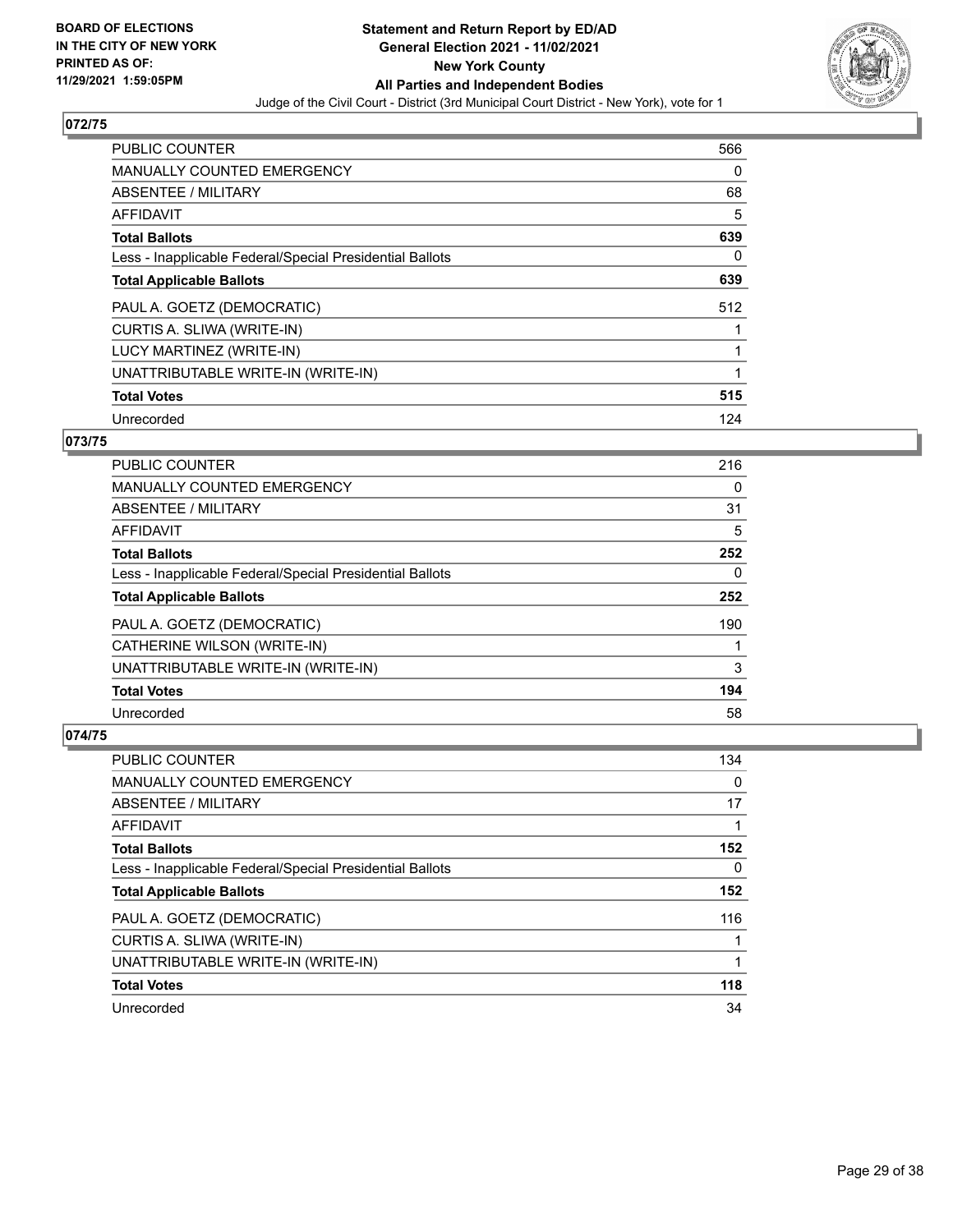

| PUBLIC COUNTER                                           | 108 |
|----------------------------------------------------------|-----|
| <b>MANUALLY COUNTED EMERGENCY</b>                        | 0   |
| ABSENTEE / MILITARY                                      | 18  |
| AFFIDAVIT                                                | 2   |
| <b>Total Ballots</b>                                     | 128 |
| Less - Inapplicable Federal/Special Presidential Ballots | 0   |
| <b>Total Applicable Ballots</b>                          | 128 |
| PAUL A. GOETZ (DEMOCRATIC)                               | 94  |
| <b>Total Votes</b>                                       | 94  |
| Unrecorded                                               | 34  |

#### **077/75**

| PUBLIC COUNTER                                           | 114           |
|----------------------------------------------------------|---------------|
| <b>MANUALLY COUNTED EMERGENCY</b>                        | $\Omega$      |
| ABSENTEE / MILITARY                                      | 17            |
| AFFIDAVIT                                                | 2             |
| <b>Total Ballots</b>                                     | 133           |
| Less - Inapplicable Federal/Special Presidential Ballots | 0             |
| <b>Total Applicable Ballots</b>                          | 133           |
| PAUL A. GOETZ (DEMOCRATIC)                               | 100           |
| UNATTRIBUTABLE WRITE-IN (WRITE-IN)                       | $\mathcal{P}$ |
| <b>Total Votes</b>                                       | 102           |
| Unrecorded                                               | 31            |
|                                                          |               |

| PUBLIC COUNTER                                           | 171 |
|----------------------------------------------------------|-----|
| <b>MANUALLY COUNTED EMERGENCY</b>                        | 0   |
| ABSENTEE / MILITARY                                      | 16  |
| AFFIDAVIT                                                |     |
| <b>Total Ballots</b>                                     | 188 |
| Less - Inapplicable Federal/Special Presidential Ballots | 0   |
| <b>Total Applicable Ballots</b>                          | 188 |
| PAUL A. GOETZ (DEMOCRATIC)                               | 159 |
| CURTIS A. SLIWA (WRITE-IN)                               |     |
| MARK AGVIAR (WRITE-IN)                                   |     |
| UNATTRIBUTABLE WRITE-IN (WRITE-IN)                       |     |
| <b>Total Votes</b>                                       | 162 |
| Unrecorded                                               | 26  |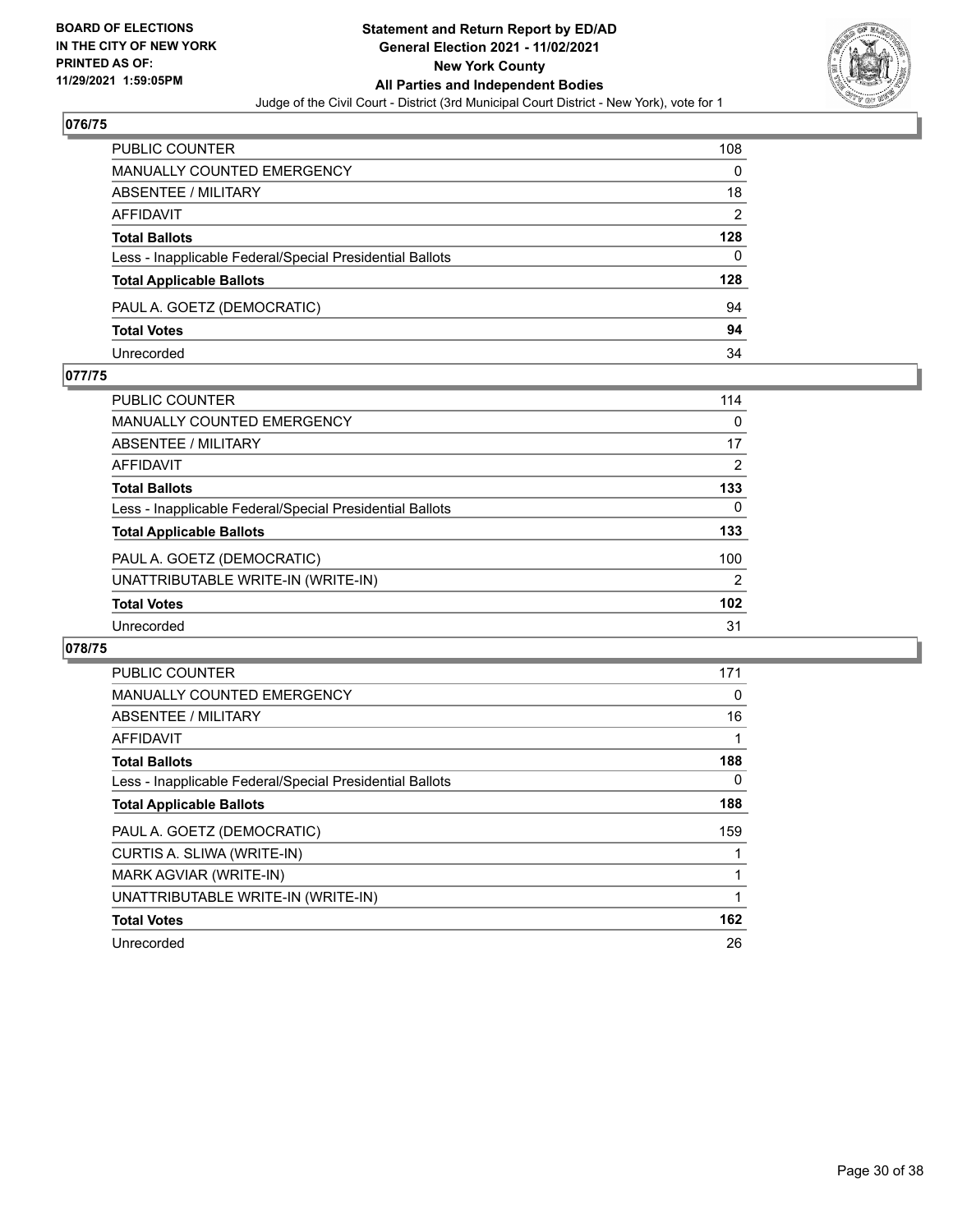

| <b>PUBLIC COUNTER</b>                                    | 194 |
|----------------------------------------------------------|-----|
| <b>MANUALLY COUNTED EMERGENCY</b>                        | 0   |
| ABSENTEE / MILITARY                                      | 25  |
| AFFIDAVIT                                                | 2   |
| <b>Total Ballots</b>                                     | 221 |
| Less - Inapplicable Federal/Special Presidential Ballots | 0   |
| <b>Total Applicable Ballots</b>                          | 221 |
| PAUL A. GOETZ (DEMOCRATIC)                               | 182 |
| ALAYAA JACKSON (WRITE-IN)                                |     |
| STEVE BANNON (WRITE-IN)                                  |     |
| <b>Total Votes</b>                                       | 184 |
| Unrecorded                                               | 37  |

#### **080/75**

| PUBLIC COUNTER                                           | 165      |
|----------------------------------------------------------|----------|
| <b>MANUALLY COUNTED EMERGENCY</b>                        | $\Omega$ |
| ABSENTEE / MILITARY                                      | 16       |
| <b>AFFIDAVIT</b>                                         |          |
| <b>Total Ballots</b>                                     | 182      |
| Less - Inapplicable Federal/Special Presidential Ballots | $\Omega$ |
| <b>Total Applicable Ballots</b>                          | 182      |
| PAUL A. GOETZ (DEMOCRATIC)                               | 142      |
| CHRIS LEBRON (WRITE-IN)                                  |          |
| <b>GEORGE MCCORMICK (WRITE-IN)</b>                       |          |
| UNATTRIBUTABLE WRITE-IN (WRITE-IN)                       |          |
| <b>Total Votes</b>                                       | 145      |
| Unrecorded                                               | 37       |

| PUBLIC COUNTER                                           | 75       |
|----------------------------------------------------------|----------|
| MANUALLY COUNTED EMERGENCY                               | 0        |
| ABSENTEE / MILITARY                                      | 6        |
| AFFIDAVIT                                                | 2        |
| <b>Total Ballots</b>                                     | 83       |
| Less - Inapplicable Federal/Special Presidential Ballots | $\Omega$ |
| <b>Total Applicable Ballots</b>                          | 83       |
| PAUL A. GOETZ (DEMOCRATIC)                               | 73       |
| UNATTRIBUTABLE WRITE-IN (WRITE-IN)                       |          |
| <b>Total Votes</b>                                       | 74       |
| Unrecorded                                               | 9        |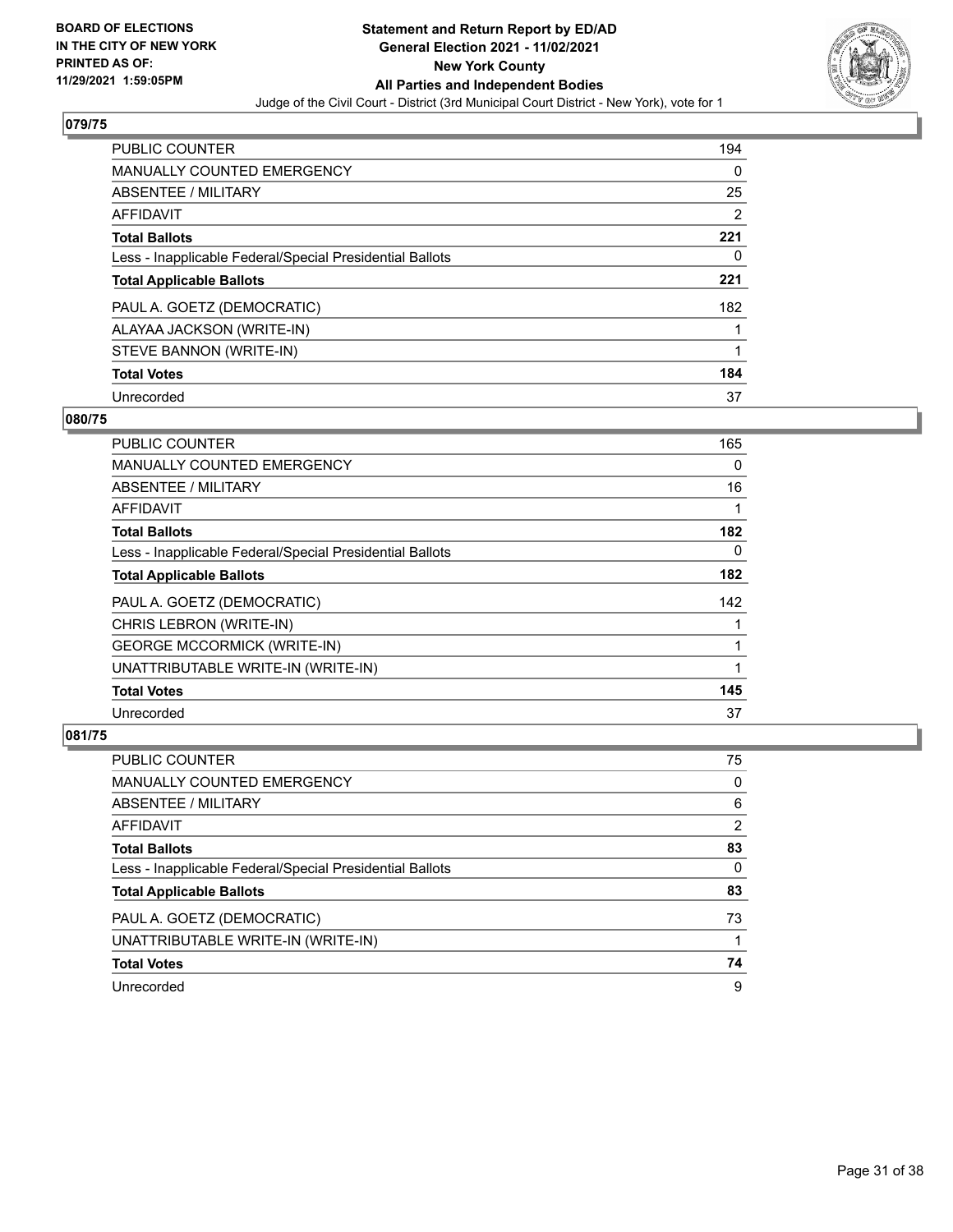

| <b>PUBLIC COUNTER</b>                                    | 195               |
|----------------------------------------------------------|-------------------|
| <b>MANUALLY COUNTED EMERGENCY</b>                        | $\Omega$          |
| ABSENTEE / MILITARY                                      | $12 \overline{ }$ |
| <b>AFFIDAVIT</b>                                         |                   |
| <b>Total Ballots</b>                                     | 208               |
| Less - Inapplicable Federal/Special Presidential Ballots | 0                 |
| <b>Total Applicable Ballots</b>                          | 208               |
| PAUL A. GOETZ (DEMOCRATIC)                               | 167               |
| UNATTRIBUTABLE WRITE-IN (WRITE-IN)                       | 3                 |
| <b>Total Votes</b>                                       | 170               |
| Unrecorded                                               | 38                |

#### **083/75**

| <b>PUBLIC COUNTER</b>                                    | 207            |
|----------------------------------------------------------|----------------|
| <b>MANUALLY COUNTED EMERGENCY</b>                        | 0              |
| ABSENTEE / MILITARY                                      | 14             |
| AFFIDAVIT                                                | $\overline{2}$ |
| <b>Total Ballots</b>                                     | 223            |
| Less - Inapplicable Federal/Special Presidential Ballots | 0              |
| <b>Total Applicable Ballots</b>                          | 223            |
| PAUL A. GOETZ (DEMOCRATIC)                               | 164            |
| ARCHIE BUNKO (WRITE-IN)                                  |                |
| CODY SPENCER (WRITE-IN)                                  |                |
| <b>Total Votes</b>                                       | 166            |
| Unrecorded                                               | 57             |

| <b>PUBLIC COUNTER</b>                                    | 117            |
|----------------------------------------------------------|----------------|
| <b>MANUALLY COUNTED EMERGENCY</b>                        | 0              |
| ABSENTEE / MILITARY                                      | 13             |
| AFFIDAVIT                                                |                |
| <b>Total Ballots</b>                                     | 131            |
| Less - Inapplicable Federal/Special Presidential Ballots | 0              |
| <b>Total Applicable Ballots</b>                          | 131            |
| PAUL A. GOETZ (DEMOCRATIC)                               | 113            |
| JAMES EDWARD TOPOR (WRITE-IN)                            | $\overline{2}$ |
| RUTH B. GINSBURG (WRITE-IN)                              |                |
| <b>Total Votes</b>                                       | 116            |
| Unrecorded                                               | 15             |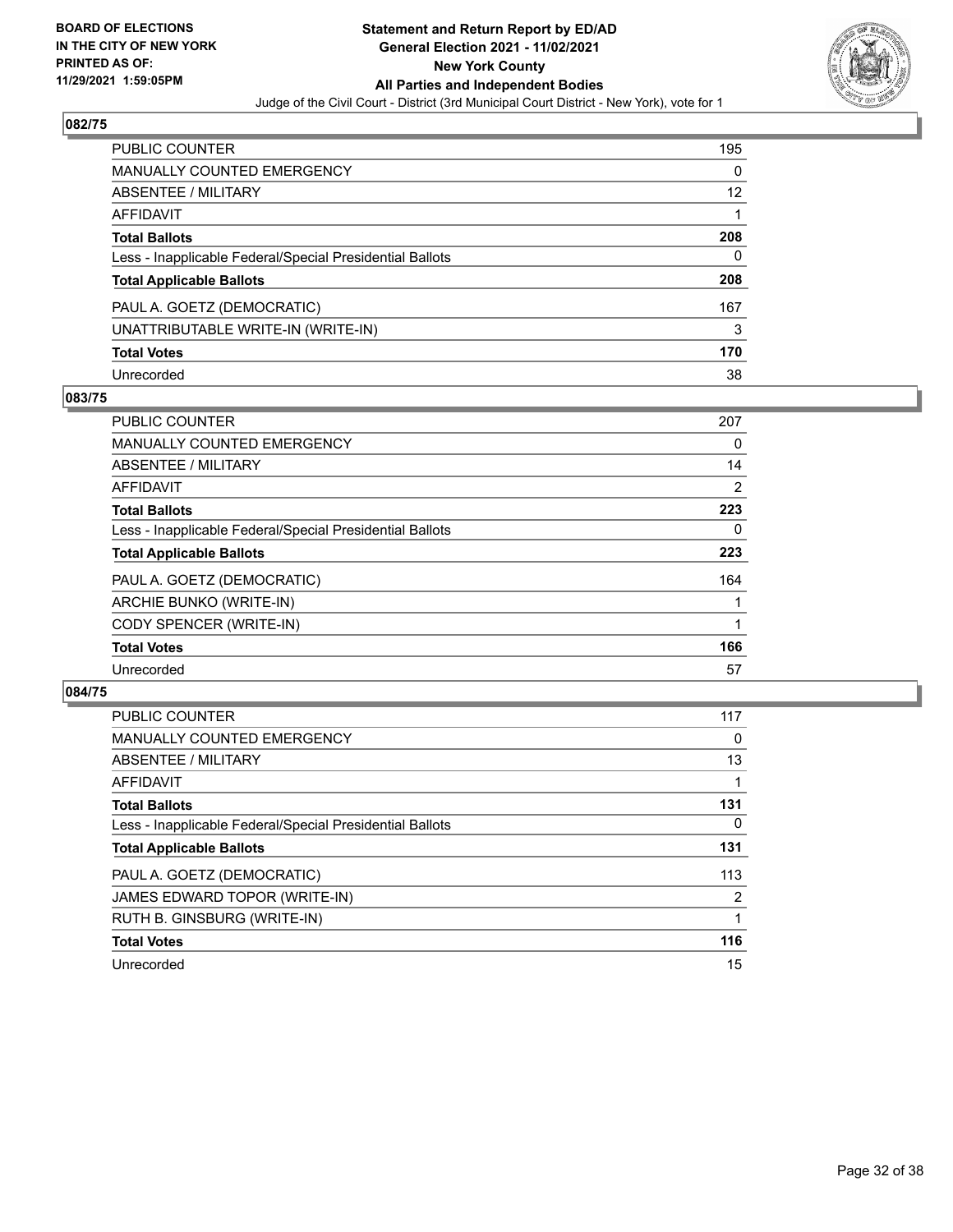

| <b>PUBLIC COUNTER</b>                                    | 139 |
|----------------------------------------------------------|-----|
| <b>MANUALLY COUNTED EMERGENCY</b>                        | 0   |
| ABSENTEE / MILITARY                                      | 37  |
| AFFIDAVIT                                                | 2   |
| <b>Total Ballots</b>                                     | 178 |
| Less - Inapplicable Federal/Special Presidential Ballots | 0   |
| <b>Total Applicable Ballots</b>                          | 178 |
| PAUL A. GOETZ (DEMOCRATIC)                               | 139 |
| DONALD TRUMP (WRITE-IN)                                  |     |
| UNATTRIBUTABLE WRITE-IN (WRITE-IN)                       |     |
| <b>Total Votes</b>                                       | 141 |
| Unrecorded                                               | 37  |

#### **086/75**

| PUBLIC COUNTER                                           | 42       |
|----------------------------------------------------------|----------|
| <b>MANUALLY COUNTED EMERGENCY</b>                        | 0        |
| ABSENTEE / MILITARY                                      | 8        |
| AFFIDAVIT                                                | 0        |
| <b>Total Ballots</b>                                     | 50       |
| Less - Inapplicable Federal/Special Presidential Ballots | $\Omega$ |
| <b>Total Applicable Ballots</b>                          | 50       |
| PAUL A. GOETZ (DEMOCRATIC)                               | 32       |
| UNATTRIBUTABLE WRITE-IN (WRITE-IN)                       |          |
| <b>Total Votes</b>                                       | 33       |
| Unrecorded                                               | 17       |

| <b>PUBLIC COUNTER</b>                                    | 219 |
|----------------------------------------------------------|-----|
| <b>MANUALLY COUNTED EMERGENCY</b>                        | 0   |
| ABSENTEE / MILITARY                                      | 24  |
| AFFIDAVIT                                                | 5   |
| <b>Total Ballots</b>                                     | 248 |
| Less - Inapplicable Federal/Special Presidential Ballots | 0   |
| <b>Total Applicable Ballots</b>                          | 248 |
| PAUL A. GOETZ (DEMOCRATIC)                               | 165 |
| ALEC BALDWIN (WRITE-IN)                                  |     |
| LEONARD MILES (WRITE-IN)                                 |     |
| <b>Total Votes</b>                                       | 167 |
| Unrecorded                                               | 81  |
| 093/75 COMBINED into: 012/67                             |     |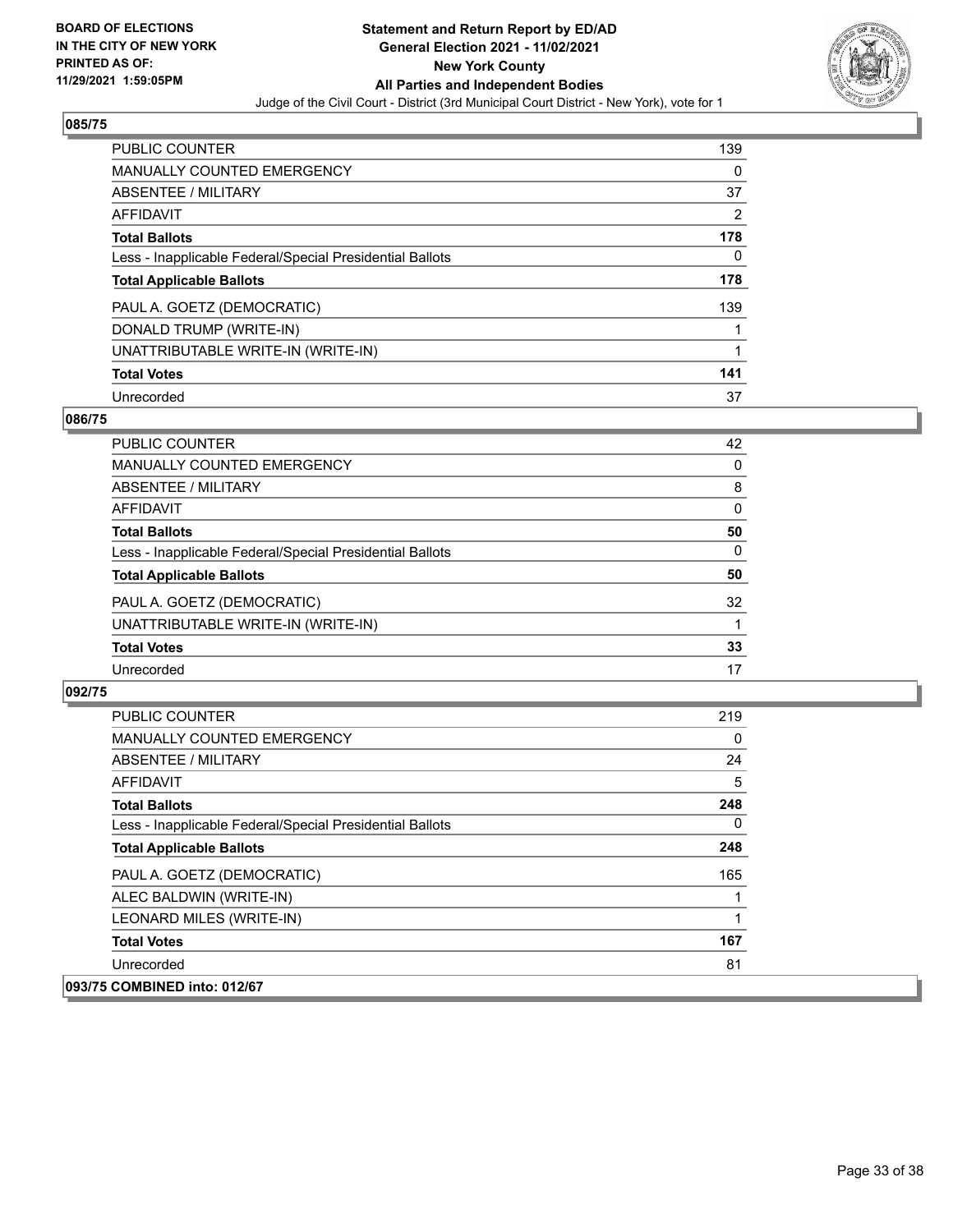

| <b>PUBLIC COUNTER</b>                                    | 187 |
|----------------------------------------------------------|-----|
| <b>MANUALLY COUNTED EMERGENCY</b>                        | 0   |
| ABSENTEE / MILITARY                                      | 32  |
| <b>AFFIDAVIT</b>                                         | 4   |
| <b>Total Ballots</b>                                     | 223 |
| Less - Inapplicable Federal/Special Presidential Ballots | 0   |
| <b>Total Applicable Ballots</b>                          | 223 |
| PAUL A. GOETZ (DEMOCRATIC)                               | 172 |
| <b>BUCKEY GOLDSTEIN (WRITE-IN)</b>                       |     |
| LISA FRANCHINI (WRITE-IN)                                |     |
| PAT DYSON (WRITE-IN)                                     |     |
| THOMAS KENNIFF (WRITE-IN)                                |     |
| UNATTRIBUTABLE WRITE-IN (WRITE-IN)                       | 3   |
| <b>Total Votes</b>                                       | 179 |
| Unrecorded                                               | 44  |

#### **095/75**

| PUBLIC COUNTER                                           | 262 |
|----------------------------------------------------------|-----|
| <b>MANUALLY COUNTED EMERGENCY</b>                        | 0   |
| ABSENTEE / MILITARY                                      | 43  |
| AFFIDAVIT                                                | 5   |
| <b>Total Ballots</b>                                     | 310 |
| Less - Inapplicable Federal/Special Presidential Ballots | 0   |
| <b>Total Applicable Ballots</b>                          | 310 |
| PAUL A. GOETZ (DEMOCRATIC)                               | 221 |
| STEVE SWIDLER (WRITE-IN)                                 |     |
| UNATTRIBUTABLE WRITE-IN (WRITE-IN)                       |     |
| WALTER E. BARD (WRITE-IN)                                | 1   |
| <b>Total Votes</b>                                       | 224 |
| Unrecorded                                               | 86  |

| <b>PUBLIC COUNTER</b>                                    | 192 |
|----------------------------------------------------------|-----|
| <b>MANUALLY COUNTED EMERGENCY</b>                        | 0   |
| ABSENTEE / MILITARY                                      | 28  |
| AFFIDAVIT                                                | 2   |
| <b>Total Ballots</b>                                     | 222 |
| Less - Inapplicable Federal/Special Presidential Ballots | 0   |
| <b>Total Applicable Ballots</b>                          | 222 |
| PAUL A. GOETZ (DEMOCRATIC)                               | 174 |
| JAMES CLEARY (WRITE-IN)                                  |     |
| UNATTRIBUTABLE WRITE-IN (WRITE-IN)                       | 1   |
| <b>Total Votes</b>                                       | 176 |
| Unrecorded                                               | 46  |
| 101/75 COMBINED into: 060/75                             |     |
| 105/75 COMBINED into: 103/75                             |     |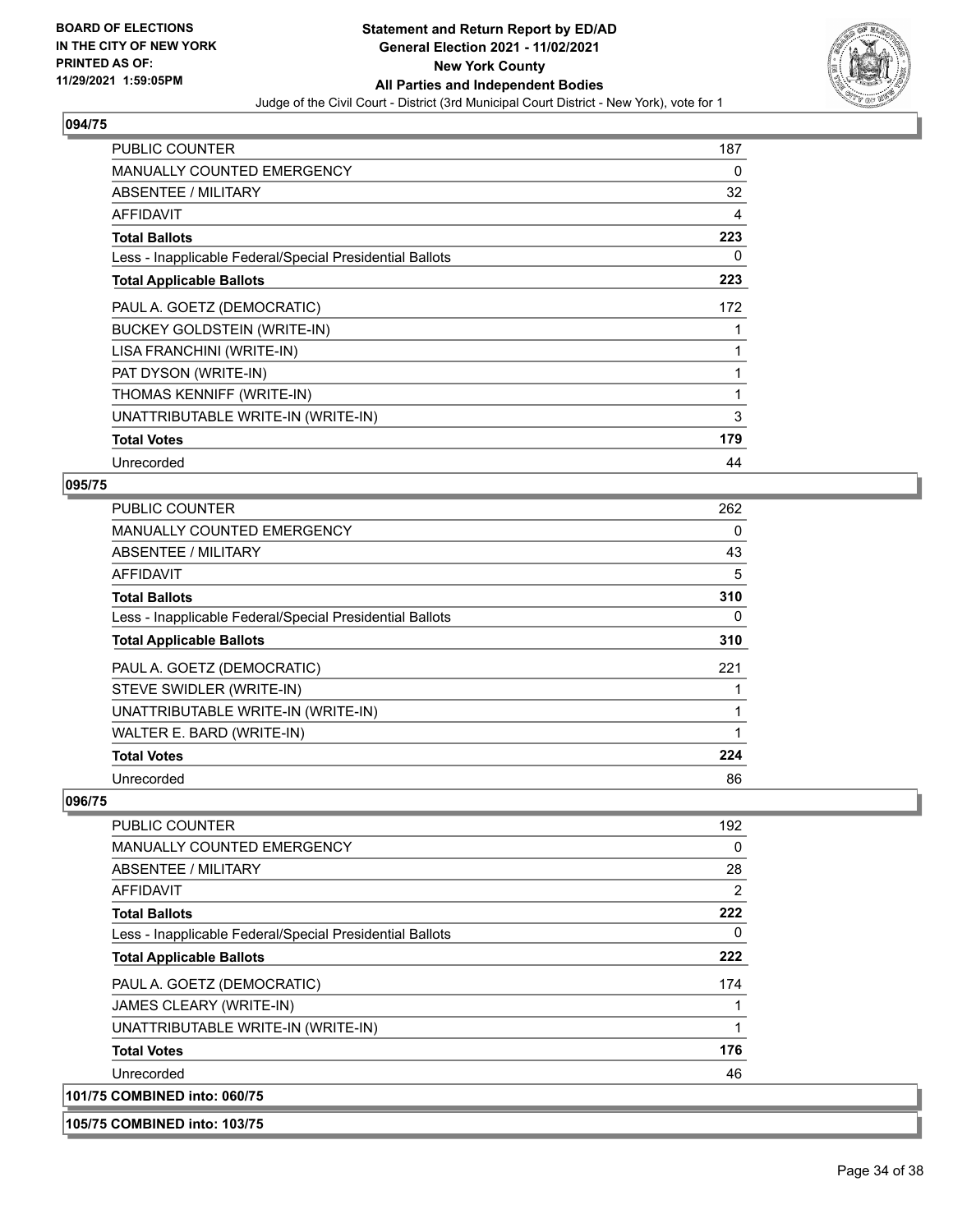

| <b>PUBLIC COUNTER</b>                                    | 190      |
|----------------------------------------------------------|----------|
| <b>MANUALLY COUNTED EMERGENCY</b>                        | 0        |
| ABSENTEE / MILITARY                                      | 24       |
| <b>AFFIDAVIT</b>                                         | $\Omega$ |
| <b>Total Ballots</b>                                     | 214      |
| Less - Inapplicable Federal/Special Presidential Ballots | 0        |
| <b>Total Applicable Ballots</b>                          | 214      |
| PAUL A. GOETZ (DEMOCRATIC)                               | 175      |
| CLINTON D. HANNAH (WRITE-IN)                             |          |
| MICHAEL MURPHY (WRITE-IN)                                |          |
| PETER BOYKIN (WRITE-IN)                                  |          |
| UNATTRIBUTABLE WRITE-IN (WRITE-IN)                       |          |
| <b>Total Votes</b>                                       | 179      |
| Unrecorded                                               | 35       |

## **108/75**

| <b>PUBLIC COUNTER</b>                                    | 235 |
|----------------------------------------------------------|-----|
| <b>MANUALLY COUNTED EMERGENCY</b>                        | 0   |
| ABSENTEE / MILITARY                                      | 25  |
| AFFIDAVIT                                                | 0   |
| <b>Total Ballots</b>                                     | 260 |
| Less - Inapplicable Federal/Special Presidential Ballots | 0   |
| <b>Total Applicable Ballots</b>                          | 260 |
| PAUL A. GOETZ (DEMOCRATIC)                               | 205 |
| <b>GRACIE LACY (WRITE-IN)</b>                            |     |
| LEE ZELDIN (WRITE-IN)                                    |     |
| MIA EISNER-GRYNBERG (WRITE-IN)                           |     |
| THOMAS M. TAYLOR (WRITE-IN)                              | 1   |
| UNATTRIBUTABLE WRITE-IN (WRITE-IN)                       | 3   |
| <b>Total Votes</b>                                       | 212 |
| Unrecorded                                               | 48  |

| <b>PUBLIC COUNTER</b>                                    | 202      |
|----------------------------------------------------------|----------|
| <b>MANUALLY COUNTED EMERGENCY</b>                        | 0        |
| ABSENTEE / MILITARY                                      | 18       |
| AFFIDAVIT                                                | $\Omega$ |
| <b>Total Ballots</b>                                     | 220      |
| Less - Inapplicable Federal/Special Presidential Ballots | $\Omega$ |
| <b>Total Applicable Ballots</b>                          | 220      |
| PAUL A. GOETZ (DEMOCRATIC)                               | 181      |
| UNATTRIBUTABLE WRITE-IN (WRITE-IN)                       |          |
| <b>Total Votes</b>                                       | 182      |
| Unrecorded                                               | 38       |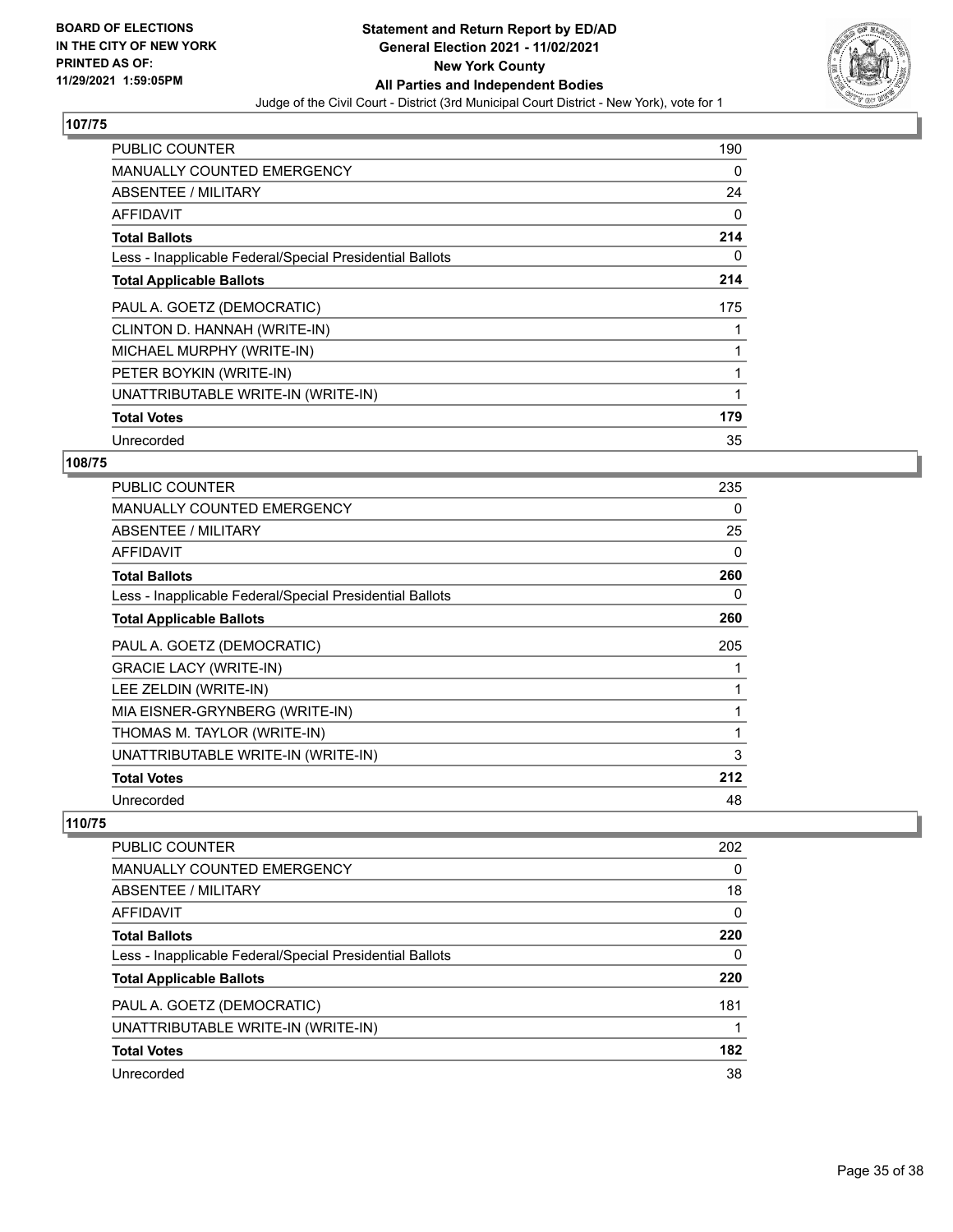

| <b>PUBLIC COUNTER</b>                                    | 204 |
|----------------------------------------------------------|-----|
| <b>MANUALLY COUNTED EMERGENCY</b>                        | 0   |
| ABSENTEE / MILITARY                                      | 25  |
| AFFIDAVIT                                                | 3   |
| <b>Total Ballots</b>                                     | 232 |
| Less - Inapplicable Federal/Special Presidential Ballots | 0   |
| <b>Total Applicable Ballots</b>                          | 232 |
| PAUL A. GOETZ (DEMOCRATIC)                               | 200 |
|                                                          |     |
| JEFF KOFSKY (WRITE-IN)                                   |     |
| MCKAY HUGH (WRITE-IN)                                    |     |
| UNATTRIBUTABLE WRITE-IN (WRITE-IN)                       |     |
| <b>VONMARIE THOMAS (WRITE-IN)</b>                        |     |
| <b>Total Votes</b>                                       | 204 |

#### **112/75**

| <b>PUBLIC COUNTER</b>                                    | 420            |
|----------------------------------------------------------|----------------|
| <b>MANUALLY COUNTED EMERGENCY</b>                        | 0              |
| ABSENTEE / MILITARY                                      | 71             |
| AFFIDAVIT                                                |                |
| <b>Total Ballots</b>                                     | 492            |
| Less - Inapplicable Federal/Special Presidential Ballots | 0              |
| <b>Total Applicable Ballots</b>                          | 492            |
| PAUL A. GOETZ (DEMOCRATIC)                               | 361            |
| BERNARD RANDALL BLOCK (WRITE-IN)                         |                |
| LORETTA MOSCOTT (WRITE-IN)                               |                |
| MARK N. FROEBA (WRITE-IN)                                |                |
| MICHAEL MOSCOTT (WRITE-IN)                               |                |
| UNATTRIBUTABLE WRITE-IN (WRITE-IN)                       | $\overline{2}$ |
| <b>Total Votes</b>                                       | 367            |
| Unrecorded                                               | 125            |

| <b>PUBLIC COUNTER</b>                                    | 235      |
|----------------------------------------------------------|----------|
| <b>MANUALLY COUNTED EMERGENCY</b>                        | 0        |
| ABSENTEE / MILITARY                                      | 42       |
| AFFIDAVIT                                                | 1        |
| <b>Total Ballots</b>                                     | 278      |
| Less - Inapplicable Federal/Special Presidential Ballots | $\Omega$ |
| <b>Total Applicable Ballots</b>                          | 278      |
| PAUL A. GOETZ (DEMOCRATIC)                               | 226      |
| COURTNEY FURGESON (WRITE-IN)                             |          |
| FRANK CABRA (WRITE-IN)                                   | 1        |
| MICHAEL RE (WRITE-IN)                                    | 1        |
| <b>Total Votes</b>                                       | 229      |
| Unrecorded                                               | 49       |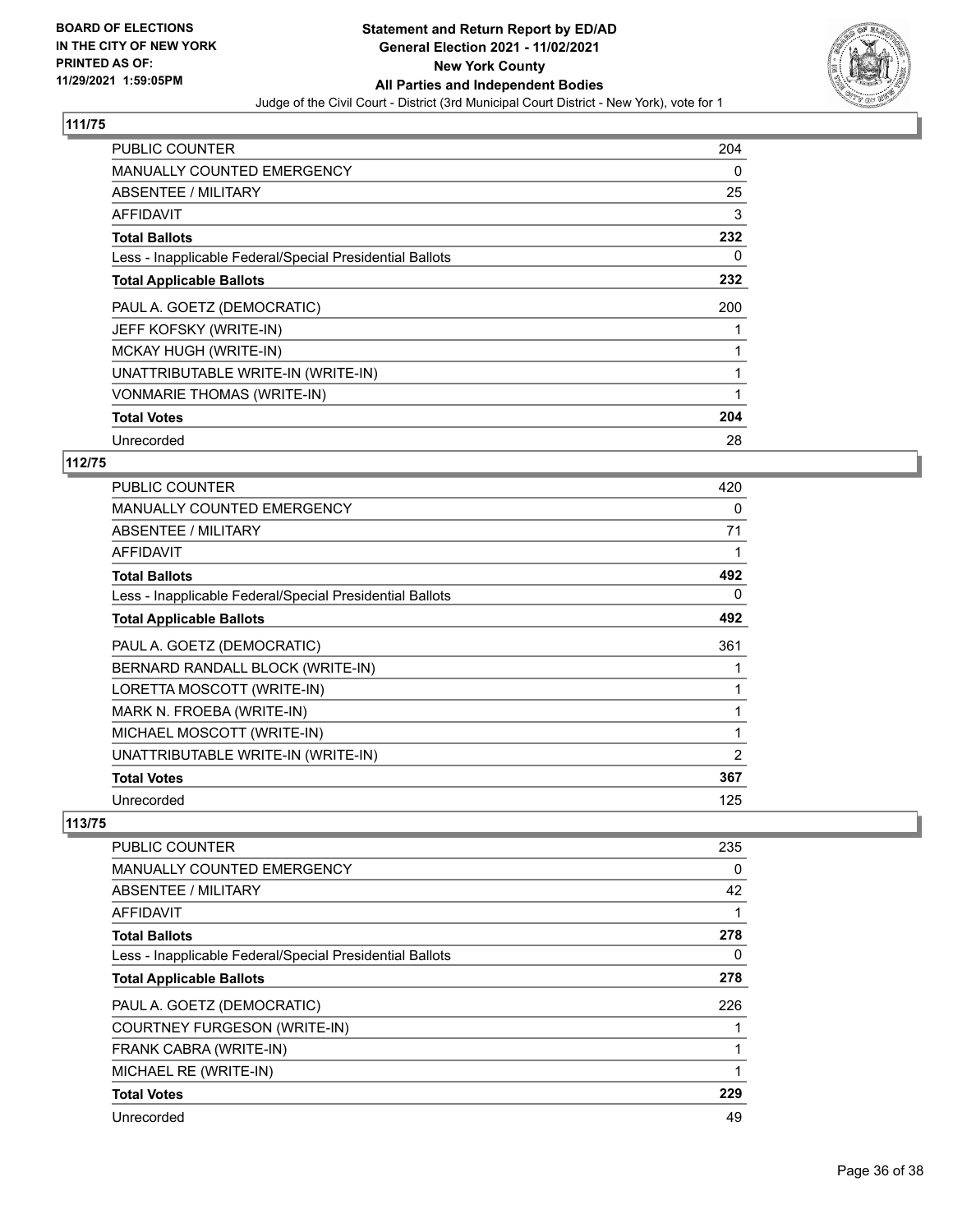

| <b>PUBLIC COUNTER</b>                                    | 412      |
|----------------------------------------------------------|----------|
| <b>MANUALLY COUNTED EMERGENCY</b>                        | 0        |
| ABSENTEE / MILITARY                                      | 40       |
| AFFIDAVIT                                                | 2        |
| <b>Total Ballots</b>                                     | 454      |
| Less - Inapplicable Federal/Special Presidential Ballots | $\Omega$ |
| <b>Total Applicable Ballots</b>                          | 454      |
| PAUL A. GOETZ (DEMOCRATIC)                               | 337      |
| BILL SMITH (WRITE-IN)                                    |          |
| <b>JESSE ROSENTHAL (WRITE-IN)</b>                        | 1        |
| MIKHAIL PATISH (WRITE-IN)                                |          |
| <b>Total Votes</b>                                       | 340      |
| Unrecorded                                               | 114      |

| <b>PUBLIC COUNTER</b>                                    | 203      |
|----------------------------------------------------------|----------|
| MANUALLY COUNTED EMERGENCY                               | $\Omega$ |
| ABSENTEE / MILITARY                                      | 22       |
| AFFIDAVIT                                                | 3        |
| <b>Total Ballots</b>                                     | 228      |
| Less - Inapplicable Federal/Special Presidential Ballots | 0        |
| <b>Total Applicable Ballots</b>                          | 228      |
| PAUL A. GOETZ (DEMOCRATIC)                               | 192      |
| TOMMY THAYER (WRITE-IN)                                  |          |
| <b>Total Votes</b>                                       | 193      |
| Unrecorded                                               | 35       |